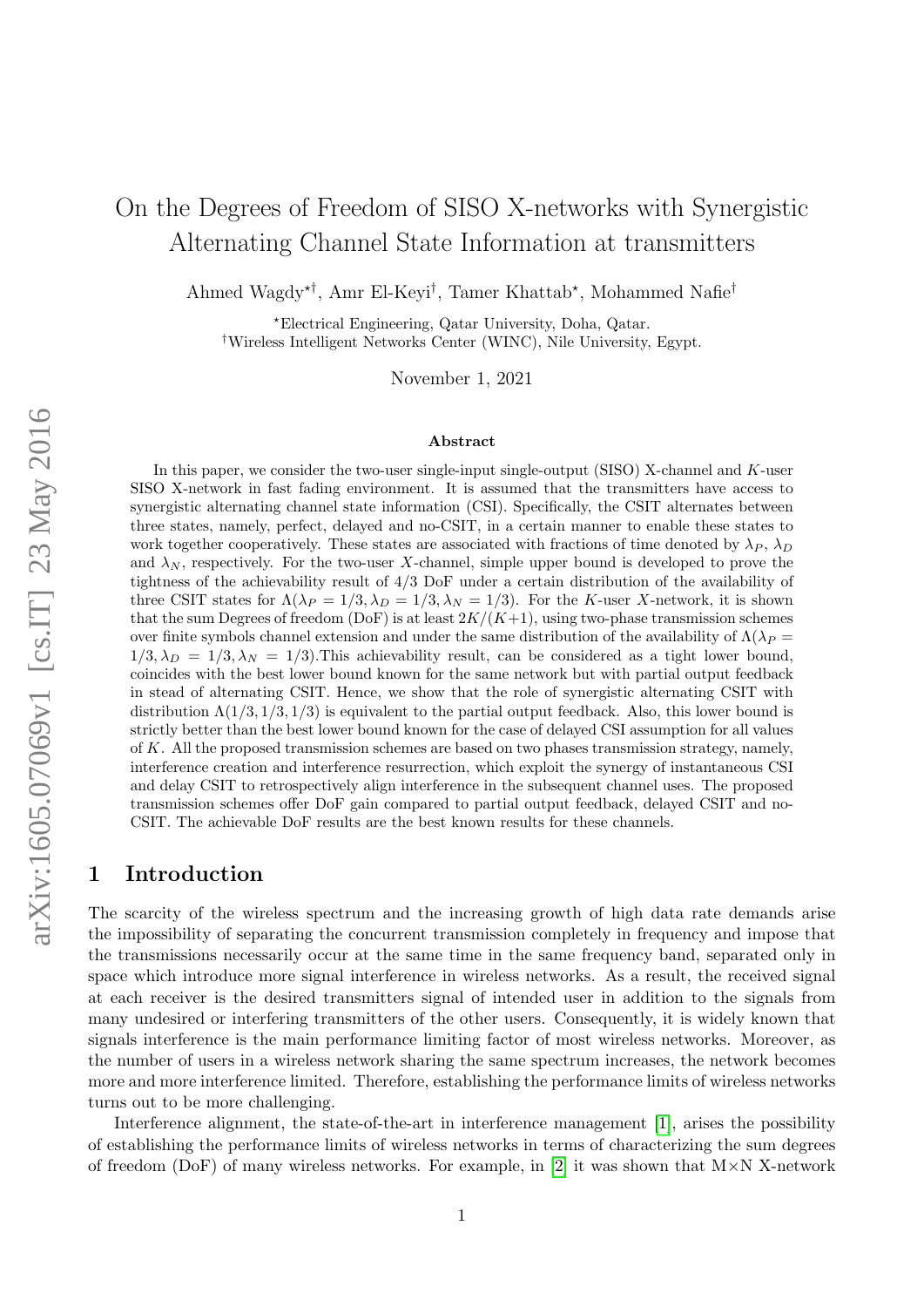can achieve  $\frac{MN}{M+N-1}$  DoF, the DoF upper bound of that network, using simple interference alignment scheme over infinite symbols channel extension. The K-user SISO X-channel is the most comprehensive and fundamental setting for the information theoretic study of interference alignment in multi-user wireless networks. Interestingly, this setting, can be considered as a combination of broadcast and multi-access channels, is the general case where each transmitter has an independent message for each receiver, for a total of  $K^2$  independent messages. Specifically, if all the transmitters are combined into one compound transmitter with  $K$  transmit antennas and the all the receivers are combined into one compound receiver with  $K$  receive antennas, then the resulting setting is point to point MIMO channel. While, if transmitters are combined into one compound transmitter and the receivers are remained distributed, then the resulting setting is MISO Broadcast channel. Also, the interference channel and Z-channel can be derived out from the X-channel by setting the appropriate messages to null. Moreover, the studying of the X-channel was contributed to showing the great of potential of the interference alignment in the early stages. In particular, the authors of [\[3\]](#page-28-2)introduce an efficient signaling scheme, known as MMK scheme, which works at a corner point of the achievable region for the MIMO X-channel, specifically, it is shown that for a MIMO X channel with 3 antennas at each node, a degrees of freedom of 4 is achievable by a combination of dirty paper coding, successive decoding and zero forcing. While in [\[4\]](#page-28-3) it is proved that simple zero forcing is sufficient to achieve the same achievability results of the MMK scheme in [\[3\]](#page-28-2), the key idea for this interesting approach is interference alignment.

Considerable work in literature of interference alignment has focused on characterizing the degrees of freedom of X-channel and X-network. Contrary to what has been established in the context of memory-less point-to-point channel that the channel feedback does not increase the capacity [\[5\]](#page-28-4), the channel feedback, known as CSIT, in multi-user networks can significantly widen the capacity region and hence the degrees of freedom region. Throughout literature, the CSIT plays a leading rule in charactrizing DoF of wireless networks, and was the canonical motif and the influential ingredient in developing the phenomenal interference alignment techniques. Under full CSIT assumption; where the transmitters have global and instantaneously perfect CSI, the wireless networks achieve the highest DoF and enjoy the widest DoF region. In [\[2\]](#page-28-1), it is proved that the DoF of M×N-user SISO X-network with full CSIT is upper bounded by  $\frac{MN}{M+N-1}$  also the authors proposed a partial interference alignment scheme that asymptotically approach the upper on DoF within an  $\epsilon > 0$  by considering large channel extensions. In certain cases, when whether the number of transmitters or receivers are equal to two, the upper bound is achievable and perfect interference alignment is attained within finite channel extension. On the other hand, in the total lack of CSIT, the DoF region of most wireless networks collapse to narrowest region, where it's corner points are achievable simply by time or frequency division multiplexing between users [\[6,](#page-29-0) [7\]](#page-29-1) however, in certain scenarios, the interference alignment is still feasible. Specifically, in [\[8\]](#page-29-2), Syed Jafar paved the way to achieve interference alignment by exploiting only the knowledge of heterogeneous channel coherence structures associated with different users in the same network even in complete lack of knowledge of the channel at the transmitters, i.e. the X channel without no CSIT and under the heterogeneous block fading in both time and frequency assumption; one user suffers time selectivity and other is frequency-selective, achieves 4/3 DoF and hence coincide with the best known DoF upper bound on it.

Extensive research efforts have been devoted to discover middle ground between the two extremes; full CSIT and no CSIT, such as quantized CSIT [\[9,](#page-29-3)[10\]](#page-29-4), compound CSIT [\[11–](#page-29-5)[13\]](#page-29-6) and others that make use of temporal correlation yet the most remarkable one is what is widely known as delayed CSIT. This model was first introduced by Maddah Ali and David Tse in [\[14\]](#page-29-7) for the Gaussian multiple-input single-output(MISO)broadcast channel (BC). The delayed model introduced a fundamental, and rather counter-intuitive observation that the completely outdated channel knowledge to the transmitters in i.i.d. Rayleigh fading model,where the channels take completely independent values every time slot, creates great opportunities for interference alignment and significantly improve the DoF of MISO BC.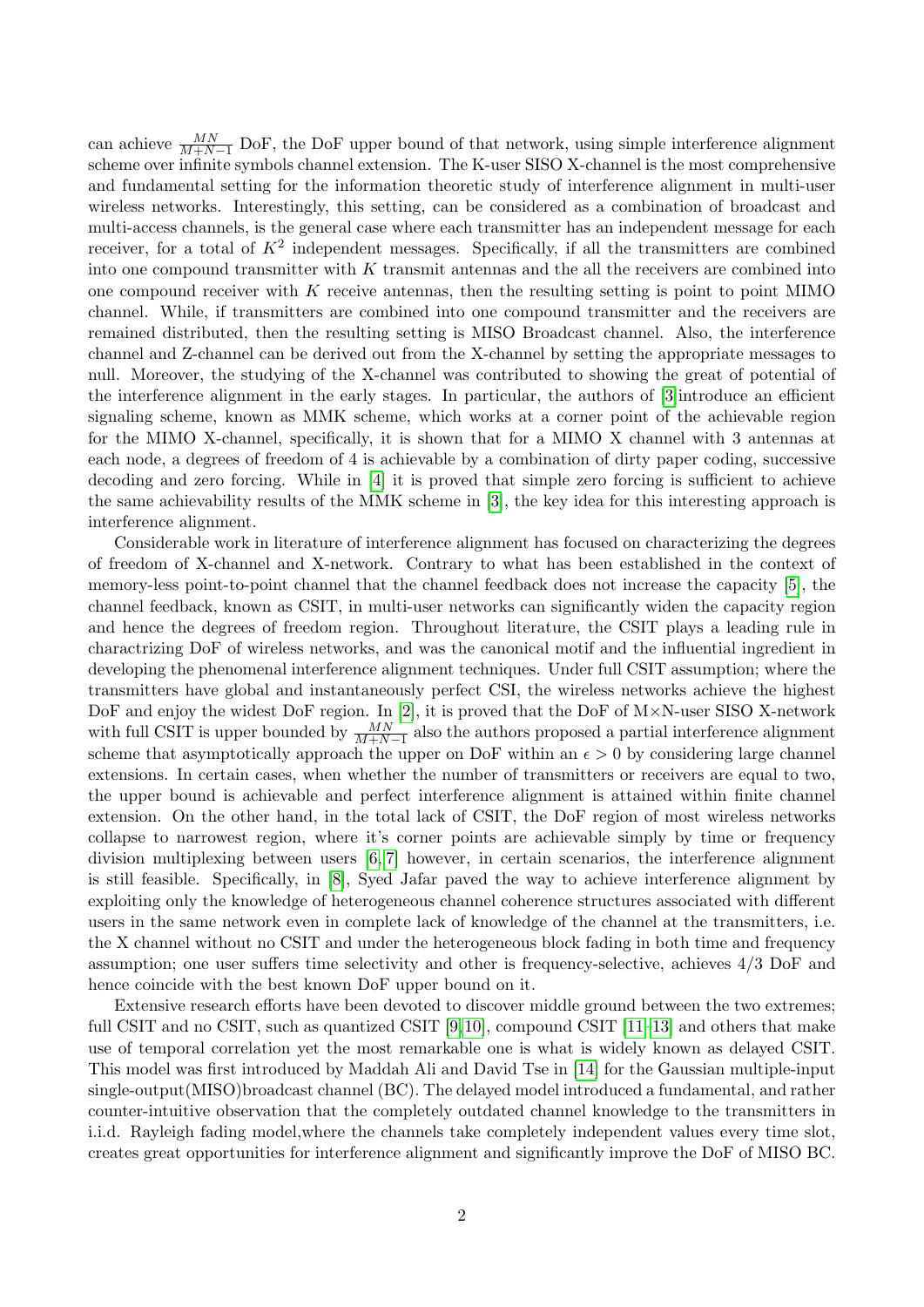In [\[15\]](#page-29-8), Maleki et al. applied the delayed CSIT model to the distributed transmitters networks such as X channel and interference channel. They showed that the 2-user SISO X channel and 3-user SISO interference channel, under delayed CSIT assumption, can achieve 8/7 and 9/8 DoF, respectively. Then, in [\[16\]](#page-29-9) and et al. introduced a new transmission strategy specially tailored to the distributed transmitters networks that efficiently exploited the delayed channel knowledge to provide new achievability results that outperforms what have been obtained in [\[15\]](#page-29-8). Particularly, they showed that 6/5 and 5/4 is achievable for the 2-user and 3-user X-channel, respectively. In this paper, We consider a two user Gaussian X channel where each node is equipped with single antenna. In this channel, transmitters  $T_1$  and  $T_2$  have four independent messages  $W_{11}$ ,  $W_{12}$ ,  $W_{21}$  and  $W_{22}$  for receivers  $R_1$  and  $R_2$  such that  $W_{ij}$  originates at transmitter j and is intended for receiver i. Earlier research work on the DoF of the two-user X channel have determined that the upper bound for DoF of two-user single-input singleoutput (SISO) X channel is  $4/3$  and for MIMO one is  $4M/3$  where M is the number of antennas per node [?, ?, [17\]](#page-29-10). These upper bounds are achievable with global, perfect and instantaneous CSIT and when the channel coefficients are time varying or frequency selective and drawn from continuous distribution. The authors of [\[15\]](#page-29-8) showed that even in fast fading environment and for interference networks consisting of distributed transmitters and receivers, delayed CSIT channel could be beneficial and have a great impact on increasing DoF. They proved that for the two-user SISO X channel, the 8/7 DoF is achievable with delayed CSIT. New results have been demonstrated in [\[16\]](#page-29-9) where the two user SISO X channel with delayed CSIT could achieve 6/5 DoF and for three user X network could achieve 5/4 DoF.

In this work, we consider the two-user SISO X channel with alternating CSIT. The main question we ask is whether the *synergistic alternation* in the availability of CSIT is beneficial in this channel as it is in collocated transmitters networks. We answer this question in an affirmative way by presenting Theorem 1 and discussing the synergistic benefits. Unlike what is commonly thought that the synergistic benefits of alternating CSIT could be more sensitive to or may be lost depending on whether the transmitter of the network are distributed or collocated, we end up with the synergistic alternation of CSIT is still very beneficial in distributed transmitters network. The second question we ask is any alteration pattern is synergistic alternation and has synergistic benefits that could provide extraordinary DoF gain. We negatively answer this question through remarks 1,2,3 and 4; where, we show that there exist some certain alteration patterns in which the different channel knowledge availability states could not work together in cooperative way but they work individually and the corresponding DoF dwindle to the sum of their individual DoF. Furthermore we find the synergistic alternation patterns and dissociative ones.

### 2 System Model

A K-user SISO X channel is considered. In this channel, there are K independent transmitters  $T_1$ ,...  $T_K$  communicating with K independent receivers  $R_1,... R_K$ , where each node is equipped with a single antenna. Each transmitter has an independent message for each receiver. The received signal at the ith receiver at time slot  $t$  is given by

<span id="page-2-0"></span>
$$
Y_i(t) = \sum_{j=1}^{K} h_{ij}(t) X_j(t) + N_i(t),
$$
\n(1)

where  $X_i(t)$  is the transmitted signal from  $T_i$  at the tth time slot which satisfies the power constraint  $E\{|X_j(t)|^2\} \leq P_j$ . The noise  $N_i(t) \sim \mathcal{CN}(0,1)$  is the circularly symmetric complex additive white Gaussian noise with zero mean and unit variance generated at  $R_i$  at time slot t. In [\(1\)](#page-2-0),  $h_{ij}(t)$  is the channel coefficient from  $T_j$  to  $R_i$  and all channel coefficients are independent identically distributed (i.i.d.) over time and drawn from a continuous distribution.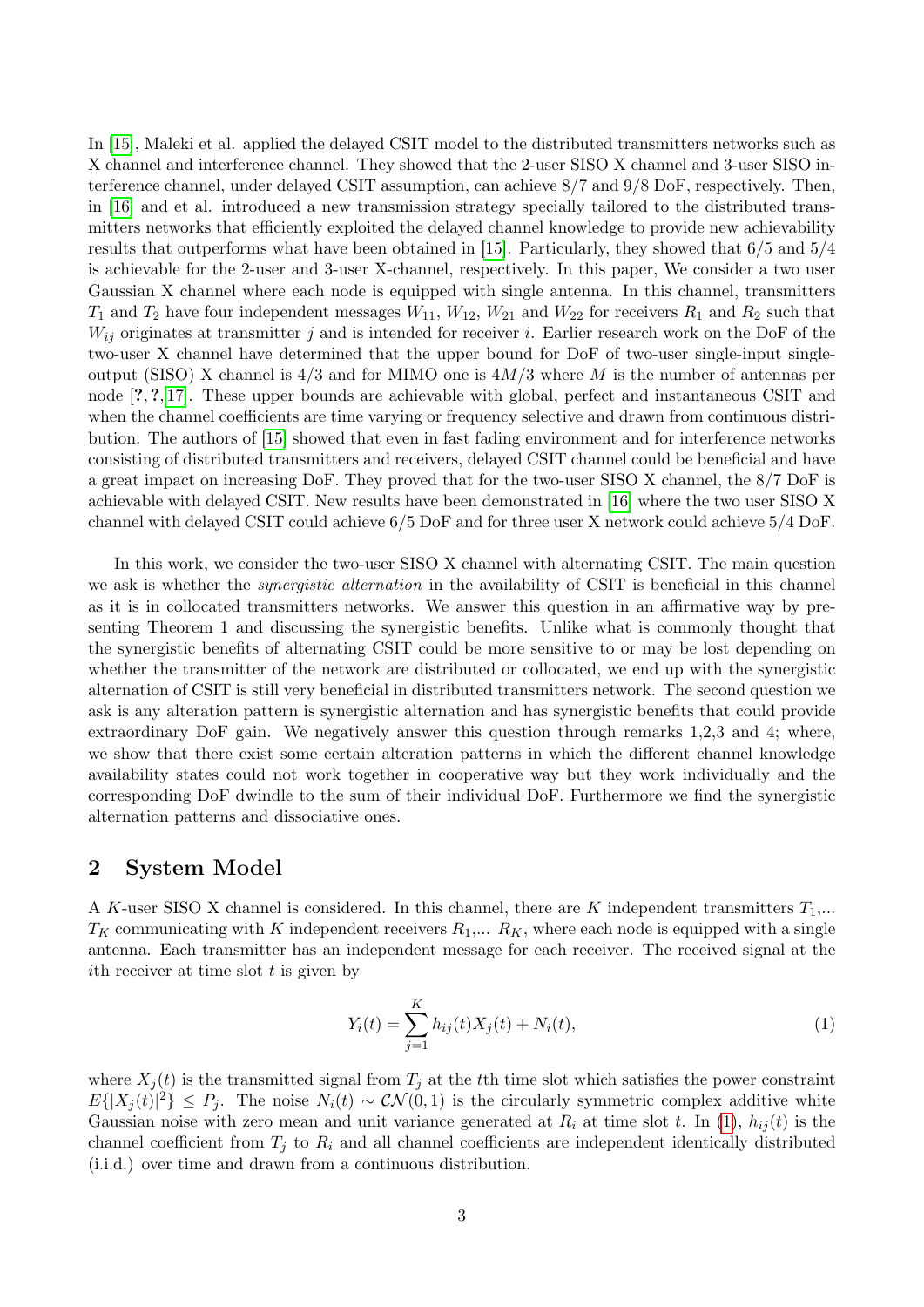

Figure 1: K-user SISO X network

We assume that the receivers know all the channel coefficients instantaneously and with infinite precision thus global and perfect CSI is assumed at the receivers. In contrast, we consider three different states of the availability of CSIT; perfect (P), delayed (D), and no-CSIT (N). These states denote respectively the availability of CSIT instantaneously and without error, with some delay  $\geq$  one time slot and without error, and the unavailability of CSIT at all. Let the state of CSIT availability of the channels to the *i*th receiver be denoted by  $S_i$ ; where,  $S_i \in \{P, D, N\}$ , i.e.,  $S_2 = P$  indicates that each transmitter j, where  $j \in \{1, 2, ..., K\}$ , has perfect and instantaneous knowledge of  $h_{2j}$ . In addition, let  $S_{1...K}$  denote the state of CSIT availability for the channels to the network;the first, second, ...  $K^{th}$  receiver, respectively. Therefore,  $S_{1...K} \in \{PP \cdots P, PP \cdots D, \ldots, NN \cdots N\}$ . For example,  $S_{123} = PDN$  refers to the case where  $T_j$  has perfect knowledge of  $h_{1j}$ , delayed knowledge of  $h_{2i}$ , and no information about  $h_{3i}$ . Moreover, we denote the CSIT availability of the channels to receiver i over n time slots of time channel extension by n-tuple  $S_i^n = (S_i(1), \ldots, S_i(n))$ . Similarly, the availability of CSIT for the channels to the network over  $n$  time slots channel extension, known by "CSIT pattern", is denoted by  $S_{1...K}^n = (S_{1...K}(1), \ldots, S_{1...K}(n)).$ 

The fraction of time associated with the state of CSIT availability for the network, denoted by  $\lambda_S$ where  $S \in \{P, D, N\}$  is given by

$$
\lambda_S = \frac{\sum_{t=1}^n \sum_{i=1}^k \mathbb{I}_S(S_i(t))}{nk},\tag{2}
$$

where  $\mathbb I$  denotes the Indicator function and k is the number of users, and hence,

$$
\sum_{S=P,D,N} \lambda_S = 1. \tag{3}
$$

Furthermore, we use  $\Lambda(\lambda_P, \lambda_D, \lambda_N)$  to denote the distribution of the fraction of time for the different states  $\{P, D, N\}$  of CSIT availability.

Let  $r_{ij}(P) = \frac{\log_2(|W_{ij}|)}{n}$  $\frac{|W_{ij}|}{n}$  denote the rate of  $W_{ij}$  for a given transmission power P where  $|W_{ij}|$ denotes the size of the message set and n is the number of channel uses. The rate  $r_{ij}(P)$  is achievable if there exists a coding scheme such that the probability of error in decoding  $W_{ij}$  goes to zero as n goes to infinity for all  $(i, j)$ . The DoF region  $\mathcal{D}(\Lambda)$  is defined as the set of all achievable tuples  $(d_{11}, \ldots, d_{1K}, d_{21}, \ldots, d_{2K}, \ldots, d_{K1}, \ldots, d_{KK}) \in \mathbb{R}^{K^2}_+$ , where  $d_{ij} = \lim_{P \to \infty} \frac{R_{ij}(P)}{\log_{2}(P)}$  $\frac{R_{ij}(P)}{\log_2(P)}$  is the DoF for message  $W_{ij}$ . The DoF of the network is defined as:

$$
DoF(\Lambda) = \max_{(d_{11},...,d_{22}) \in \mathcal{D}(\Lambda)} \sum_{j=1,i=1}^{K} d_{ij}.
$$
 (4)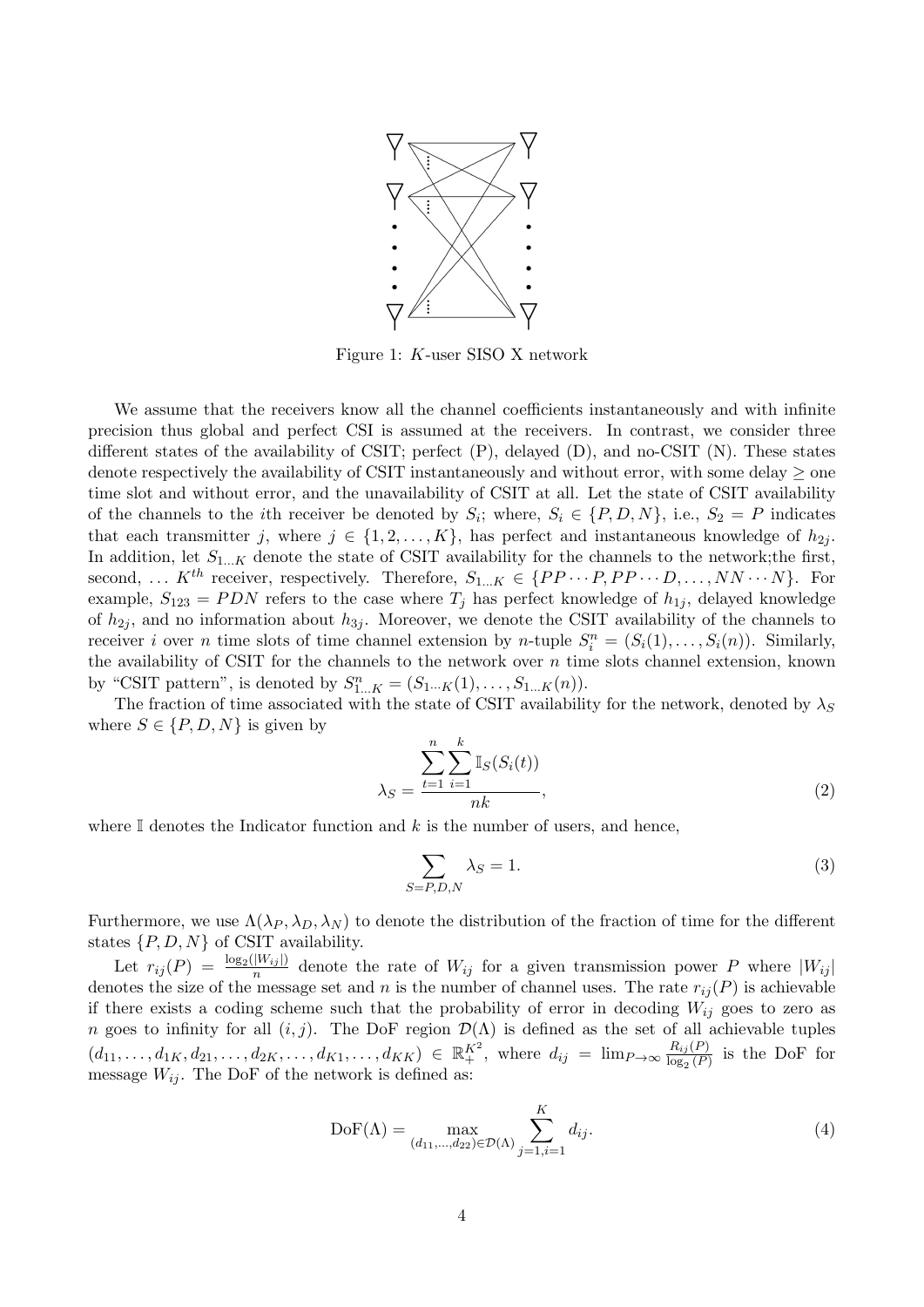<span id="page-4-0"></span>

Figure 2: Two-user SISO X channel

### <span id="page-4-1"></span>3 Two-user SISO X Channel

Motivated by the fact that multiuser networks with time varying channels, the variation in the availability of CSIT or the fluctuation in state of CSIT across different links is inevitable, we extend this verity modelled for MISO broadcast channel in [?] to the two-user SISO X channel. Form [?, ?, [17\]](#page-29-10), it is known that for the two-user SISO X channel the DoF of the network are bounded by 4/3. This upper bound is achievable over 3-symbol channel extension if the channel coefficients vary over time and each transmitter has global and constantly perfect CSIT over the 3 time slots.

In this section, we characterize the degree of freedom region of the two-user SISO x-channel, depicted in Fig. [2,](#page-4-0) with synergistic alternating CSIT, specifically,we present three illustrative examples for the proposed achievable scheme in three different patterns of CSIT availability as well as the converse proof. In all these cases, we show that  $4/3$  DoF is achievable by sending 4 different data symbols; 2 for each receiver over three time slots. The basic idea behind the proposed achievable scheme is to resurrect the interference formerly created, hence, interference creation-resurrection (ICR) strikes and interference alignment arises.

Inspired by the MAT scheme in [?], the proposed achievable scheme is performed in two phases over three time slots. The first phase is associated with the delayed CSIT state where the transmitters transmit their messages. As a result, the receivers get linear combinations of their desired messages in addition to interference. This phase is called "interference creation" phase. On the other hand, the second phase is associated with the perfect CSIT state and is called the "interference resurrection" phase. In this phase, the transmitters reconstruct the old interference by exploiting the delayed CSIT received in phase one and the perfect CSIT in the second phase. Hence, after three time slots, each receiver has two different linear combinations of its desired messages and only one interference term received twice. Noteworthy, in some cases the two phases can overlap over the 3 time slots.

#### <span id="page-4-2"></span>3.1 Achievability Schemes

Let  $u_1$  and  $u_2$  be two independent symbols intended to  $R_1$  transmitted from  $T_1$  and  $T_2$ , respectively. Also, let  $v_1$  and  $v_2$  be two independent symbols intended to  $R_2$  from  $T_1$  and  $T_2$ , respectively. In the next subsections, we show that we can reliably transmit these symbols to their target destinations in 3 time slots in three different cases of alternating CSIT.

#### 3.1.1 Scheme 1: Combined delayed and distributed perfect CSIT

As an illustrative example of this case, let us consider a 2-user SISO X channel with alternating CSIT pattern given by (DD, PN, NP) over three time slots. Here, we have combined delayed CSIT in the first time slot and distributed perfect CSIT over the last two time slots. Consequently, the proposed scheme is performed in two separate phases as follows.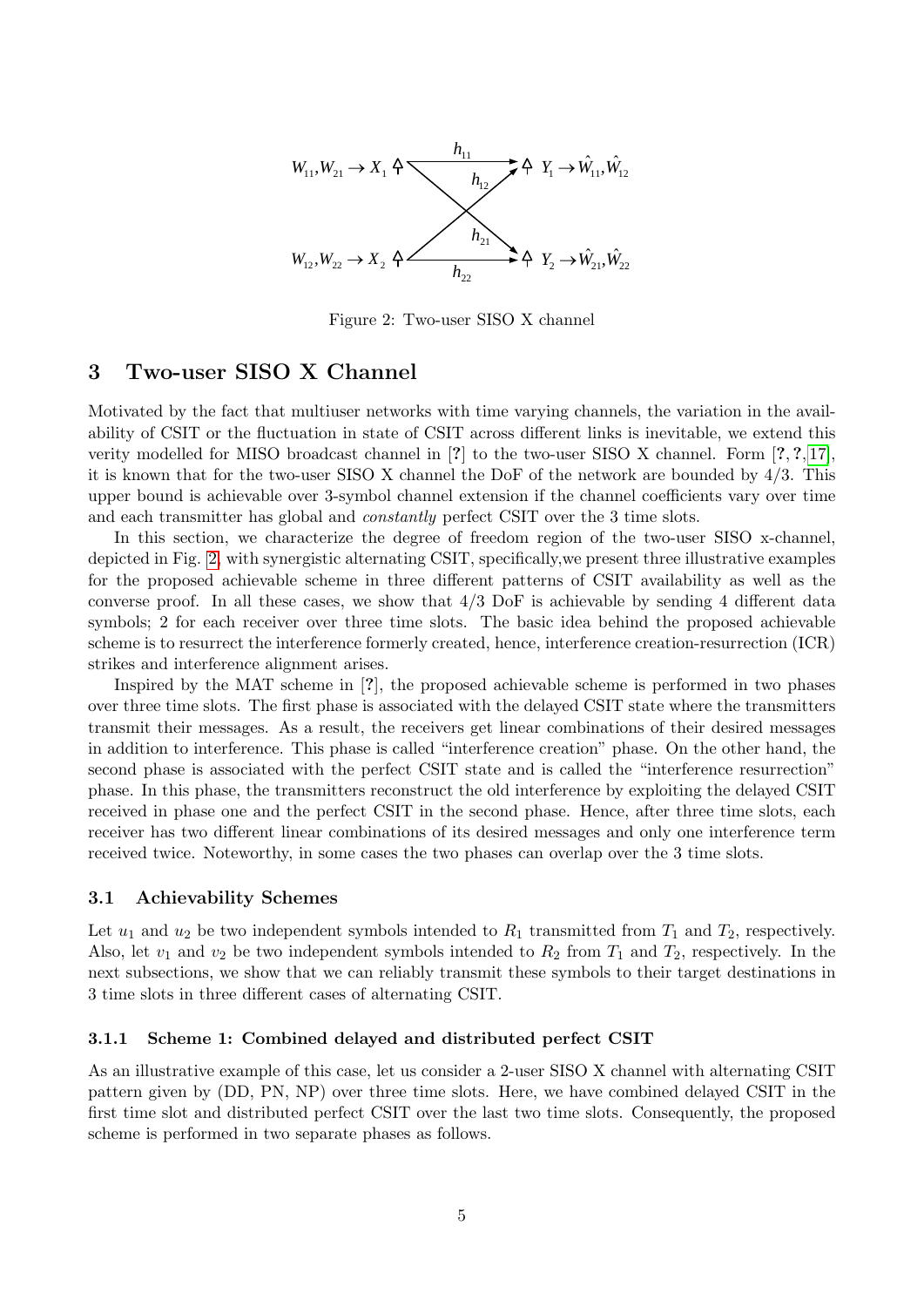*Phase one:* In this phase, the two transmitters greedily transmit all data symbols, i.e.,  $X_1(1) =$  $u_1 + v_1$  and  $X_2(1) = u_2 + v_2$ . As a result, the received signals are given as

$$
Y_1(1) = h_{11}(1)u_1 + h_{12}(1)u_2 + h_{11}(1)v_1 + h_{12}(1)v_2
$$
  
\n
$$
\equiv L_1^1(u_1, u_2) + I_1(v_1, v_2)
$$
\n(5)

$$
Y_2(1) = h_{21}(1)u_1 + h_{22}(1)u_2 + h_{21}(1)v_1 + h_{22}(1)v_2
$$
  
\n
$$
\equiv I_2(u_1, u_2) + L_2^1(v_1, v_2)
$$
\n(6)

where  $L_i^j$  $i(x_1, x_2)$  denotes the jth linear combination of the two messages  $x_1$  and  $x_2$  that are intended for receiver  $R_i$  and  $I_i(z_1, z_2)$  denotes the interference term for receiver  $R_i$  which is a function of the messages  $z_1$  and  $z_2$  that are not intended for this receiver.

Phase two: This phase consists of two time slots where in each time slot the transmitted signals are designed such that the interference is resurrected at one receiver while the second receiver receives a new linear combination of its desired messages. Note that now the transmitters are aware of the CSIT of the previous time slot, i.e.,  $T_1$  knows  $h_{11}(1)$  and  $h_{21}(1)$  while  $T_2$  knows  $h_{12}(1)$  and  $h_{22}(1)$ . Also, at  $t = 2$ , the channels to the first receiver are known perfectly and instantaneously at the two transmitters, i.e.,  $T_1$  knows  $h_{11}(2)$  and  $T_2$  knows  $h_{12}(2)$ . As a result, the first time slot in this phase is dedicated to resurrecting the interference  $I_1(v_1, v_2)$  received by  $R_1$  in the first time slot. The transmitted signals of  $T_1$  and  $T_2$  are given by

$$
X_1(2) = h_{11}^{-1}(2)h_{11}(1)v_1
$$
\n(7)

$$
X_2(2) = h_{12}^{-1}(2)h_{12}(1)v_2
$$
\n(8)

and the received signals at  $R_1$  and  $R_2$  are given respectively by

$$
Y_1(2) = h_{11}(1)v_1 + h_{12}(1)v_2 \equiv I_1(v_1, v_2)
$$
\n(9)

$$
Y_2(2) = h_{21}(2)h_{11}^{-1}(2)h_{11}(1)v_1 + h_{22}(2)h_{12}^{-1}(2)h_{12}(1)v_2
$$
  
\n
$$
\equiv L_2^2(v_1, v_2)
$$
\n(10)

Hence, at the end of sub-phase one,  $R_1$  has received  $I_1(v_1, v_2)$ , the interference received in the first time slot, and  $R_2$  has received a new linear combination  $L_2^2(v_1, v_2)$ .

In the second sub-phase, the transmitted signals are designed to resurrect the interference received by  $R_2$  in the first time slot and provide a new linear combination of the desired messages to  $R_1$ . The transmitted signals of  $T_1$  and  $T_2$  are given respectively by

$$
X_1(3) = h_{21}^{-1}(3)h_{21}(1)u_1
$$
\n(11)

$$
X_2(3) = h_{22}^{-1}(3)h_{22}(1)u_2 \tag{12}
$$

where  $T_1$  and  $T_2$  utilize their perfect and instantaneous knowledge of their channels to  $R_2$ . The received signals at  $R_1$  and  $R_2$  are given by:

$$
Y_1(3) = h_{11}(3)h_{21}^{-1}(3)h_{21}(1)u_1 + h_{12}(3)h_{22}^{-1}(3)h_{22}(1)u_2
$$
  
\n
$$
\equiv L_1^2(u_1, u_2)
$$
\n(13)

$$
Y_2(3) = h_{21}(1)u_1 + h_{22}(1)u_2 \equiv I_2(u_1, u_2)
$$
\n(14)

After the third time slot, the two receivers  $R_1$  and  $R_2$  have enough information to decode their intended messages. In particular,  $R_1$  has access to two different equations in  $u_1$  and  $u_2$  only. The first one is obtained by subtracting  $Y_1(2)$  from  $Y_1(1)$  to cancel out the interference and the second equation is  $Y_1(3)$  by itself as it is received without interference. Similarly,  $R_2$  forms its first equation by subtracting  $Y_2(3)$  from  $Y_2(1)$  to cancel out the interference while the second equation is  $Y_2(2)$ .

Note that this scheme could be used also when the CSIT pattern given by (DD, NP, PN) but with minor modification in phase two, where sub-phase one is dedicated to resurrecting interference of  $R_2$ instead of resurrecting interference of  $R_1$  and sub-phase two is dedicated to resurrecting interference of  $R_1$  instead of resurrecting the interference of  $R_2$ .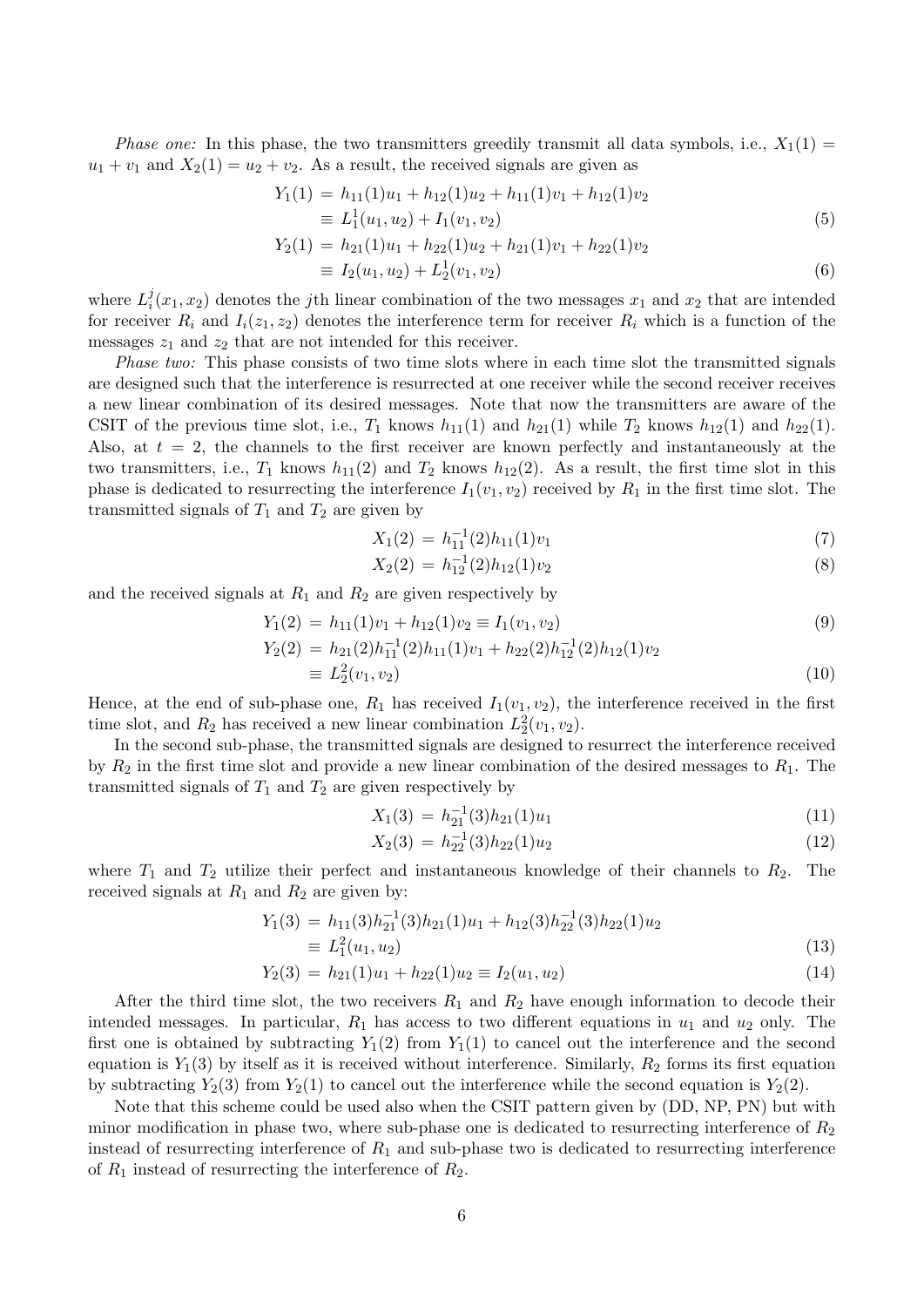#### 3.1.2 Scheme 2: Distributed delayed and combined perfect CSIT

Let us consider the 2-user SISO X channel with alternating CSIT given by (ND, DN, PP). Unlike case 1, here we have distributed delayed CSIT over the first two time slots and combined perfect CSIT in the last time slot. Consequently, the interference creation phase extends over two time slots while the interference resurrection phase can be executed in one time slot as follows.

Phase one: Each time slot of this phase is dedicated to one receiver where the two transmitters transmit the desired messages for this receiver. For example, if the first time slot is dedicated to  $R_1$ , then  $T_1$  transmits  $u_1$  and  $T_2$  transmits  $u_2$ . The received signals at  $R_1$  and  $R_2$  are given respectively by

$$
Y_1(1) = h_{11}(1)u_1 + h_{12}(1)u_2 \equiv L_1^1(u_1, u_2)
$$
\n(15)

$$
Y_2(1) = h_{21}(1)u_1 + h_{22}(1)u_2 \equiv I_2(u_1, u_2)
$$
\n(16)

Therefore,  $R_1$  receives linear combination  $L_1^1(u_1, u_2)$  of its desired signals, while  $R_2$  receives only interference  $I_2(u_1, u_2)$ . Similarly, in the next time slot,  $T_1$  transmits  $v_1$  and  $T_2$  transmits  $v_2$  and the received signals at  $R_1$  and  $R_2$  are given respectively by

$$
Y_1(2) = h_{11}(2)v_1 + h_{12}(2)v_2 \equiv I_1(v_1, v_2)
$$
\n(17)

$$
Y_2(2) = h_{21}(2)v_1 + h_{22}(2)v_2 \equiv L_2^1(v_1, v_2)
$$
\n(18)

where  $R_2$  receives linear combination  $L_2^1(v_1, v_2)$  of its desired signals, while  $R_1$  receives only interference  $I_1(v_1, v_2)$ .

Phase two: This phase includes only one time slot where the transmitters resurrect the formerly received interference terms  $I_1(v_1, v_2)$  and  $I_2(u_1, u_2)$ , while providing new linear combinations of the desired messages to the two receivers. In order to achieve this goal, the transmitted signals from  $T_1$ and  $T_2$  in the third time slot is given by

$$
X_1(3) = h_{21}^{-1}(3)h_{21}(1)u_1 + h_{11}^{-1}(3)h_{11}(2)v_1
$$
\n(19)

$$
X_2(3) = h_{22}^{-1}(3)h_{22}(1)u_2 + h_{12}^{-1}(3)h_{12}(2)v_2
$$
\n(20)

and the corresponding received signals at  $R_1$  and  $R_2$  are given respectively by

$$
Y_1(3) = L_1^2(u_1, u_2) + I_1(v_1, v_2)
$$
\n(21)

$$
Y_2(3) = L_2^2(v_1, v_2) + I_2(u_1, u_2)
$$
\n(22)

where

$$
L_1^2(u_1, u_2) = h_{11}(3)h_{21}(3)h_{21}(1)u_1 + h_{12}(3)h_{22}(3)h_{22}(1)u_2
$$
\n(23)

$$
L_2^2(v_1, v_2) = h_{21}(3)h_{11}^{-1}(3)h_{11}(2)v_1 + h_{22}(3)h_{12}^{-1}(3)h_{12}(2)v_2
$$
\n(24)

At the end of the third time slot, each receiver can decode its intended messages by solving two equations. For example,  $R_1$  subtracts  $Y_1(2)$  from  $Y_1(3)$  to cancel out the interference and obtain the first equation in  $u_1$  and  $u_2$  while the second equation is  $Y_1(1)$  by itself as it received without interference.

Noteworthy, this scheme could be used when the CSIT pattern is given by (DN, ND, PP) but with minor modification in phase one where the two sub-phases swap their dedications from  $R_1$  to  $R_2$  and vise versa.

#### 3.1.3 Scheme 3: Distributed delayed and distributed perfect CSIT

As an illustrative example, let us consider a 2-user SISO X channel with CSIT pattern given by (DN, PD, NP). Unlike the above two examples, we have distributed delayed CSIT over the first two time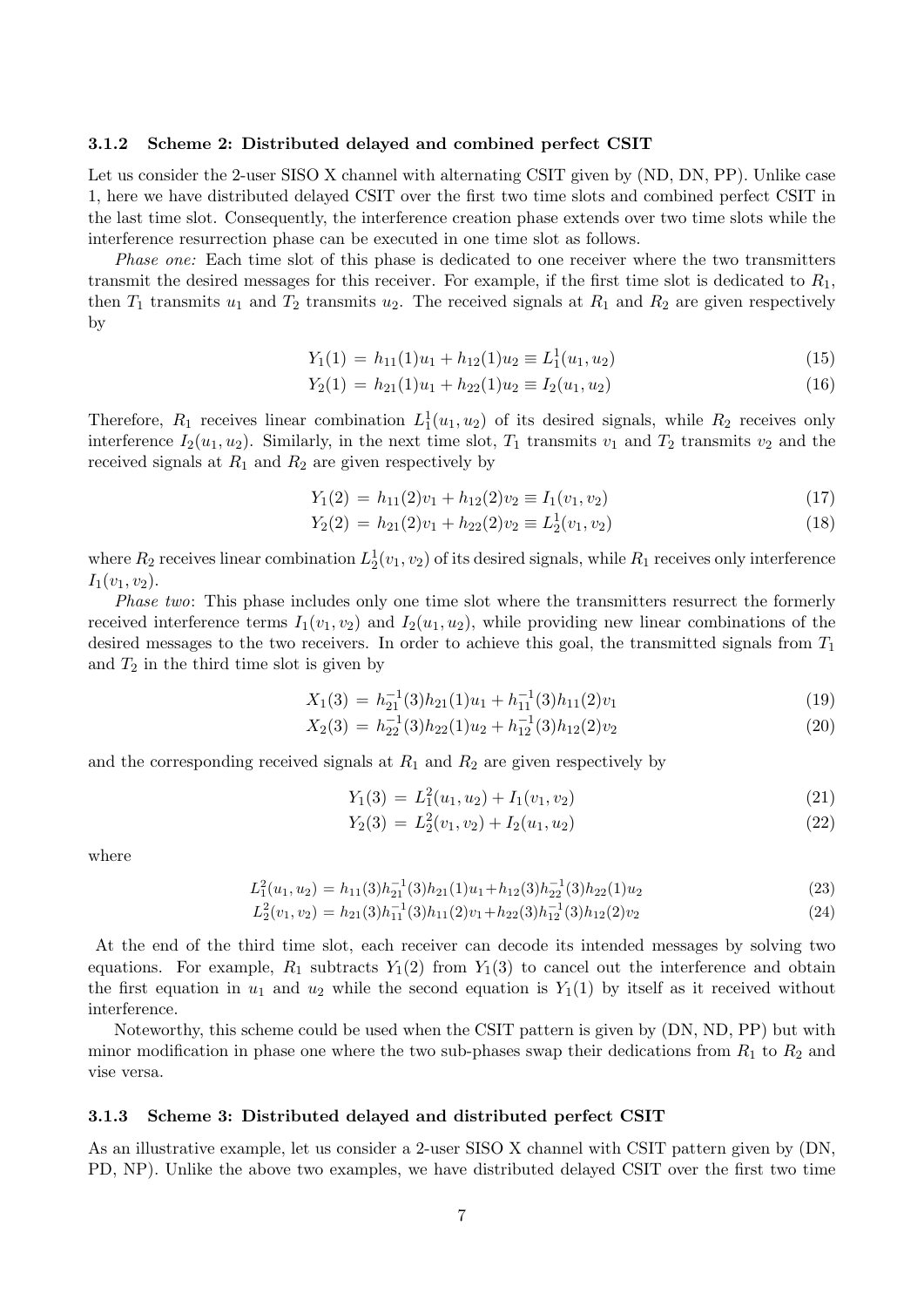slots and distributed perfect CSIT over the last two consecutive time slots. Consequently, the proposed scheme is performed in two overlapping phases as follows.

Time slot 1: The first sub phase of phase one begins at  $t = 1$ , and is dedicated to transmitting the desired messages of  $R_2$ , i.e.,  $T_1$  transmits  $v_1$  while  $T_2$  transmits  $v_2$ . The received signals are this given by

$$
Y_1(1) = h_{11}(1)v_1 + h_{12}(1)v_2 \equiv I_1(v_1, v_2)
$$
\n(25)

$$
Y_2(1) = h_{21}(1)v_1 + h_{22}(1)v_2 \equiv L_2^1(v_1, v_2)
$$
\n(26)

Therefore,  $R_2$  receives the first linear combination  $L_2^1(v_1, v_2)$  of its desired signals, while  $R_1$  receives only interference  $I_1(v_1, v_2)$ .

Time slot 2: At  $t = 2$  the overlap occurs between the two phases. In particular, sub-phase two of phase one and sub-phase one of phase two begin simultaneously. In this time slot, sub-phase two of phase one creates interference at  $R_2$  with while sub-phase one of phase two is designed to resurrect the interference term  $I_1(v_1, v_2)$ . The transmitted signals are given by:

$$
X_1(2) = u_1 + h_{11}^{-1}(2)h_{11}(1)v_1
$$
\n(27)

$$
X_2(2) = u_2 + h_{12}^{-1}(2)h_{12}(1)v_2
$$
\n(28)

and the corresponding received signals are given by:

$$
Y_1(2) = h_{11}(2)u_1 + h_{12}(2)u_2 + h_{11}(1)v_1 + h_{12}(1)v_2
$$
  
\n
$$
\equiv L_1^1(u_1, u_2) + I_1(v_1, v_2)
$$
  
\n
$$
Y_2(2) = h_{21}(2)h_{11}^{-1}(2)h_{11}(1)v_1 + h_{22}(2)h_{12}^{-1}(2)h_{12}(1)v_2
$$
  
\n
$$
+ h_{21}(2)u_1 + h_{22}(2)u_2
$$
  
\n
$$
\equiv L_2^2(v_1, v_2) + I_2(u_1, u_2)
$$
\n(30)

Therefore,  $R_2$  receives a new linear combination  $L_2^2(v_1, v_2)$  of its desired signals and an interference term  $I_2(u_1, u_2)$  as a by-product of the overlap, while  $R_1$  receives the old interference  $I_1(v_1, v_2)$  and the first linear combination  $L_1(u_1, u_2)$  of its desired signals.

Time slot 3: In this time slot the transmitters send linear combination from  $u_1$  and  $u_2$  aiming to resurrect the interference terms  $I_2(u_1, u_2)$  formerly received at  $t = 2$ , while providing a new linear combinations to  $R_1$  of its desired messages. The transmitted signals are given by:

$$
X_1(3) = h_{21}^{-1}(3)h_{21}(2)u_1 \tag{31}
$$

$$
X_2(3) = h_{22}^{-1}(3)h_{22}(2)u_2
$$
\n(32)

and the corresponding received signals are

$$
Y_1(3) = h_{11}(3)h_{21}^{-1}(3)h_{21}(2)u_1 + h_{12}(3)h_{22}^{-1}(3)h_{22}(2)u_2
$$
  
\n
$$
\equiv L_1^2(u_1, u_2)
$$
\n(33)

$$
Y_2(3) = h_{21}(2)u_1 + h_{22}(2)u_2 \equiv I_2(u_1, u_2)
$$
\n(34)

Finally, the two receivers  $R_1$  and  $R_2$  have enough information to decode their intended messages. In particular,  $R_1$  has access to two different equations in  $u_1$  and  $u_2$  only. The first one is obtained by subtracting  $Y_1(1)$  from  $Y_1(2)$  to cancel out the interference and the second equation is  $Y_1(3)$  by itself as it is received without interference. Similarly,  $R_2$  its first equation is  $Y_2(1)$  while forming its second equation by subtracting  $Y_2(3)$  from  $Y_2(2)$  to cancel out the interference.

Note that this scheme could be used when the CSIT pattern is given by (ND, DP, PN) but with minor modification in the two phases where the two sub-phases in each phase swap their dedications from  $R_1$  to  $R_2$  and vise versa.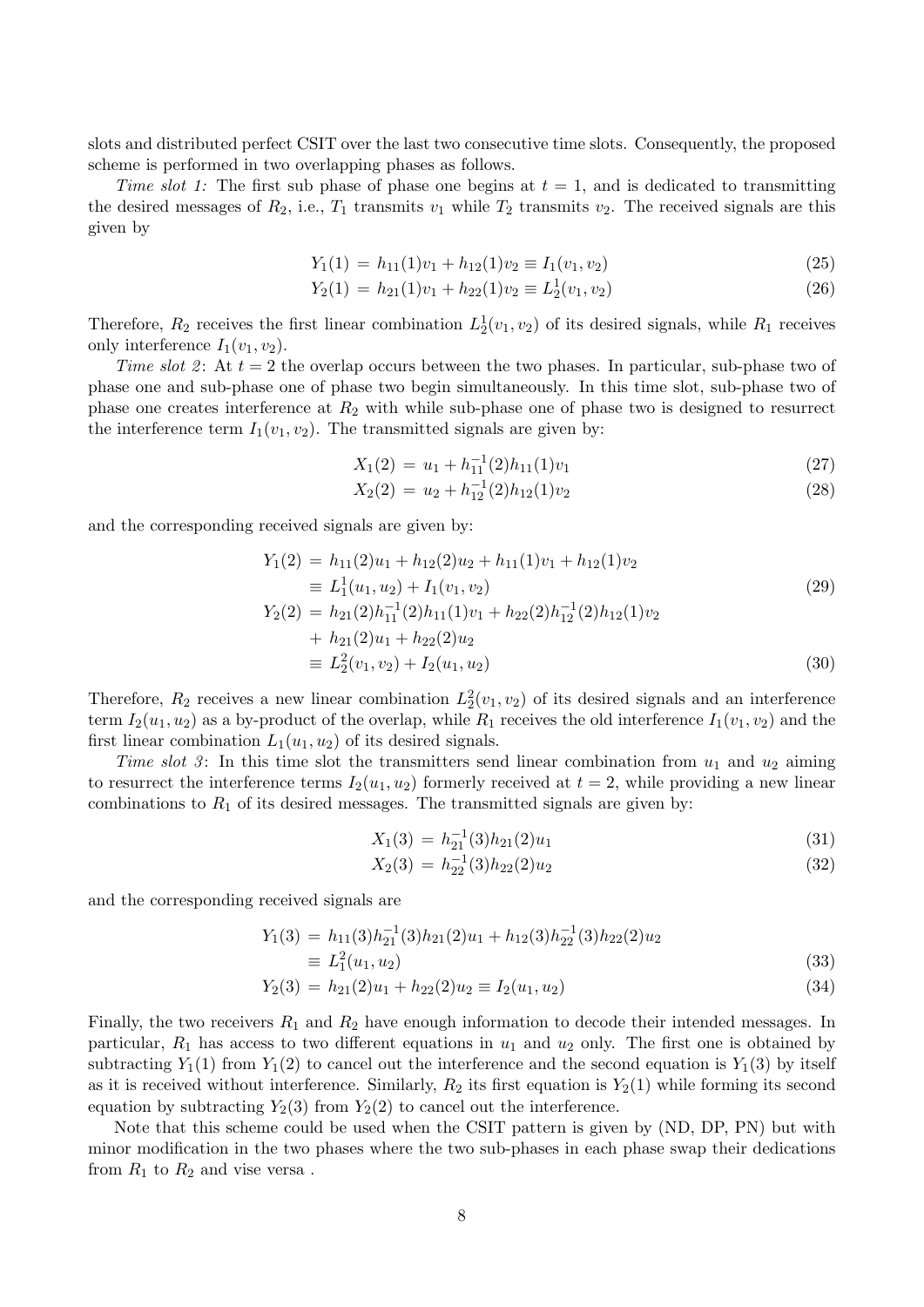#### 3.2 Synergistic CSIT Alternation Patterns

In this section, we discuss CSIT alternation patterns that can provide synergistic gain in the DoF of the two-user SISO X channel within three-symbol channel extension. Since the possible CSIT states for the two users are given by  $S_{12} \in \{PP, PD, PN, DP, DD, NN, NP, ND, NN\}$ , there are  $9^3$  possible alternation patterns over the three time slots.

First, we note that the aforementioned three examples in Section [3](#page-4-1) present the CSIT patterns with the lowest CSIT sufficient to achieve  $4/3$  DoF. Definitely, any alternation pattern with channel knowledge higher than these patterns can achieve the same DoF, i.e., if we have  $S_{12} = \text{ND}$ , its higher CSIT state that could provide the same synergistic DoF gain are {NP, DD, DP, PD, PP}. Theorem 1 presents sufficient conditions on the lowest CSIT alternation pattern among three-symbol channel extension patterns for achieving the upper bound on the DoF of the two-user SISO X channel.

Theorem 1: For the two-user SISO X channel in time varying or frequency selective settings, the upper bound on the total DoF of the channel is achievable if the following requirements on the CSIT alternation pattern are satisfied.

- 1. Each transmitter has a delayed CSIT followed by a perfect CSIT over three time slots.
- 2. At each time slot, at least one transmitter should have some CSIT (perfect or delayed), i.e., the two transmitters should not be simultaneously without CSIT.
- 3. In the third time slot, at least one transmitter should have perfect CSIT.

Proof: We show that the three requirements of Theorem 1 limit the CSIT alternation patterns in a 3-symbol channel extension to the minimum CSIT synergistic patterns considered in the three examples of Section [3,](#page-4-1) and its higher CSIT patterns. Hence, the achievability of 4/3 DoF follows from the results of Section [3.](#page-4-1) The first requirement in Theorem 1 yields three possible minimum states for the CSIT of the channel to the *i*th receiver over three time slots  $S_i^T \in \{(\text{D}, \text{P}, \text{N}), (\text{D}, \text{N}, \text{P}), (\text{N}, \text{D}, \text{P})\}.$ As a result we have 9 possible combinations for the CSIT of the two-user channel. Six of these 9 combinations, satisfy the second and third requirements in Theorem 1 and are listed as the first 6 entries in Table 1. The remaining three combinations are those which have  $S_{12} = NN$  in any of the three time slots, i.e., (DD,PP,NN), (DD,NN,PP), and (NN,DD,PP). For the first combination, the minimum CSIT states that satisfy the three requirements are (DD,PP,PN), which is higher than (DD,NP,PN), and (DD,PP,NP), which is higher than (DD,PN,NP). From Table 1, we can achieve 4/3 DoF using achievable scheme 1 in both cases. Similarly, for the CSIT state (DD,NN,PP), the minimum CSIT that satisfy the requirements of Theorem 1 are (DD,ND,PP) and (DD,DN,PP) for which 4/3 DoF can be achieved using scheme 2. Finally, for the CSIT state (NN,DD,PP), the minimum CSIT that satisfy the requirements of Theorem 1 are (ND,DD,PP) and (DN,DD,PP) for which 4/3 DoF can be achieved using scheme 2 too.

| CSIT state              | Scheme   | $\parallel$ CSIT state   | Scheme   |
|-------------------------|----------|--------------------------|----------|
| $(DD, PN, NP)$ Scheme 1 |          | $\parallel$ (DN, PD, NP) | Scheme 3 |
| (DD, NP, PN)            | Scheme 1 | $\parallel$ (DN, ND, PP) | Scheme 2 |
| (ND, DP, PN)            | Scheme 3 | $\parallel (ND, DN, PP)$ | Scheme 2 |

Table 1: Achievable schemes for different CSIT states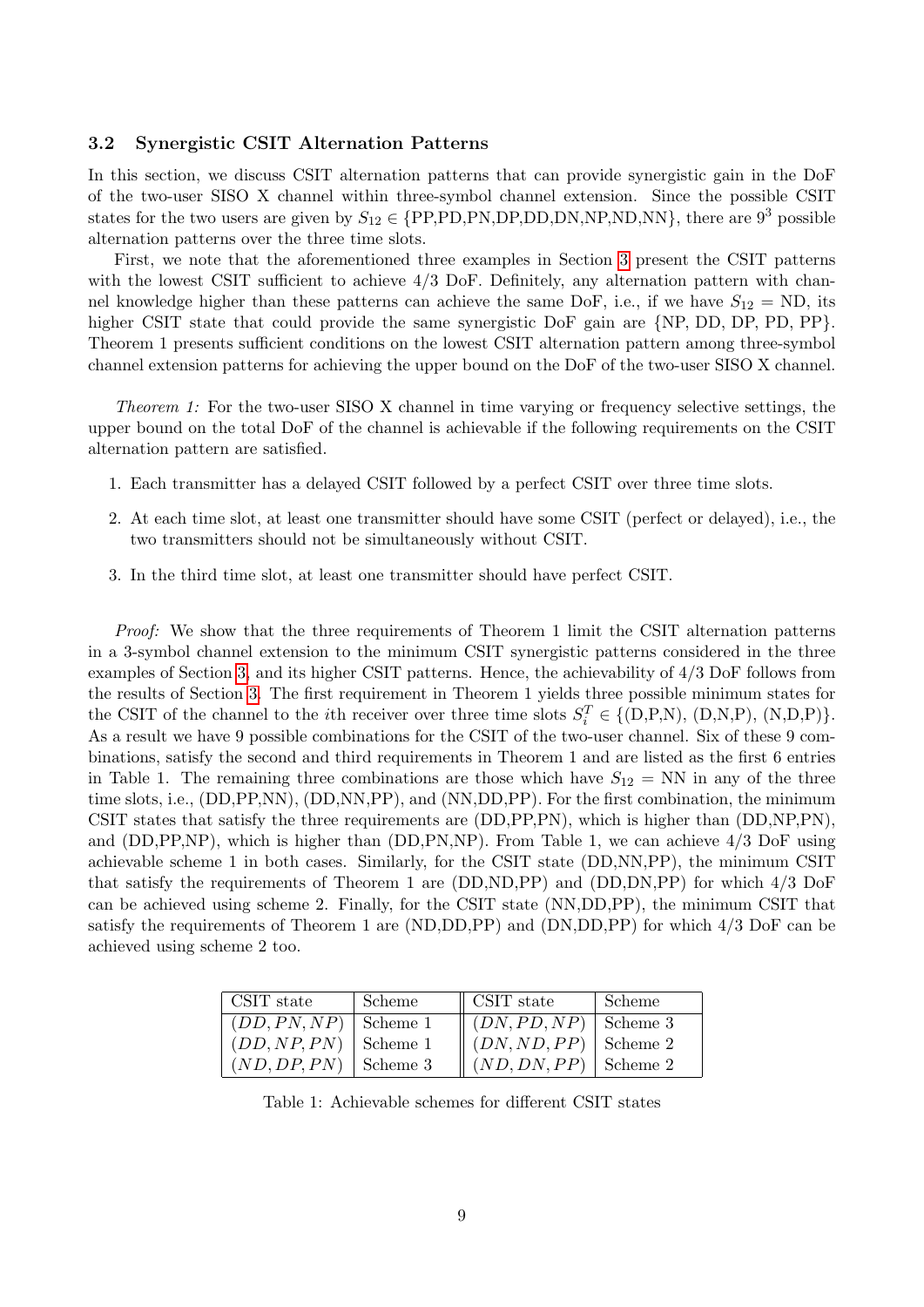#### 3.3 The Degrees of Freedom Region

In this section, we characterize the degrees of freedom region  $\mathcal{D}(\Lambda)$  and the sum degrees of freedom  $DoF(\Lambda)$  for the SISO X channel with alternating CSIT for a certain region of distributions illustrated in Fig.1 where  $\Lambda(\lambda_P \geq 1/3, \lambda_D \geq 2/3 - \lambda_P)$ .

#### 3.3.1 Outer bound

Theorem 2:  $\mathcal{D}(\Lambda) \subset \mathcal{D}_{out}(\Lambda)$ , where  $\Lambda(\lambda_P \geq 1/3, \lambda_D \geq 2/3 - \lambda_P)$  and the outer bound on the degrees of freedom is defined as followed:

$$
\mathcal{D}_{out}(\Lambda) \triangleq \left\{ (d_{11}, d_{12}, d_{21}, d_{22}) \in \mathbb{R}^4_+ : \nd_{11} + d_{12} + d_{21} \le 1 \nd_{11} + d_{12} + d_{22} \le 1 \nd_{11} + d_{21} + d_{22} \le 1 \nd_{12} + d_{21} + d_{22} \le 1 \right\}.
$$
\n(35)

Proof. We consider the SISO X channel with perfect CSIT as a special case of X channel with alternating CSIT where the CSIT availability distribution is  $\Lambda = (\lambda_P = 1, \lambda_D = 0, \lambda_N = 0)$ . Definitely, That case has the highest channel knowledge available to the transmitters that they need to align interference and deliver their messages perfectly to their intended receivers. While, additional channel knowledge cannot deteriorate the upper bound, it could make it quite loose, however in our case, we show in [3.3.2](#page-9-0) that the upper bound is tight. Therefore, the upper bound on the degrees of freedom with perfect availability of CSIT,  $\Lambda = (\lambda_P = 1, \lambda_D = 0, \lambda_N = 0)$ , is strictly an outer bound for the degree of freedom of SISO X channel with alternating CSIT given any certain distribution of the availability CSIT. We can consider the SISO X channel as four different interlocking SISO Z channels; each one is formed by eliminating one message and setting the corresponding channel between any transmitter-receiver pair to zero i.e.  $Z_{12}$  is the conventional X channel but with  $h_{12} = 0$ . Calling the results in [?], in the context of Z channel,specifically, Lamma 1, stating that the maximum sum of degrees of freedom of a SISO Z channel over the degrees of freedom region of Z channel is an upper bound to the maximum sum of the degrees of freedom the X channel over the corresponding degrees of freedom region of X channel. In addition, Corollary 1, stating that the maximum sum of degrees of freedom of the X channel over the degrees of freedom region of corresponding SISO Z channel is upper bounded by one. Therefore, the maximum sum of any three degrees of freedom, corresponding to different Z channel, over the degrees of freedom region of SISO X channel is upper by one. Hence, The four conditions corresponding to the four different Z channels, represent outer bounds of the SISO X channel with perfect CSIT, and are straightforward outer bounds for the SISO X channel with alternating CSIT under any distribution  $\in \Lambda(\lambda_P \geq 1/3, \lambda_D \geq 2/3 - \lambda_P)$ .  $\Box$ 

#### <span id="page-9-0"></span>3.3.2 The Degrees of Freedom Region

Theorem 3: The degrees of freedom region of the two user SISO X channel with alternating CSIT under any distribution  $\in \Lambda(\lambda_P \geq 1/3, \lambda_D \geq 2/3 - \lambda_P)$  is characterized as follows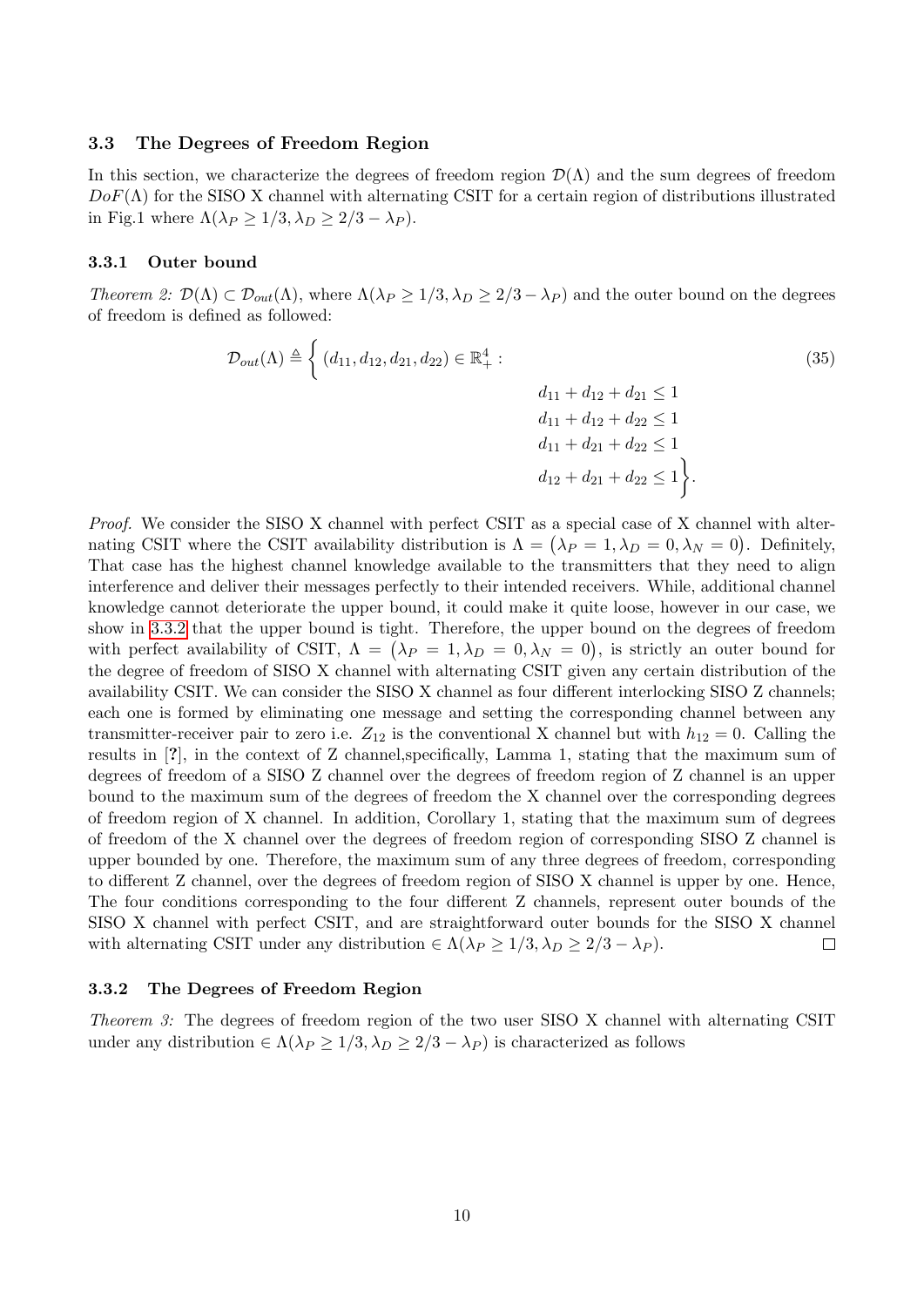$$
\mathcal{D}(\Lambda(\lambda_P \ge 1/3, \lambda_D \ge 2/3 - \lambda_P) \triangleq \begin{cases} (d_{11}, d_{12}, d_{21}, d_{22}) \in \mathbb{R}_+^4: & (36) \\ 4_{11} + d_{12} + d_{21} \le 1 & d_{11} + d_{12} + d_{22} \le 1 \\ d_{11} + d_{21} + d_{22} \le 1 & d_{12} + d_{22} \le 1 \\ d_{12} + d_{21} + d_{22} \le 1 \end{cases}
$$

Proof. The converse proof of the outer bounds is directly implied here and therefore is omitted. The achievability arguments are proved as follows. Let  $\mathcal{D}_1$  be the degrees of freedom region for the 2-user SISO X channel with alternating CSIT under any distribution  $\in \Lambda(\lambda_P \geq 1/3, \lambda_D \geq 2/3-\lambda_P)$ . In order to fully characterize  $\mathcal{D}_1$ , we need to prove that  $\mathcal{D}_1 \equiv \mathcal{D}$ . The points  $K = (1, 0, 0, 0), L = (0, 1, 0, 0)$ ,  $M = (0, 0, 1, 0), N = (0, 0, 0, 1)$  are the corner points of D and can be verified to belong to D<sub>i</sub> through dedicating only one transmitter to send all the information symbols over all the time slots to only one receiver. While,  $P = (1/3, 1/3, 1/3, 1/3)$  lies in  $\mathcal{D}'$  through the achievability schemes of Theorem 1. Now, consider any point  $d^* = (d_{11}, d_{12}, d_{21}, d_{22}) \in \mathcal{D}$  as defined by theorem 3, we can easily verify that  $d^*$  belongs to the convex hull whose corner points; K, L, M, N, P and  $O = (0, 0, 0, 0)$ . In other words, we can show that  $d^*$  is expressed as a convex combination of those points, K, L, M, N, P and O, of  $\mathcal{D}'$ . For instance,  $d^* = \alpha_1 K + \alpha_2 L + \alpha_3 M + \alpha_4 N + \alpha_5 O + \alpha_6 P$ , where the coefficients  $\alpha_i$  are non-negative for all  $d^* \in \mathcal{D}$  and their sum is one. The coefficients  $\alpha_i$  defined in Table [2,](#page-10-0) satisfy the two conditions of the convex combination and thereby all points in  $\mathcal D$  are convex combinations of the achievable points K, L, M, N, P and O. Since the convex combinations are achievable by time sharing between the achievable schemes of the corner points, K, L, M, N, P and O, this implies that  $\mathcal{D}' \equiv \mathcal{D}$ .  $\Box$ 

<span id="page-10-0"></span>

|                                            | $\alpha$                        | $\alpha_2$                      | $\alpha_3$                      | $\alpha_4$                      | $\alpha_5$                                                                 | $\alpha_6$                                             |
|--------------------------------------------|---------------------------------|---------------------------------|---------------------------------|---------------------------------|----------------------------------------------------------------------------|--------------------------------------------------------|
| $\alpha$ .<br>$u_{22}$<br>$\leftarrow i$ . | $u_{11}$                        | $a_{12}$                        | $a_{21}$                        | $u_{22}$                        |                                                                            | $d_{ij}$<br>$\overline{\phantom{0}}$<br>$\sum i_{1,i}$ |
| $a_{ii}$<br>$\sum_{i,j}$                   | $d_{11}-d_{12}-d_{21}-d_{22}+1$ | $d_{12}-d_{11}-d_{21}-d_{22}+1$ | $d_{21}-d_{11}-d_{12}-d_{22}+1$ | $d_{22}-d_{11}-d_{12}-d_{21}+1$ | $\overline{ }$<br>$i \, a_{ij}$<br>$\overline{\phantom{a}}$<br>$\sum i, j$ |                                                        |

Table 2: Convex combination coefficients

#### 3.3.3 Total sum of Degrees of Freedom

While the total sum of degrees of freedom  $(DoF)$  is defined as the maximum weighted sum of  $d_{ij}$  over all achievable degrees of freedom region  $D$ , the outer bound on the sum degrees of freedom  $DoF_{out}$  is defined as the maximum weighted sum of  $d_{ij}$  over  $\mathcal{D}_{out}$ . The following theorem presents a tight outer bound  $DoF_{out}(\Lambda)$  for the sum degrees of freedom  $DoF$ .

Theorem 4: 
$$
DoF(\Lambda) \le DoF_{out}(\Lambda) \triangleq \max_{\mathcal{D}_{out}}(d_{11}, d_{12}, d_{21}, d_{22}) = 4/3
$$
, where  $\Lambda(\lambda_P \ge 1/3, \lambda_D \ge 2/3 - \lambda_P)$ 

*Proof.* We formalize maximizing a weighted sum of  $d_{ij}$  over  $\mathcal{D}_{out}(\Lambda)$  as a linear programming problem. We explicitly evaluate all the extreme points of the feasible space bounded by conditions in Theorem 2;  $\mathcal{D}_{out}(\Lambda)$ , typically for linear programming problem the solution is one of the vertices of the feasible set i.e. the vertices of the  $\mathcal{D}_{out}(\Lambda)$ , calculate the objective value  $-DoF(\Lambda)$ - at the extreme points(vertices), after eliminating the redundant bounds. The surprising finding is that the corresponding region of  $d_{ij}$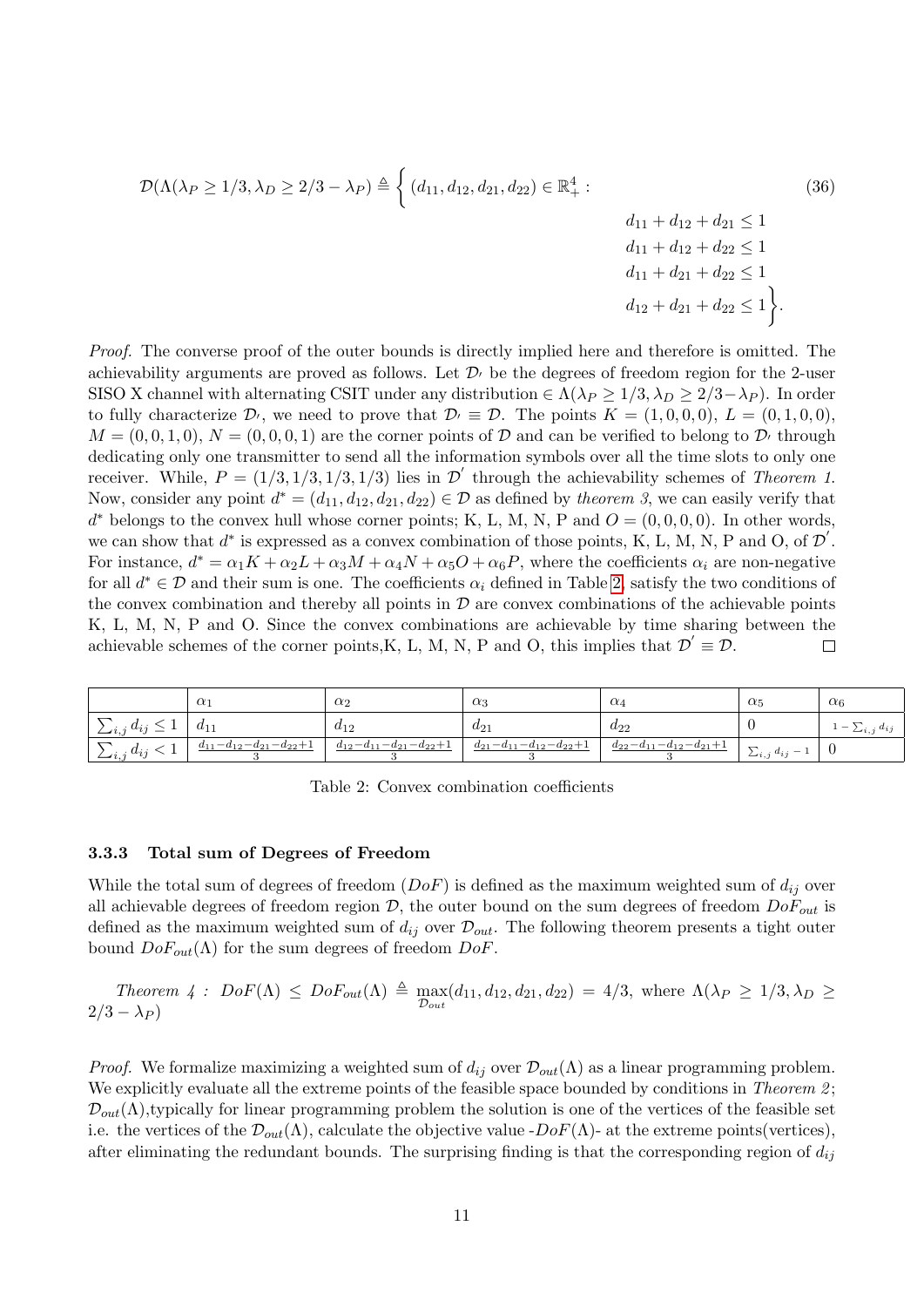

Figure 3: Trade off between perfect and delayed CSIT

to the optimal  $DoF = DoF_{out} = 4/3$  is only one point  $(1/3, 1/3, 1/3, 1/3)$ . The achievability of that point is illustrated in section [3.1.](#page-4-2)  $\Box$ 

Remark 1: [Synergy benefits]Note that the DoF for two-user X channel with perfect CSIT is 4/3 [?, [17\]](#page-29-10), with delayed CSIT is upper bounded by 6/5 [\[16\]](#page-29-9) and with No-CSIT is degraded to be unity due to the statistical independence of the two receivers in the total absence of channel state information at the transmitters [?]. Synergy is the interaction of multiple elements in a system to produce an effect greater than the sum of their individual effects. In Particular, the alternation of CSIT states  $S_{ij}$  over three time slots works cooperatively to provide a DoF greater than the DoF of the sum of their individual DoF for the same network.

As an example, let us consider the CSIT alternation pattern given by  $(DD, DD, PP)$ . If there is no interaction between the three time slots, the DoF that can be obtained are given by  $\frac{2}{3}$  $\frac{6}{5} + \frac{1}{3}$ 3  $\frac{4}{3} = \frac{56}{45}$ 45 which is lower than the upperbound on the DoF of the channel. However, using achievable scheme 2, we can get  $4/3$  DoF for this case as this CSIT pattern is higher than  $(DN, ND, PP)$  in Table 1. This illustrates the synergistic benefit that can be obtained from the alternation of CSIT over the three time slots.

Note that not all combinations of CSIT states could provide synergistic benefits or work together in a cooperative way. For example, when perfect CSIT comes before delayed and no CSIT , it loses its synergetic DoF gain; where, the DoF degrades to the sum of the individual DoF each case. on the other hand, when perfect CSIT comes after delayed and no CSIT, the synergy of the alternation appears.

Remark 2: [Potential of delayed followed by perfect CSIT] The extraordinary synergistic gain of delayed CSIT followed by perfect CSIT lies in the ability to upgrade the X channel to a broadcast channel with delayed CSIT. In particular, when the delayed CSIT comes first it provides the transmitters with delayed channel knowledge which combats the distributed nature of the X channel and can be exploited in addition to the perfect CSIT to provide one message to each receiver.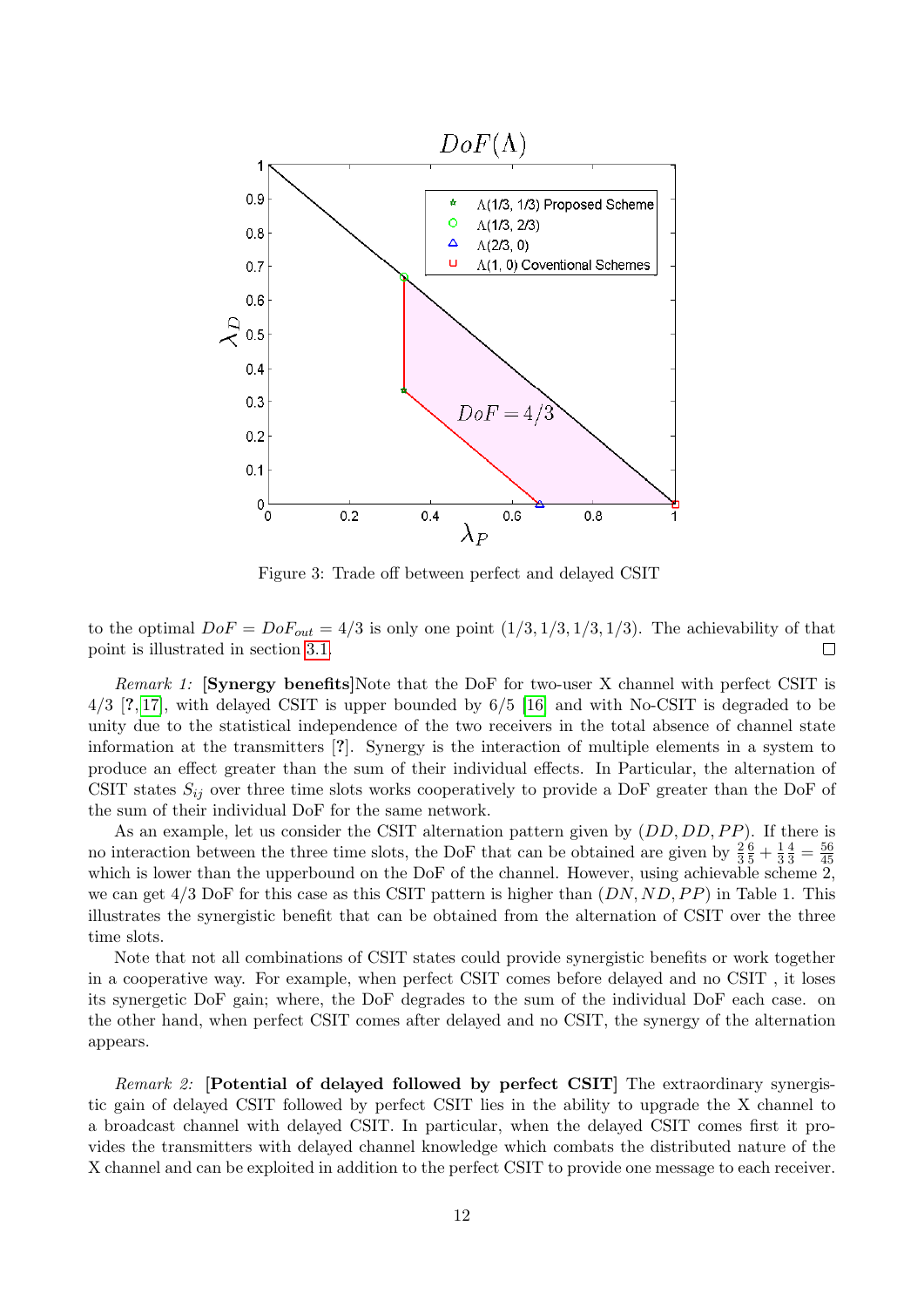*Remark 3:* [Combined No-CSIT] We note that the synergy of alternating CSIT is lost when the network has combined No-CSIT in any time slot. Intuitively, the uncertainty of distributed channel unawareness is better than blindness of combined complete ignorance. Physically, the strategy of interference creation phase is to create interference for the receiver who can provide the transmitters with CSIT either perfect or delayed to enable the transmitters to reconstruct the interference in the interference resurrection phase. Hence, combined no-CSIT is useless in the interference creation phase as it provides nothing to transmitters and hence the transmitters blindly create interference. While, in the interference resurrection phase, the minimum CSIT required to successfully reconstruct one interference term, formerly created from distributed transmitters, is  $PN$  or  $NP$  thereby combined no-CSIT again is useless in the interference resurrection phase as it provides nothing to transmitters and hence the transmitters can not reconstruct the interference terms. As Martin Luther king said before "Darkness cannot drive out darkness; only light can do that."

Remark 4: [Redundant Knowledge] Unlike what have been thought in the literature that the achievability of the upper bound on the degrees of freedom of X channel requires global and continuous prefect CSIT  $\equiv \Lambda(1, 0, 0)$ , The first condition for achievability in theory 1 clarify that it requires alternating CSIT with distribution  $\Lambda(1/3, 1/3, 1/3)$ . Fig. 1 illustrates that there is a huge redundant CSIT greedily consumed or misused in the conventional schemes. Hence, the region bounded by the red and black bold borders in Fig.1 represent all distribution that achieves  $DoF = 4/3$ , while the minimum CSIT is  $\Lambda(1/3, 1/3, 1/3)$ ,  $\Lambda(1, 0, 0)$  has the highest redundant knowledge. However, our proposed scheme consumes the CSIT wisely and no overhead information are sent or received ??, we have no evident to evaluate that either  $\Lambda(1/3, 1/3, 1/3)$  is the the distribution of the minimum CSIT knowledge to achieve the upper bound on the degrees of freedom of X channel or not. Therefore, the distribution of the minimum CSIT knowledge to achieve the upper bound on the degrees of freedom of X channel is still unknown.

# 4 K-user SISO X-Network

Motivated by our previous work in [?, [18\]](#page-29-11), we extend the interference creation-resurrection scheme tailored originally for the two-user SISO X-channel to K-user X channel under the model for the CSIT availability; synergistic alternating CSIT.

In this section, we propose a transmission scheme for the K-user SISO X-channel. Similarly to [\[18\]](#page-29-11), the transmission scheme involves two phases, namely, interference creation and interference resurrection. The basic idea behind the proposed achievable scheme inspired by Maddah Ali in [?]. Specifically, in MSIO BC with delayed CIST, transmitting date symbols to one receiver, inherently implies receiving interference at the other receivers. Due to delayed CSI, after some delay, the transmitter has access to both past CSI and transmitted symbols and hence it perfectly knows the whole past received terms at each receiver. Imagine if each interference term at a receiver is a useful piece of information for specific other receivers about their desired symbols. Therefore, re-transmission of each of such interference terms not only aligns the past interference at one receiver, but also provides another receivers with a desired piece of information. on the other hand, in the context of X-channel, due to the distributed nature of the transmitter, the network loses the privileged of the joint processing of the transmitted signals at the collocated transmitters. However, in [\[18\]](#page-29-11), the authors showed that the distributed nature of X-channel can be defeated by exploiting the synergistic benefits of the alternating CSIT; the delayed state and the perfect state. Utilizing this idea, here we show that the K-user SISO X-channel can achieve at least  $\frac{2K}{K+1}$  DoF.

Before we proceed to the K-user case, as an illustrative example, we show that for the 3-user SISO X channel with alternating CSIT of  $\Lambda(1/3, 1/3, 1/3)$  can achieve 3/2 DoF. Let  $u_1, u_2$  and  $u_3$  be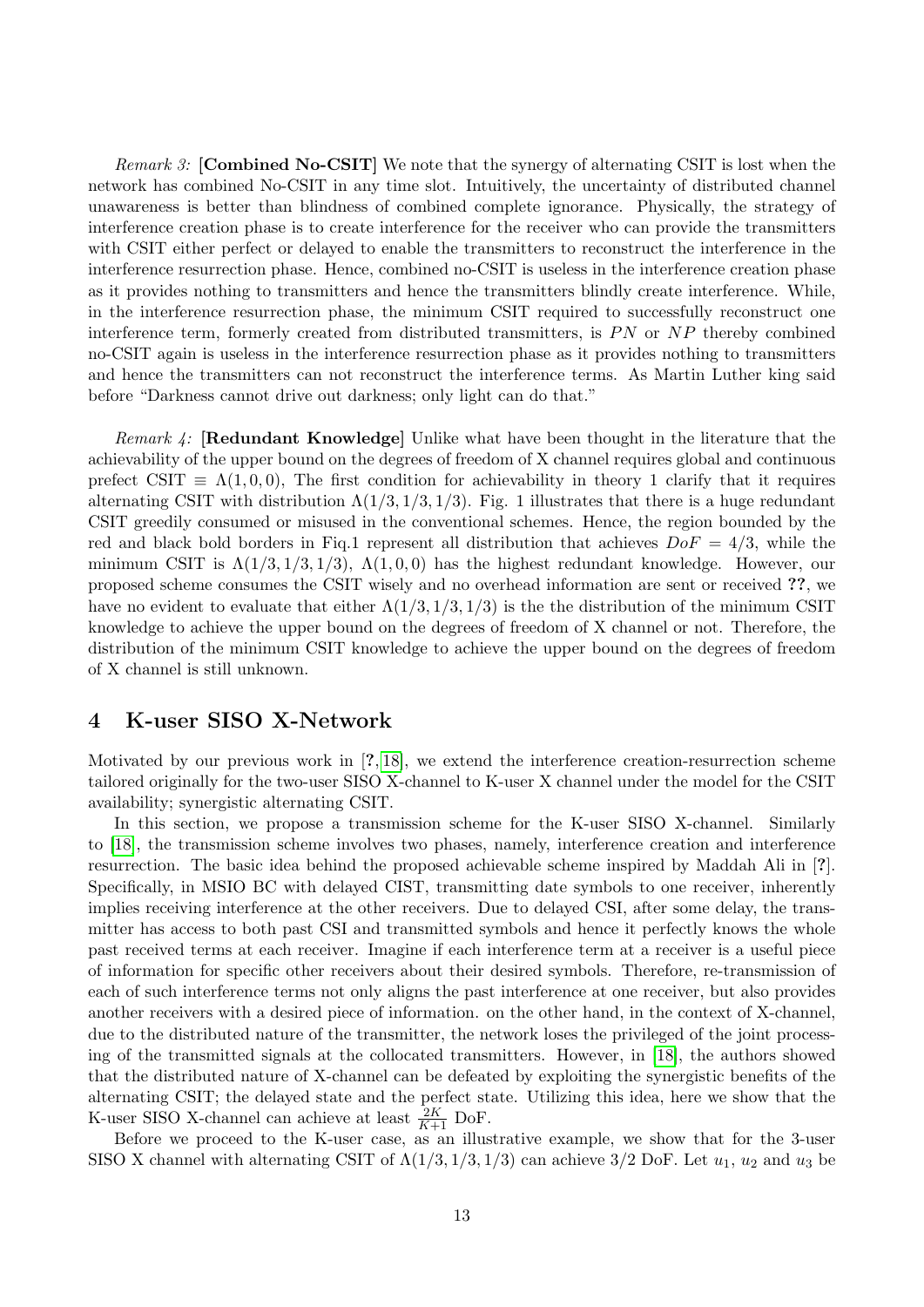three independent data symbol intended to  $R_1$  transmitted from  $T_1$ ,  $T_2$  and  $T_3$ , respectively. Also, let  $v_1$ ,  $v_2$  and  $v_3$  be three independent data symbols intended to  $R_2$  transmitted from  $T_1$ ,  $T_2$  and  $T_3$ , respectively. Similarly,  $p_1$ ,  $p_2$  and  $p_3$  be three independent data symbols intended to  $R_3$  transmitted from  $T_1$ ,  $T_2$  and  $T_3$ , respectively. In the next subsections, we show that we can reliably transmit the three symbols  $(u_1, u_2, u_3)$  to receiver 1,  $(v_1, v_2, v_3)$  to receiver 2 and, finally,  $(p_1, p_2, p_3)$  to receiver 3 in 6 time slots.

Let us consider the alternating CSIT pattern given by  $S_{123}^6 = (NDD, DND, DDN, PPN, PDP, DPP)$ . Here, the delayed CSIT is distributed over three time slots. Consequently, the interference creation phase consumes three time slots while the interference resurrection phase is executed over the other three time slot. The proposed scheme is performed in two separate phases as follows.

Phase one:, interference creation, each time slot of this phase is dedicated to each receiver where the transmitters transmit three different linear combinations of the desired messages, one term to each receiver. Since  $S_{123}(1) = NDD$ , the first time slot is designed such that interference is created for  $R_2$ and  $R_3$ , hence,  $T_1$  transmits  $u_1$ ,  $T_2$  transmits  $u_2$  and  $T_3$ . The received signals at  $R_1$ ,  $R_2$  and  $R_3$  are given respectively by

$$
Y_1(1) = h_{11}(1)u_1 + h_{12}(1)u_2 + h_{13}(1)u_3 \equiv L_1^1(u_1, u_2, u_3)
$$
\n(37)

$$
Y_2(1) = h_{21}(1)u_1 + h_{22}(1)u_2 + h_{23}(1)u_3 \equiv I_2^1(u_1, u_2, u_3)
$$
\n(38)

$$
Y_3(1) = h_{31}(1)u_1 + h_{32}(1)u_2 + h_{33}(1)u_3 \equiv I_3^1(u_1, u_2, u_3)
$$
\n(39)

Therefore,  $R_1$  receives the linear combination  $L_1^1(u_1, u_2, u_3)$  of its desired signals, while  $R_2$  and  $R_3$ receives only interference terms;  $I_2^1(u_1, u_2, u_3)$  and  $I_3^1(u_1, u_2, u_3)$ . Similarly, in the next two time slots,  $T_1$  transmits  $v_1$ ,  $T_2$  transmits  $v_2$  and  $T_3$  transmits  $v_3$  in the second time slots while  $T_1$  transmits  $p_1$ ,  $T_2$  transmits  $p_2$  and  $T_3$  transmits  $p_3$  in the third time slot. Then, the received signals at  $R_1$ ,  $R_2$  and  $R_3$  are given respectively by

$$
Y_1(2) = h_{11}(2)v_1 + h_{12}(2)v_2 + h_{13}(2)v_3 \equiv I_1^1(v_1, v_2, v_3)
$$
\n
$$
(40)
$$

$$
Y_2(2) = h_{21}(2)v_1 + h_{22}(2)v_2 + h_{23}(2)v_3 \equiv I_2^1(v_1, v_2, v_3)
$$
\n(41)

$$
Y_3(2) = h_{31}(2)v_1 + h_{32}(2)v_2 + h_{33}(3)v_3 \equiv I_3^1(v_1, v_2, v_3)
$$
\n(42)

where  $R_2$  receives the first linear combination  $L_2^1(v_1, v_2, v_3)$  of its desired signals, while  $R_1$  and  $R_3$ receives the first interference terms  $I_2^1(v_1, v_2, v_3)$  and  $I_2^1(v_1, v_2, v_3)$ . while in the third time slot,

$$
Y_1(3) = h_{11}(3)p_1 + h_{12}(3)p_2 + h_{13}(3)p_3 \equiv I_1^1(p_1, p_2, p_3)
$$
\n(43)

$$
Y_2(3) = h_{21}(3)p_1 + h_{22}(3)p_2 + h_{23}(3)p_3 \equiv I_2^1(p_1, p_2, p_3)
$$
\n(44)

$$
Y_3(3) = h_{31}(3)p_1 + h_{32}(3)p_2 + h_{33}(3)p_3 \equiv L_3^1(p_1, p_2, p_3)
$$
\n(45)

where  $R_3$  receives the first linear combination  $L_3^1(p_1, p_2, p_3)$  of its desired signals, while  $R_1$  and  $R_2$ receives the first interference terms  $I_1^1(p_1, p_2, p_3)$  and  $I_2^1(p_1, p_2, p_3)$ . By the end of time slot three each receiver receives one linear combination term from it's intended message and as a by product the other two receivers receives two interference terms. Now, we have six interference terms available to the three receivers. In the interference resurrection phase we will utilize these interference terms to provide the receivers with sufficient information to successfully decode their messages, specifically, each receiver needs another two linear combinations. Trivially, it requires six time slots to deliver six independent linear combinations. However, as we will show in the following that it will takes only three time slots by using the interference resurrection; exploiting interference as a common messages.

Phase two: In the fourth time slot, interference resurrection phase begins, the transmitters utilizes the channel knowledge in PPN to reconstruct  $I_2^1(u_1, u_2, u_3)$  at  $R_2$  while reconstructing  $I_1^1(v_1, v_2, v_3)$ at R<sub>1</sub>. As a result, R<sub>1</sub> and R<sub>2</sub> receive their second linear combination terms  $L_1^2(u_1, u_2, u_3)$  and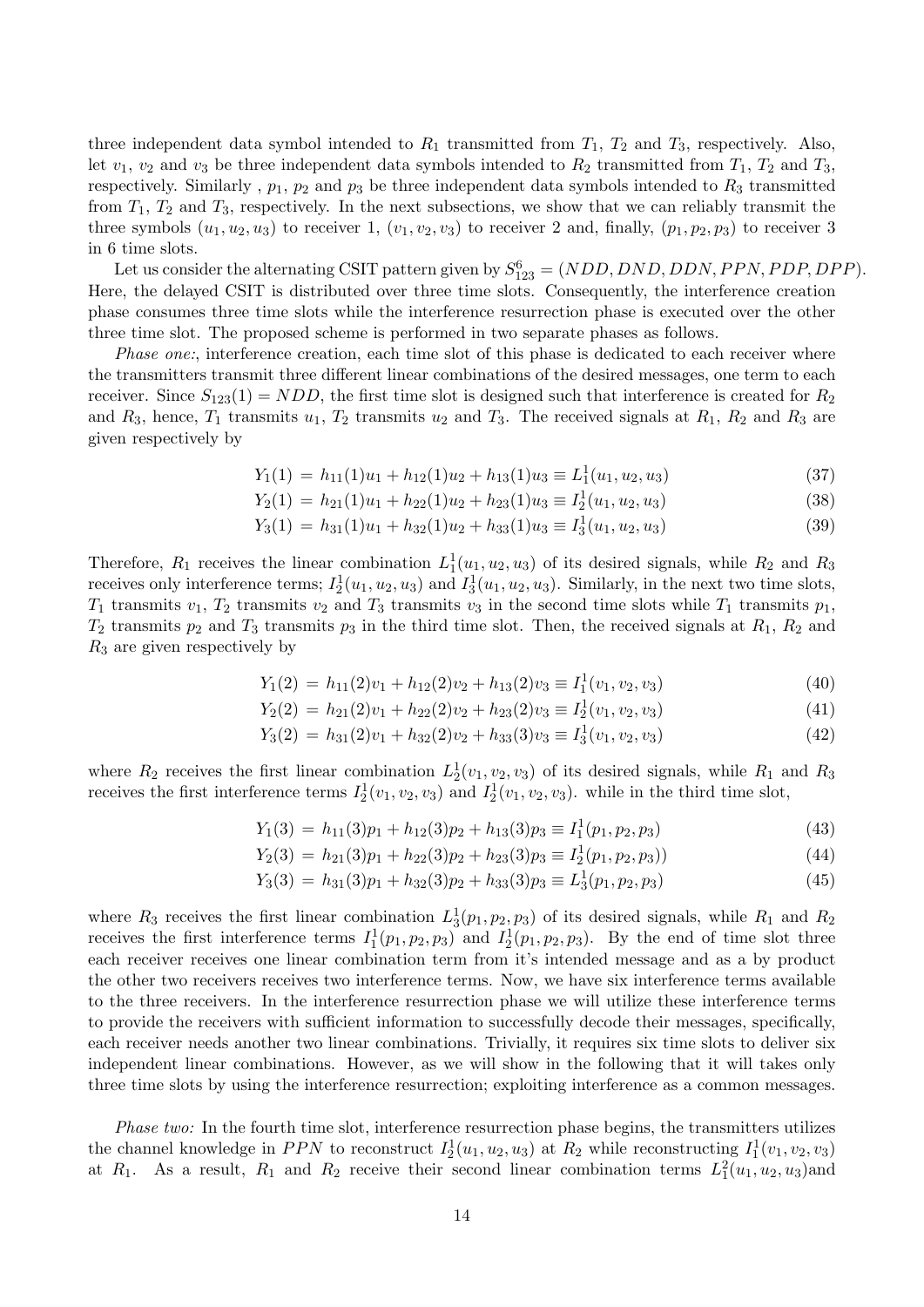$L_2^2(v_1, v_2, v_3)$  while  $R_3$  receives pure interference. In particular, The transmitted signals are given by:

$$
X_1(4) = h_{21}^{-1}(4)h_{21}(1)u_1 + h_{11}^{-1}(4)h_{11}(2)v_1
$$
\n(46)

$$
X_2(4) = h_{22}^{-1}(4)h_{22}(1)u_2 + h_{12}^{-1}(4)h_{12}(2)v_2
$$
\n(47)

$$
X_3(4) = h_{23}^{-1}(4)h_{23}(1)u_3 + h_{13}^{-1}(4)h_{13}(2)v_3
$$
\n(48)

Note that the transmitted signals, in interference resurrection phase, are beam-formed signals-not random linear combinations like in interference creation phase-dependent on both the current channel knowledge and the outdated channel knowledge formerly received at interference creation phase. For an instance, to construct  $X_1(4)$ ,  $T_1$  utilizes the instantaneous knowledge of  $h_1(4)$  and the delayed knowledge of  $h_11(2)$ .

Therefore, the received signals at  $R_1$ ,  $R_2$  and  $R_2$  are given respectively by

$$
Y_1(4) \equiv I_1^1(v_1, v_2, v_3) + L_1^2(u_1, u_2, u_3) \tag{49}
$$

$$
Y_2(4) \equiv I_2^1(u_1, u_2, u_3) + L_2^2(v_1, v_2, v_3) \tag{50}
$$

$$
Y_3(4) \equiv I_3^2(u_1, u_2, u_3) + I_3^2(v_1, v_2, v_3) \tag{51}
$$

In the fifth time slot, interference resurrection phase for user one and user three begins, the transmitters utilizes the channel knowledge in  $PNP$  to reconstruct  $I_3^1(u_1, u_2, u_3)$  at  $R_3$  while reconstructing  $I_1^1(p_1, p_2, p_3)$  at  $R_1$ . As a result,  $R_1$  receives it's third linear combination term  $L_1^3(u_1, u_2, u_3)$  and  $R_3$ receives it's second interference term  $L_3^2(p_1, p_2, p_3)$  while  $R_2$  receives pure interference. In particular, The transmitted signals are given by:

$$
X_1(5) = h_{31}^{-1}(5)h_{31}(1)u_1 + h_{11}^{-1}(5)h_{11}(3)p_1
$$
\n(52)

$$
X_2(5) = h_{32}^{-1}(5)h_{32}(1)u_2 + h_{12}^{-1}(5)h_{12}(3)p_2
$$
\n(53)

$$
X_3(5) = h_{33}^{-1}(5)h_{33}(1)u_3 + h_{13}^{-1}(5)h_{13}(3)p_3
$$
\n(54)

As a result, the received signals at  $R_1$ ,  $R_2$  and  $R_2$  are given respectively by:

$$
Y_1(5) \equiv I_1^1(p_1, p_2, p_3) + L_1^3(u_1, u_2, u_3) \tag{55}
$$

$$
Y_2(5) \equiv I_2^2(u_1, u_2, u_3) + I_2^2(p_1, p_2, p_3) \tag{56}
$$

$$
Y_3(5) \equiv I_3^1(u_1, u_2, u_3) + L_3^2(p_1, p_2, p_3) \tag{57}
$$

In the sixth time slot, interference resurrection phase for usder two and user three begins, the transmitters utilizes the channel knowledge in  $NPP$  to reconstruct  $I_2^1(p_1, p_2, p_3)$  at  $R_2$  while reconstructing  $I_3^1(v_1, v_2, v_3)$  at  $R_3$ . As a result,  $R_2$  and  $R_3$  receive their second linear combination terms  $L_2^2(v_1, v_2, v_3)$  and  $L_3^2(u_1, u_2, u_3)$  while  $R_1$  receives pure interference. In particular, The transmitted signals are given by:

$$
X_1(6) = h_{31}^{-1}(6)h_{31}(2)v_1 + h_{21}^{-1}(6)h_{21}(3)p_1
$$
\n(58)

$$
X_2(6) = h_{32}^{-1}(6)h_{32}(2)v_2 + h_{22}^{-1}(6)h_{22}(3)p_2
$$
\n(59)

$$
X_3(6) = h_{33}^{-1}(6)h_{33}(2)v_3 + h_{23}^{-1}(6)h_{23}(3)p_3
$$
\n(60)

As a result, the received signals at  $R_1$ ,  $R_2$  and  $R_2$  are given respectively by

$$
Y_1(6) \equiv L_1^2(u_1, u_2, u_3) + I_1^1(v_1, v_2, v_3) \tag{61}
$$

$$
Y_2(6) \equiv I_2^1(u_1, u_2, u_3) + L_2^2(v_1, v_2, v_3) \tag{62}
$$

$$
Y_3(6) \equiv I_3^2(u_1, u_2, u_3) + I_3^2(v_1, v_2, v_3) \tag{63}
$$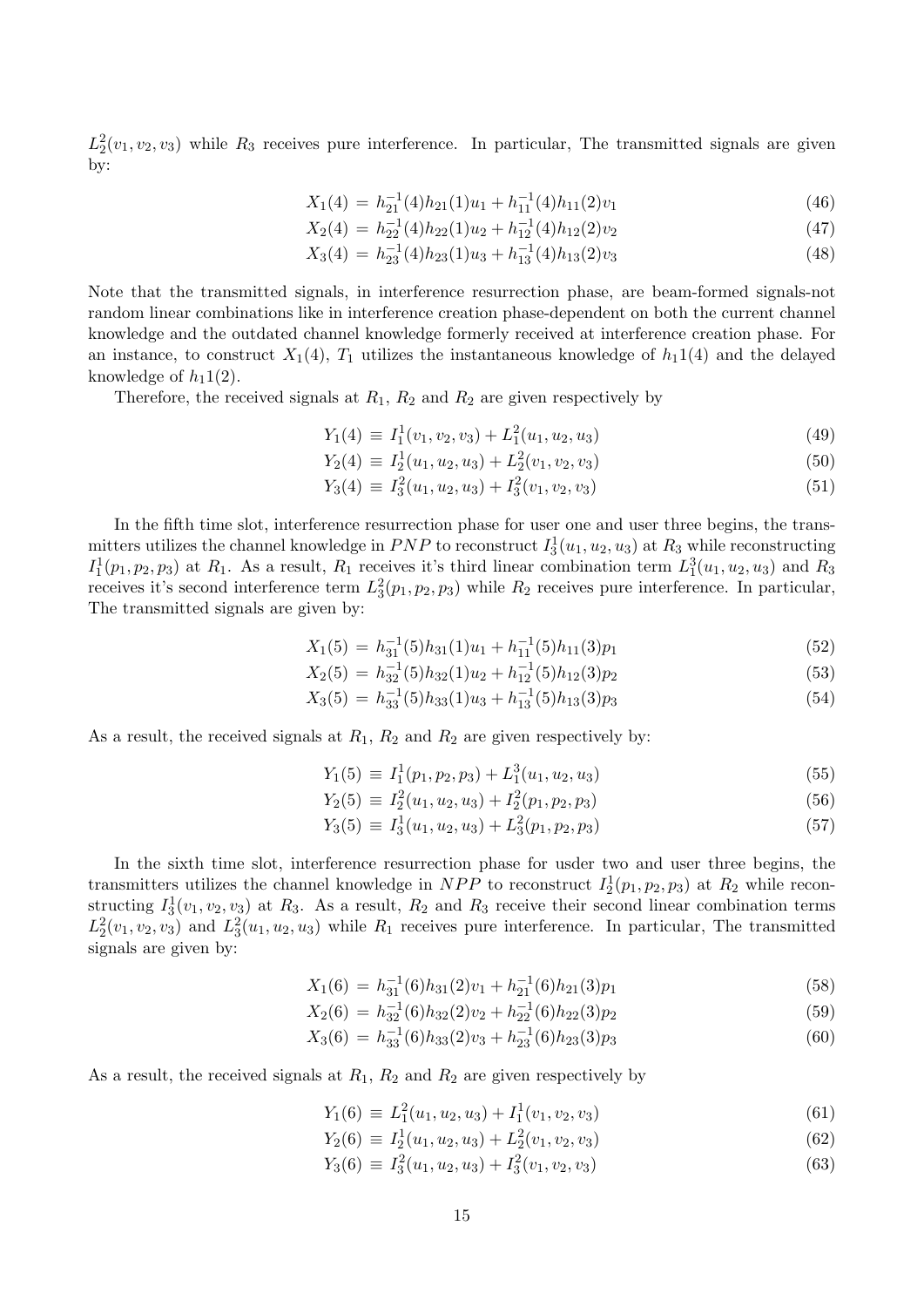Theorem  $4$ : The DoF of the K-user SISO X channel with synergistic alternating CSIT under any distribution  $\in \Lambda(\lambda_P \geq 1/3, \lambda_D \geq 2/3 - \lambda_P)$  is Lower bounded as follows:

$$
DoF_{K\times K}^{X}(\lambda_P \ge 1/3, \lambda_D \ge 2/3 - \lambda_P) \ge \frac{K^2}{K + {K \choose 2}} = \frac{2K}{K+1}
$$
(64)

Proof. The transmission scheme starts with transmission of information symbols in phase one, the interference creation phase, in a certain way that guarantees to create reconstructable interference terms while providing receivers with linear combinations of their intended data symbols. This phase consumes K time slots to deliver K different linear combination of the data symbols to K different receivers while creating  $K*(K-1)$  reconstructable interference terms. In contrast, phase two, the interference creation phase, This phase consumes  $\binom{K}{2}$  time slots to delivers  $K*(K-1)$  new linear combinations of the data symbols to the indented receivers in oreder to successfully decode  $K^2$  data symbols.

Phase One: "Interference Creation": This phase is associated with the delayed CSIT and might have one to K sub-phases where each sub-phase consumes one time slot. The number of sub-phases depends on whether the delayed CSIT of the channels to the two receivers occurs simultaneously or not. In the first case where the delayed CSIT occurs in the same time slot, i.e.,  $S_{1\cdots K} = D \cdots D$ , phase one has only one sub-phase in which all data symbols are greedily transmitted, thus interference creation happens. Consequently, each receiver has one equation consisting of  $K$  terms, the first term is a linear combination from the desired symbols while others are the interference term. On the other hand, when the delayed CSIT do not occur simultaneously, i.e.,  $S_{1\cdots K} \in \{D \cdots N, N \cdots D, D \cdots P, P \cdots D\},\$ phase one includes number of sub-phases greater than one. Each sub-phase is dedicated to transmit the data symbols of one receiver. Consequently, each receiver has  $K$  different equations over  $K$  time slots, one of them is a linear combination of the desired symbols without interference and the others are interference terms only.

Phase Two: "Interference Resurrection": This phase is associated with perfect CSIT. Similar to phase one, this phase might have one or two sub-phases depending on whether the perfect the CSIT occurs simultaneously or not. In this phase, the transmitters reconstruct the old interference by exploiting the delayed CSIT received in phase one. When the two transmitters have perfect CSIT simultaneously, phase two has only one sub-phase in which the two transmitters reconstruct the old interference received in phase one. Then, the transmitters transmit two independent messages exploiting the combined perfect CSIT. On the other hand, when the perfect CSIT is distributed over two time slots, phase two consists of two sub-phases where each sub-phase is dedicated to resurrect the interference for one receiver. Unlike combined perfect CSIT, transmitters consume two time slots to totally reconstruct the old interference and provide new linear combination of the desired symbols to the receivers.  $\Box$ 

Note that this bound is tight for  $K = 2$ , for which the two user X-channel achieves the upper bound on the DoF of  $4/3$ . However, the lower bound state in Theorem 4 does not scale with K, it is strictly better than the best known lower bound for the network with only delayed CSIT  $\Lambda(0,1,0)$ ,  $DoF \geq \frac{4}{3} - \frac{3}{2(2k-1)}$  for all values of K [\[16\]](#page-29-9).

### 5  $K \times 2$ -user SISO X-Network

In this section, we characterize the degrees of freedom of the  $K \times 2$ -user SISO X-Network with synergistic alternating CSIT. To this extent, first, we provide the achievability schemes to  $3 \times 2$  and  $4 \times 2$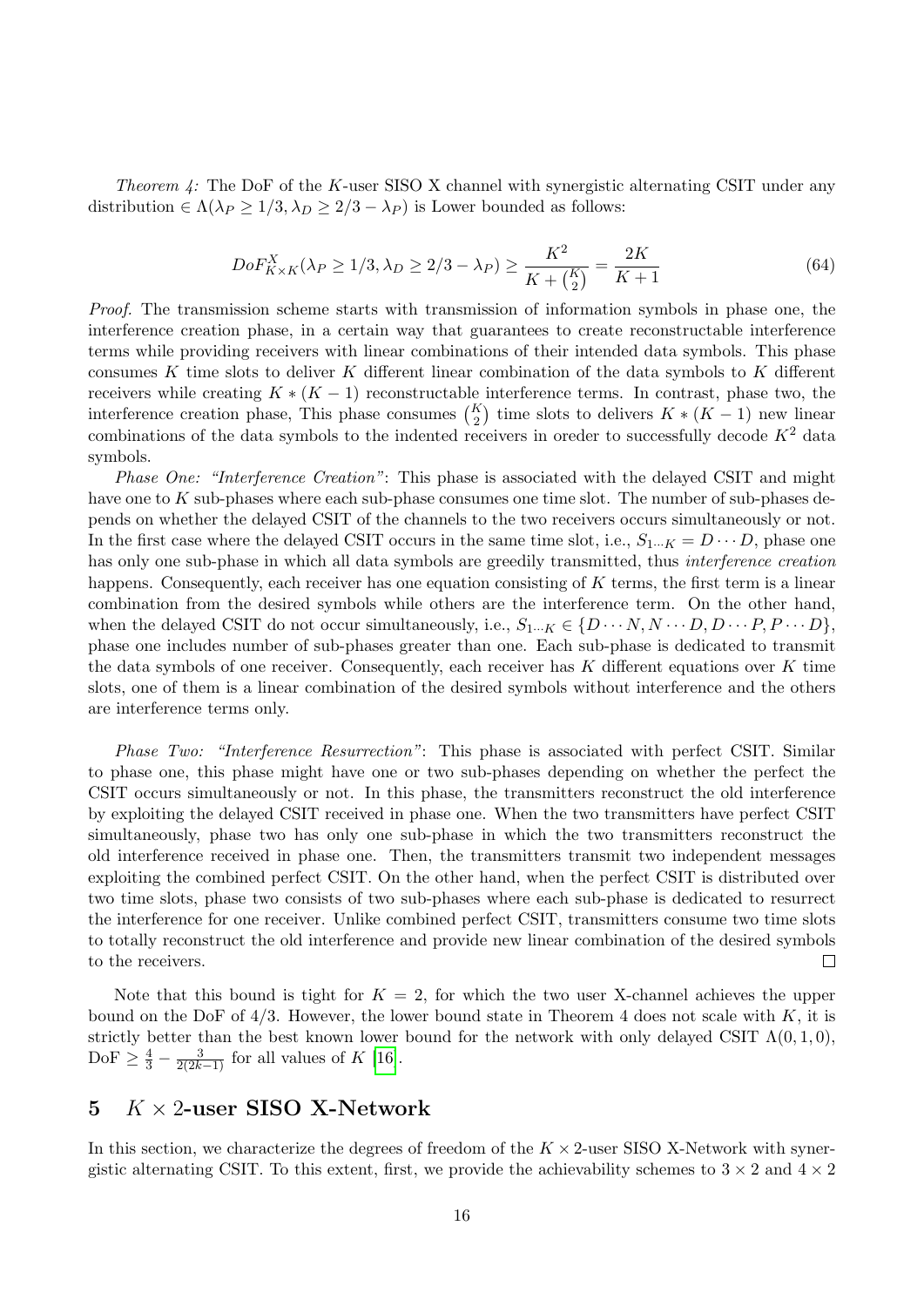

Figure 4:  $K \times 2$ -user SISO X network

SISO X channel as illustrative examples. Then, we generalize our acheivability scheme to the  $K$ -user case.

A. Consider a 3×2-user X network with synergistic alternation under certain distribution; Λ(1/3, 1/3, 1/3).In order to achieve  $4/3$  DoF, similar to the aforementioned schemes, the transmission strategy is executed in two distinctive phases; Interference creation and Interference resurrection phases, nevertheless, with minor modifications. Typically, the information symbols are avidity fed to some receivers in the interference creation phase in a form of random linear combinations while creating interference to the other receivers. During the interference resurrection phase, the old interference terms, formerly created, are sent as a new linear combinations to the some receivers, ensuing interference alignment to other receivers. By the end, all the receivers have the desired number of equations in terms of their intended information symbols. In particular, to achieve 4/3 DoF, We send six independent symbols to each receiver over nine time slots and the alternating CSIT pattern is given by  $S_{12}^9 = (DD, DD, DD, PN, PN, NN, NP, NP, NP)$ . Here, the delayed CSIT is collocated over three time slots. Consequently, the interference creation phase consumes three time slots to generate six linear combinations and six independent interference terms,three per each receiver, while the interference resurrection phase is executed over the other six time slots to align the six interference terms formerly created and ,as by product, generate new three linear combinations to each receiver. The proposed scheme is performed in two separate phases as follows.

Phase one:, interference creation, unlike previous interference creation phases in previous schemes, here, each time slot of this phase is dedicated to both the receivers ( send random linear combinations from the desired signals and create interference for both receiver simultaneously) where we send four different information symbols two for each receiver in each time slot. Since  $S_{12}^3 = (DD, DD, DD)$ , each time slot is designed such that interference is created for  $R_1$  and  $R_2$ , hence,  $T_1$  transmits  $u_1^1$  and  $v_1^1, T_2$  transmits  $v_2^1$ , and  $T_3$  transmits  $u_3^1$ . The received signals at  $R_1$  and  $R_2$  are given respectively by :

$$
Y_1(1) = h_{11}(1)u_1^1 + h_{13}(1)u_3^1 + h_{11}(1)v_1^1 + h_{12}(1)v_2^1
$$
\n(65)

$$
\equiv L_1^1(u_1^1, u_3^1) + I_1^1(v_1^1, v_2^1) \tag{66}
$$

$$
Y_2(1) = h_{21}(1)u_1^1 + h_{23}(1)u_3^1 + h_{21}(1)v_1^1 + h_{22}(1)v_2^1
$$
\n(67)

$$
\equiv I_2^1(u_1^1, u_3^1) + L_2^1(v_1^1, v_2^1) \tag{68}
$$

Therefore,  $R_1$  receives the first linear combination  $L_1^1(u_1^1, u_3^1)$  of its desired signals in addition to interference term  $I_1^1(v_1^1, v_2^1)$ , while  $R_2$  receives the first linear combination  $L_2^1(v_1^1, v_2^1)$  of its desired signals along with interference term;  $I_2^1(u_1^1, u_3^1)$ . Similarly, in the next two time slots,  $T_1$  transmits  $u_1^2$ ,  $T_2$  transmits  $u_2^1$  and  $v_2^2$ , and  $T_3$  transmits  $v_3^1$  in the second time slots while  $T_1$  transmits  $v_1^2$ ,  $T_2$ transmits  $u_2^2$  and  $T_3$  transmits  $u_3^2$  and  $v_3^2$  in the third time slot. As a result, the received signals at  $R_1$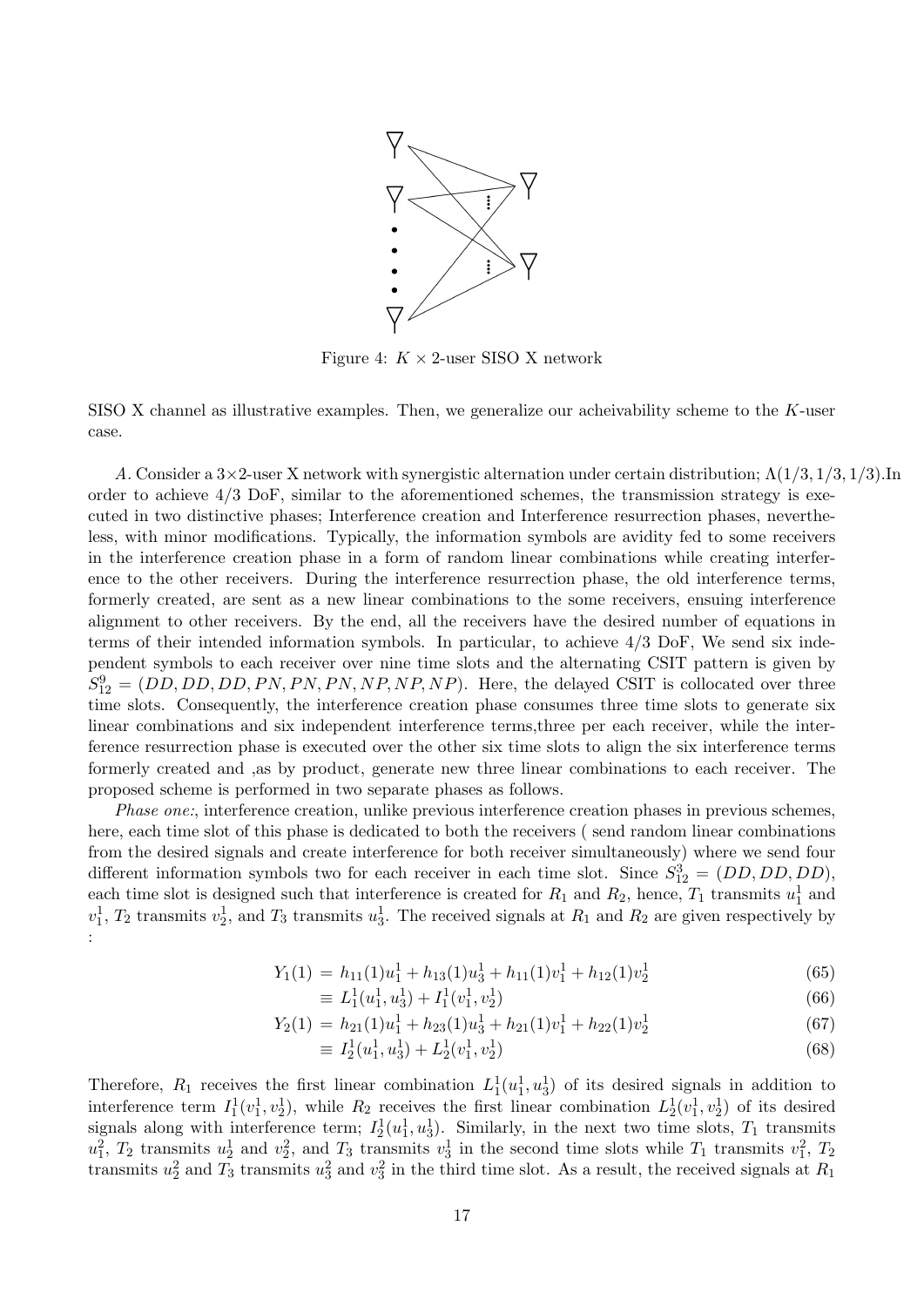and  $R_2$  are given respectively by

$$
Y_1(2) = h_{11}(2)u_1^2 + h_{13}(2)u_2^1 + h_{11}(2)v_2^2 + h_{12}(2)v_3^1
$$
\n(69)

$$
\equiv L_2^1(u_1^1, u_3^1) + I_1^2(v_1^1, v_2^1) \tag{70}
$$

$$
Y_2(2) = h_{21}(2)u_1^2 + h_{23}(2)u_2^1 + h_{21}(2)v_2^2 + h_{22}(2)v_3^1
$$
\n(71)

$$
\equiv I_2^2(u_2^1, u_1^2) + L_2^2(v_3^1, v_2^2) \tag{72}
$$

$$
Y_1(3) = h_{12}(3)u_2^2 + h_{13}(3)u_3^2 + h_{11}(3)v_1^2 + h_{13}(3)v_3^2
$$
\n
$$
- I^{3}(u_2^2 - u_1^2) + I^{3}(u_2^2 - u_2^2)
$$
\n(73)

$$
\equiv L_1^3(u_2^2, u_3^2) + I_1^3(v_1^2, v_3^2) \tag{74}
$$
\n
$$
V_2(3) = h_{22}(3)u_2^2 + h_{22}(3)u_3^2 + h_{23}(3)v_3^2 + h_{23}(3)v_3^2 \tag{75}
$$

$$
Y_2(3) = h_{22}(3)u_2^2 + h_{23}(3)u_3^2 + h_{21}(3)v_1^2 + h_{23}(3)v_3^2
$$
  
\n
$$
\equiv I_2^3(u_2^2, u_3^2) + L_2^3(v_1^2, v_3^2)
$$
\n(76)

$$
I_2^3(u_2^2, u_3^2) + L_2^3(v_1^2, v_3^2) \tag{76}
$$

where  $R_3$  receives the first linear combination  $L_3^1(p_1, p_2, p_3)$  of its desired signals, while  $R_1$  and  $R_2$ receives the first interference terms  $I_1^1(p_1, p_2, p_3)$  and  $I_2^1(p_1, p_2, p_3)$ .

By the end of time slot three each receiver receives three linear combination terms from it's intended information symbols along with three interference terms. Now, we have six interference terms available to the two receivers. Then, the interference resurrection phase takes these interference terms to generate six common messages between the two receivers. Resurrecting interference terms is beneficial to the two receivers; one receiver utilize it by eliminating the interference terms from it's received signals in phase one while the other receiver receive it as a new linear combination from its information symbols. After, the interference resurrection phase the receivers has access to sufficient information to successfully decode their messages, specifically, each receiver needs six independent linear combinations from its information symbols.

Phase two: In the fourth time slot, interference resurrection phase begins, the transmitters utilizes the channel knowledge in PN to reconstruct  $I_1^1(v_1^1, v_2^1)$  at  $R_1$ . As a result,  $R_2$  receives the fourth linear combination term  $L_2^4(v_1^1, v_2^1)$  while  $R_1$  extracts its first linear combination term  $L_1^1(u_1^1, u_3^1)$  by subtracting  $Y_1(4)$  from  $Y_1(1)$ . In particular, The transmitted signals are given by:

$$
X_1(4) = h_{11}^{-1}(4)h_{11}(1)v_1^1 \tag{77}
$$

$$
X_2(4) = h_{12}^{-1}(4)h_{12}(1)v_2^1 \tag{78}
$$

(79)

Note that the transmitted signals, in interference resurrection phase, are beam-formed signals-not random linear combinations like in interference creation phase, dependent on both the current channel knowledge and the outdated channel knowledge formerly received at interference creation phase. For an instance, to construct  $X_1(4)$ ,  $T_1$  utilizes the instantaneous knowledge of  $h_1(4)$  and the delayed knowledge of  $h_1(1)$ . Therefore, the received signals at  $R_1$ ,  $R_2$  and  $R_2$  are given respectively by

$$
Y_1(4) \equiv I_1^1(v_1^1, v_2^1)
$$
  
\n
$$
Y_2(4) = h_{21}(4)h_{11}^{-1}(4)h_{11}(1)v_1^1 + h_{22}(4)h_{12}^{-1}(4)h_{12}(1)v_2^1
$$
  
\n
$$
\equiv L_4^2(v_1^1, v_2^1)
$$
\n(81)

In the fifth time slot, interference resurrection phase for user 2, the transmitters utilizes the channel knowledge in PN to reconstruct the interference term  $I_2^1(u_1^1, u_3^1)$  at  $R_2$ . As a result,  $R_2$  receives the same interference term received at time slot one and thereby  $R_2$  extracts its first linear combination term  $L_2^1(v_1^1, v_2^1)$  by subtracting  $Y_5(3)$  from  $Y_2(1)$  while, as a by product,  $R_1$  receives it's fourth linear combination term  $L_1^4(u_1^1, u_3^1)$ . In particular, The transmitted signals are given by:

$$
X_1(5) = h_{21}^{-1}(5)h_{21}(1)u_1^1
$$
\n(82)

$$
X_3(5) = h_{23}^{-1}(5)h_{23}(1)u_3^1
$$
\n(83)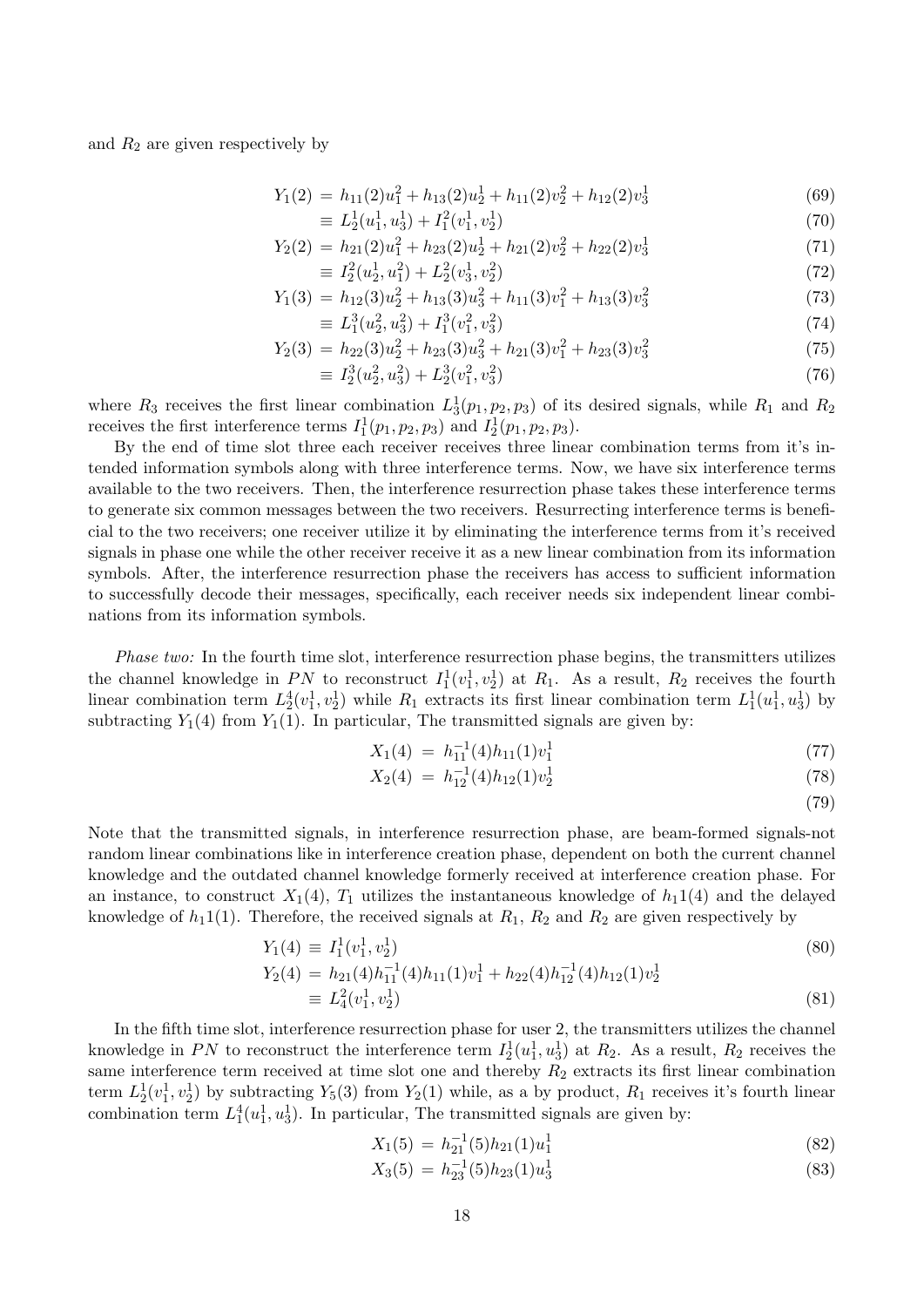As a result, the received signals at  $R_1$  and  $R_2$  are given respectively by:

$$
Y_1(5) = h_{11}(5)h_{21}^{-1}(5)h_{21}(1)u_1^1 + h_{13}(5)h_{23}^{-1}(5)h_{23}(1)u_3^1
$$
  
\n
$$
\equiv L_1^4(u_1^1, u_3^1)
$$
  
\n
$$
Y_2(5) = I_1^1(u_1^1, u_3^1)
$$
 (85)

$$
Y_2(5) \equiv I_2^1(u_1^1, u_3^1) \tag{85}
$$

In the six time slot, the transmitters utilizes the channel knowledge in  $PN$  to reconstruct  $I_1^2(v_2^2, v_3^1)$ at  $R_1$ . As a result,  $R_2$  receives the fifth linear combination term  $L_2^5(v_2^2, v_3^1)$  while  $R_1$  extracts its second linear combination term  $L_1^2(u_1^2, u_2^1)$  by subtracting  $Y_1(6)$  from  $Y_1(2)$ . In particular, The transmitted signals are given by:

$$
X_2(6) = h_{12}^{-1}(6)h_{12}(2)v_2^2 \tag{86}
$$

$$
X_3(6) = h_{13}^{-1}(6)h_{13}(2)v_3^1 \tag{87}
$$

(88)

Therefore, the received signals at  $R_1$  and  $R_2$  are given respectively by:

$$
Y_1(6) \equiv I_1^2(v_2^2, v_3^1) \tag{89}
$$

$$
Y_2(6) = h_{22}(6)h_{12}^{-1}(6)h_{12}(2)v_2^2 + h_{23}(6)h_{13}^{-1}(6)h_{13}(2)v_3^1
$$
  
\n
$$
\equiv L_5^2(v_2^2, v_3^1)
$$
\n(90)

In the seventh time slot, interference resurrection phase for user two, the transmitters utilizes the channel knowledge in NP to reconstruct the interference term  $I_2^2(u_1^2, u_2^1)$  at  $R_2$ . As a result,  $R_2$ receives the same interference term received at time slot two and thereby  $R_2$  able to extract its second linear combination term  $L_2^2(v_2^2, v_3^1)$  by subtracting  $Y_2(7)$  from  $Y_2(2)$  while, as a by product,  $R_1$  receives it's fifth linear combination term  $L_1^5(u_1^2, u_2^1)$ . In particular, The transmitted signals are given by:

$$
X_1(7) = h_{21}^{-1}(7)h_{21}(2)u_1^2
$$
\n(91)

$$
X_2(7) = h_{22}^{-1}(7)h_{22}(2)u_2^1 \tag{92}
$$

As a result, the received signals at  $R_1$  and  $R_2$  are given respectively by:

$$
Y_1(7) = h_{11}(7)h_{21}^{-1}(5)h_{21}(1)u_1^2 + h_{12}(7)h_{22}^{-1}(7)h_{22}(1)u_2^1
$$
  
\n
$$
\equiv L_1^4(u_1^2, u_2^1) \tag{93}
$$

$$
Y_2(7) \equiv I_2^2(u_1^2, u_2^1) \tag{94}
$$

In the eighth time slot, the transmitters utilizes the channel knowledge in  $PN$  to reconstruct  $I_1^2(v_1^2, v_3^2)$  at  $R_1$ . As a result,  $R_2$  receives the sixth linear combination term  $L_2^6(v_1^2, v_3^2)$  while  $R_1$ extracts its third linear combination term  $L_1^3(u_2^2, u_3^2)$  by subtracting  $Y_1(8)$  from  $Y_1(3)$ . In particular, The transmitted signals are given by:

$$
X_1(8) = h_{11}^{-1}(8)h_{11}(3)v_1^2
$$
\n(95)

$$
X_3(8) = h_{13}^{-1}(8)h_{13}(3)v_3^2 \tag{96}
$$

(97)

Therefore, the received signals at  $R_1$  and  $R_2$  are given respectively by:

$$
Y_1(8) \equiv I_3^2(v_1^2, v_3^2) \tag{98}
$$

$$
Y_2(8) = h_{21}(8)h_{11}^{-1}(8)h_{11}(3)v_1^2 + h_{23}(8)h_{13}^{-1}(8)h_{13}(3)v_3^2
$$
  
\n
$$
\equiv L_6^2(v_1^2, v_3^2)
$$
\n(99)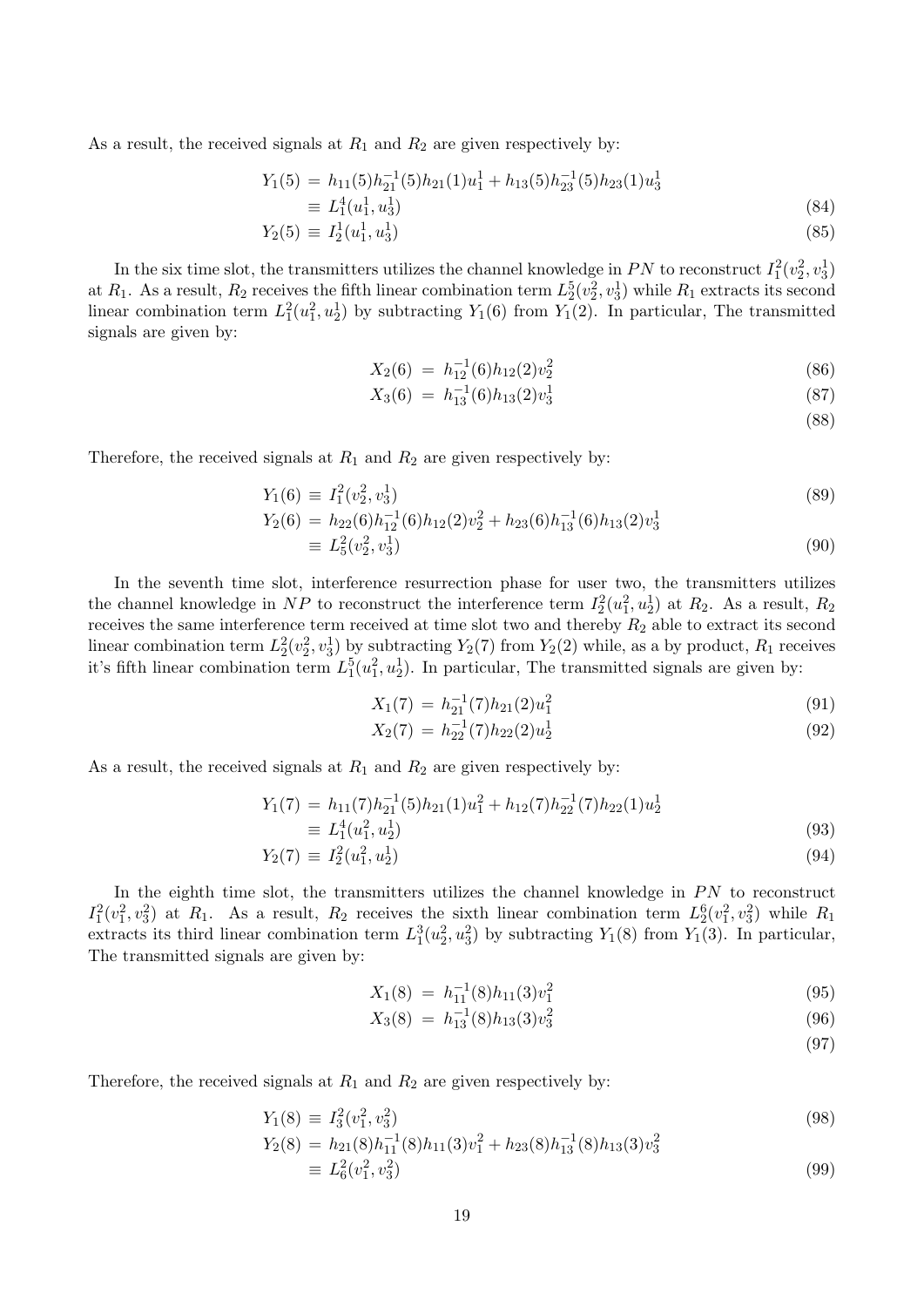In the ninth time slot, interference resurrection phase for user two, the transmitters utilizes the channel knowledge in NP to reconstruct the interference term  $I_2^2(u_2^2, u_3^2)$  at  $R_2$ . As a result,  $R_2$  receives the same interference term received at time slot two and thereby  $R_2$  able to extract its third linear combination term  $L_2^3(u_2^2, u_3^2)$  by subtracting  $Y_2(9)$  from  $Y_2(3)$  while, as a by product,  $R_1$  receives it's sixth linear combination term  $L_1^6(u_2^2, u_3^2)$ . In particular, The transmitted signals are given by:

$$
X_2(9) = h_{22}^{-1}(9)h_{22}(3)u_2^2
$$
\n(100)

$$
X_3(9) = h_{23}^{-1}(9)h_{23}(3)u_3^2
$$
\n(101)

As a result, the received signals at  $R_1$  and  $R_2$  are given respectively by:

$$
Y_1(9) = h_{12}(9)h_{22}^{-1}(9)h_{22}(3)u_2^2 + h_{13}(9)h_{23}^{-1}(9)h_{23}(3)u_3^2
$$
  
\n
$$
\equiv L_1^4(u_2^2, u_3^2)
$$
\n(102)

$$
Y_2(9) \equiv I_3^2(u_2^2, u_3^2) \tag{103}
$$

By the end of the ninth slot, each receiver has access to sufficient information to successfully decode it's symbols, specifically, each receiver has six independent equations (linear combinations)in six variables and six interference terms aligned in three dimensions.

B. Achievability scheme to even number of transmitters: Consider a  $4 \times 2$ -user X network with synergistic alternation under certain distribution;  $\Lambda(1/3, 1/3, 1/3)$ . In order to achieve  $4/3$  DoF, similar to the aforementioned schemes, the transmission strategy is executed in two distinctive phases; Interference creation and Interference resurrection phases, nevertheless, without duplicating the number of transmitted symbols. In particular, to achieve 4/3 DoF, We send six independent symbols to each receiver over nine time slots and the alternating CSIT pattern is given by  $S_{12}^9$  =  $(DD, DD, DD, PN, PN, PN, NP, NP, NP)$ . Here, the delayed CSIT is collocated over two time slots. Consequently, the interference creation phase consumes two time slots to generate four linear combinations and four independent interference terms,three per each receiver, while the interference resurrection phase is executed over the other four time slots to align the four interference terms formerly created and ,as a by product, generate new two linear combinations to each receiver. The proposed scheme is performed in two separate phases as follows.

Phase one:, interference creation, unlike previous interference creation phases in previous schemes, here, each time slot of this phase is dedicated to both the receivers (send random linear combinations from the desired signals and create interference for both receiver simultaneously) where we send four different information symbols two for each receiver in each time slot. Since,  $S_{12}^2 = (DD, DD)$ , each time slot is designed such that interference is created for  $R_1$  and  $R_2$ , hence,  $T_1$  transmits  $u_1$ ,  $T_2$ transmits  $u_2$  and  $v_2$ , and  $T_3$  transmits  $v_3$ . The received signals at  $R_1$  and  $R_2$  are given respectively by :

$$
Y_1(1) = h_{11}(1)u_1 + h_{12}(1)u_2 + h_{12}(1)v_2 + h_{13}(1)v_3
$$
\n(104)

$$
\equiv L_1^1(u_1, u_2) + I_1^1(v_2, v_3) \tag{105}
$$

$$
Y_2(1) = h_{21}(1)u_1 + h_{22}(1)u_2 + h_{22}(1)v_2 + h_{23}(1)v_3
$$
\n(106)

$$
\equiv I_2^1(u_1, u_2) + L_2^1(v_2, v_3) \tag{107}
$$

Therefore,  $R_1$  receives the first linear combination  $L_1^1(u_1, u_2)$  of its desired signals in addition to interference term  $I_1^1(v_2, v_3)$ , while  $R_2$  receives the first linear combination  $L_2^1(v_2, v_3)$  of its desired signals along with interference term;  $I_2^1(u_2, u_2)$ . Similarly, in the next time slots,  $T_3$  transmits  $u_3$ ,  $T_4$ transmits  $u_4$  and  $v_4$ , and  $T_1$  transmits  $v_1$ . As a result, the received signals at  $R_1$  and  $R_2$  are given respectively by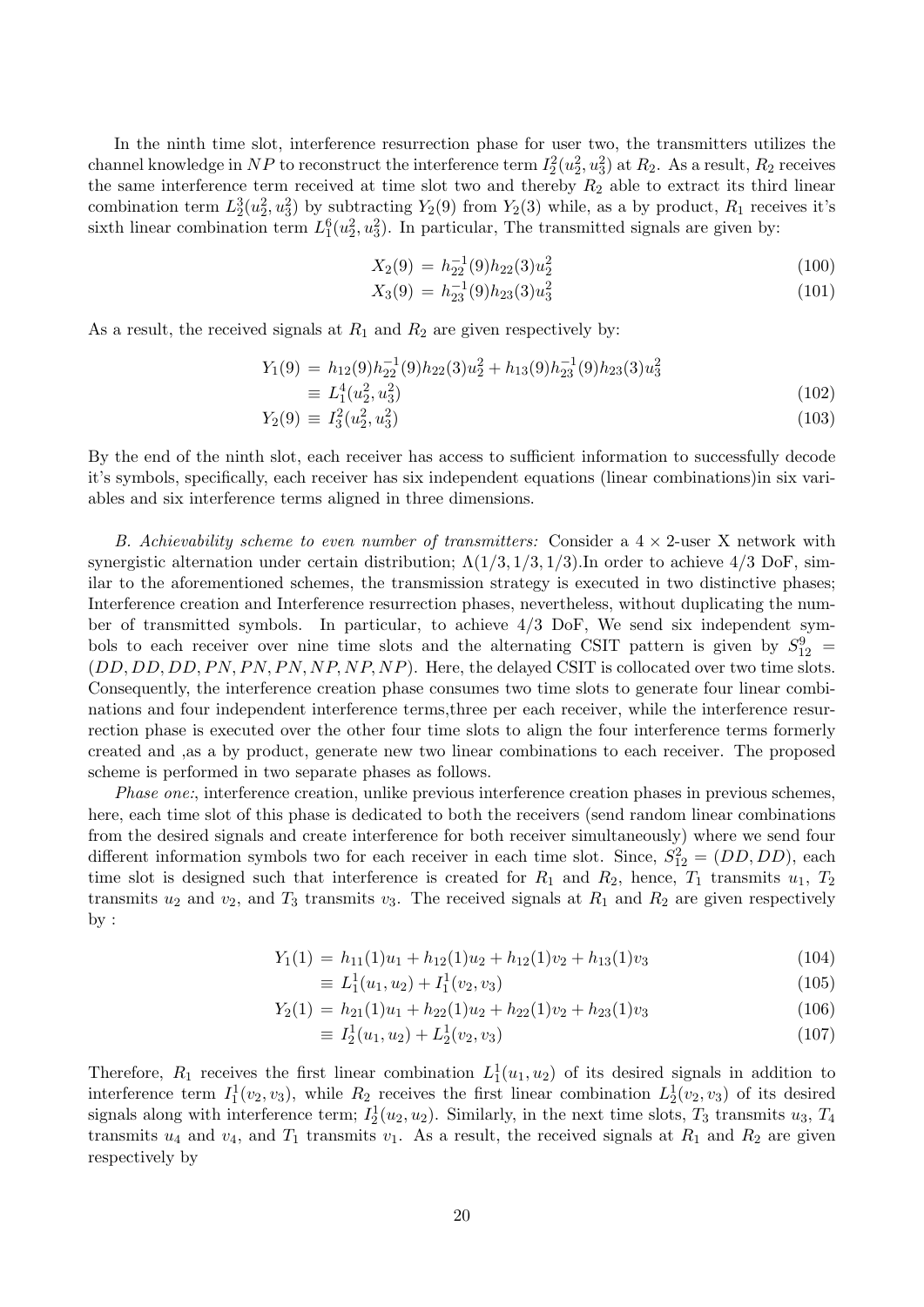$$
Y_1(2) = h_{13}(2)u_3 + h_{14}(2)u_4 + h_{11}(2)v_1 + h_{14}(2)v_4
$$
\n(108)

$$
\equiv L_2^1(u_3, u_4) + I_1^2(v_1, v_4) \tag{109}
$$

$$
Y_2(2) = h_{23}(2)u_3 + h_{24}(2)u_4 + h_{21}(2)v_1 + h_{24}(2)v_4
$$
\n(110)

$$
\equiv I_2^2(u_3, u_4) + L_2^2(v_1, v_4) \tag{111}
$$

By the end of time slot two, end of interference creation phase, each receiver receives two linear combination terms from it's intended information symbols along with two interference terms. Now, we have four interference terms available to the two receivers. Then, the interference resurrection phase takes these interference terms to generate four common messages between the two receivers. Resurrecting interference terms is beneficial to the two receivers; one receiver utilize it by eliminating the interference terms from it's received signals in phase one while the other receiver receive it as a new linear combination from its information symbols. After, the interference resurrection phase the receivers has access to sufficient information to successfully decode their messages, specifically, each receiver needs four independent linear combinations from its information symbols.

Phase two: In the third time slot, interference resurrection phase begins and extends for four time slots, here we execute the interference resurrection phase in two separate stages as follows:

Stage one interference resurrection for  $R_1$ : the transmitters utilizes the channel knowledge in PN, received in time slot three and four, to reconstruct  $I_1^1(v_2, v_3)$  and  $I_1^1(v_1, v_4)$  at  $R_1$ . As a result,  $R_2$ receives the third and fourth linear combination terms  $L_2^3(v_2, v_3)$  and  $L_2^4(v_1, v_4)$ , respectively, while  $R_1$  extracts its first and second linear combination terms  $L_1^1(u_1, u_2)$  and  $L_1^2(u_3, u_4)$  by subtracting  $Y_1(3)$  from  $Y_1(1)$  and  $Y_1(4)$  from  $Y_1(2)$ , respectively. In particular, The transmitted signals are given by:

$$
X_2(3) = h_{12}^{-1}(3)h_{12}(1)v_2 \tag{112}
$$

$$
X_3(3) = h_{13}^{-1}(3)h_{13}(1)v_3 \tag{113}
$$

$$
X_1(4) = h_{11}^{-1}(4)h_{11}(1)v_1 \tag{114}
$$

$$
X_4(4) = h_{14}^{-1}(4)h_{14}(1)v_4 \tag{115}
$$

(116)

As a result, the received signals at  $R_1$  and  $R_2$ , over the third and fourth time slots, are given respectively by:

$$
Y_1(3) \equiv I_1^2(v_2, v_3) \tag{117}
$$

$$
Y_2(3) = h_{21}(3)h_{12}^{-1}(3)h_{12}(3)v_2 + h_{23}(3)h_{13}^{-1}(3)h_{13}(2)v_3
$$
\n
$$
Y_2(3) = h_{21}(3)h_{12}(3)v_2 + h_{23}(3)h_{13}(2)v_3
$$
\n
$$
(3.10)
$$

$$
\equiv L_2^3(v_2, v_3) \tag{118}
$$
\n
$$
Y_1(4) \equiv I_1^2(v_1, v_4) \tag{119}
$$

$$
Y_2(4) = h_{21}(4)h_{11}^{-1}(4)h_{11}(2)v_1 + h_{24}(4)h_{14}^{-1}(4)h_{14}(2)v_4
$$
  
\n
$$
\equiv L_2^4(v_1, v_4)
$$
\n(120)

Stage two interference resurrection for  $R_2$ : In the fifth and sixth time slots, the transmitters utilizes the channel knowledge in PN to reconstruct the interference terms  $I_2^1(u_1, u_2)$  and  $I_2^2(u_3, u_4)$  at  $R_2$ . As a result,  $R_2$  receives the same interference terms received at interference creation phase and thereby  $R_2$  extracts its first and second linear combination term  $L_2^1(v_2, v_3)$  and  $L_2^2(v_1, v_4)$  by subtracting  $Y_2(5)$ from  $Y_2(1)$  and  $Y_2(6)$  from  $Y_2(2)$  while, as a by product,  $R_1$  receives it's third and fourth linear combination terms  $L_1^3(u_1, u_2)$  and  $L_1^4(u_3, u_4)$  (new information). In particular, the transmitted signals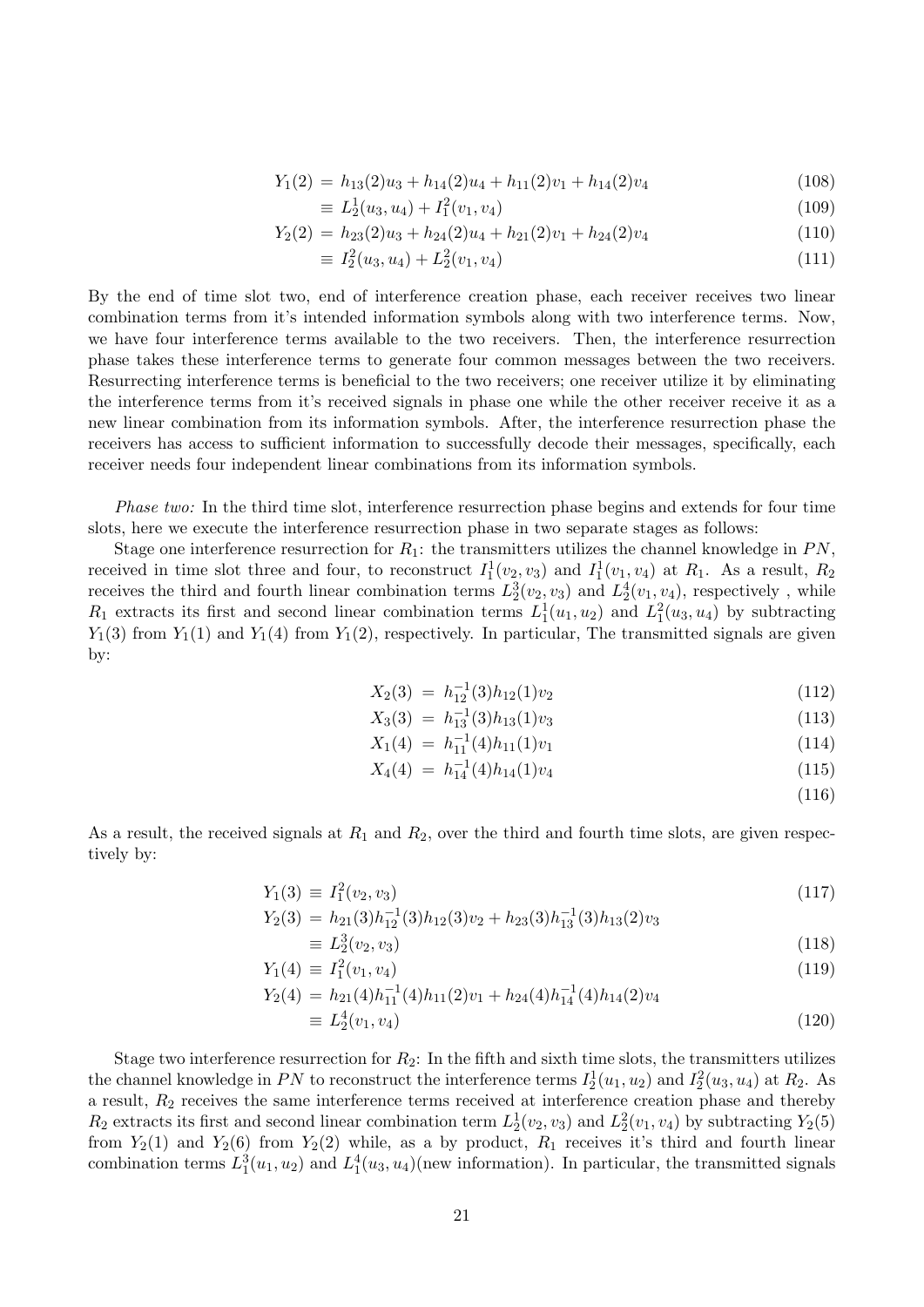are given by:

$$
X_1(5) = h_{21}^{-1}(5)h_{21}(1)u_1
$$
\n(121)

$$
X_2(5) = h_{22}^{-1}(5)h_{22}(1)u_2
$$
\n(122)

$$
X_3(6) = h_{23}^{-1}(6)h_{23}(1)u_3 \tag{123}
$$

$$
X_4(6) = h_{23}^{-1}(6)h_{23}(1)u_4
$$
\n(124)

As a result, the received signals at  $R_1$  and  $R_2$ , over the fifth and sixth time slots, are given respectively by:

$$
Y_1(5) = h_{11}(5)h_{21}^{-1}(5)h_{21}(1)u_1 + h_{12}(5)h_{22}^{-1}(5)h_{22}(1)u_2
$$
  
\n
$$
\equiv L_1^3(u_1, u_2)
$$
\n(125)

$$
Y_2(5) \equiv I_2^1(u_1, u_2) \tag{126}
$$

$$
Y_1(6) = h_{13}(6)h_{23}^{-1}(6)h_{23}(2)u_3 + h_{14}(6)h_{24}^{-1}(5)h_{24}(2)u_4
$$
  
- 
$$
I^4(u_2, u_1)
$$
 (127)

$$
\equiv L_1^4(u_3, u_4) \tag{127}
$$

$$
Y_2(6) \equiv I_2^2(u_3, u_4) \tag{128}
$$

By the end of the sixth time slot, each receiver has access to sufficient information to successfully decode it's information symbols, specifically, each receiver has four independent equations (linear combinations)in four variables and four interference terms seized in only two dimensions.

C. generalization to  $K \times 2$  – user SISO X-Network in this subsection, we describe the extension to the interference creation-resurrection transmission strategy for the  $K \times 2$ -user SISO X-Channel with synergistic alternating CIST under  $\Lambda(1/3, 1/3, 1/3)$ . The transmission scheme is a two-phase scheme, like the previous one, but with many stages in each phase. New random linear combination are sent to the receivers in phase one, interference creation phase, in a certain way that guarantee fed the receivers with certain number of equations of the information symbols as well as creating common messages between the receivers; in our case is the interference it self. phase two, interference resurrection, are responsible for delivering the common messages to the receivers and thereby providing each receiver with the required number of equations to successfully decode its intended information symbols. In the  $K \times 2-user$  SISO X-Channel depicted at Fig.?? each transmitter in the network has an independent message to be communicated to each receiver therefore the network has multiple of 2K independent messages communicating between its nodes. This directly implies that each receiver interest in decoding K independent messages over the successful communication time (certain number of time slots of channel uses) consequently each receiver requires K independent equations to resolve it's own messages.

*Phase one:*In the interference creation phase, the K transmitters send their messages in a certain way to provide each receiver with  $K/2$  random linear combinations of K information symbols corrupted by  $K/2$  interference terms in  $K/2$  time slots. Specifically, we divide the 2K information symbols available at transmitters into  $K/2$  batches; each batch has four different symbols. In each batch, there are two different groups of two symbols, each group has symbols which are intended to certain receiver but generated at different transmitters. This strategy in diving the information symbols guarantee that the interference terms created in phase one are beneficial when resurrecting in phase two. Here, beneficial means that these interference terms can work as a common message for the two receivers. By the end of phase one, each receiver has access to  $K/2$  independent linear combinations of its own symbols corrupted with  $K/2$  constituent(constructable and beneficial) interference terms.

Phase two: In the interference resurrection phase, the transmitters utilize the delayed CSIT sent in phase one and the instantaneous CSIT to generate and broadcast common messages to the receiver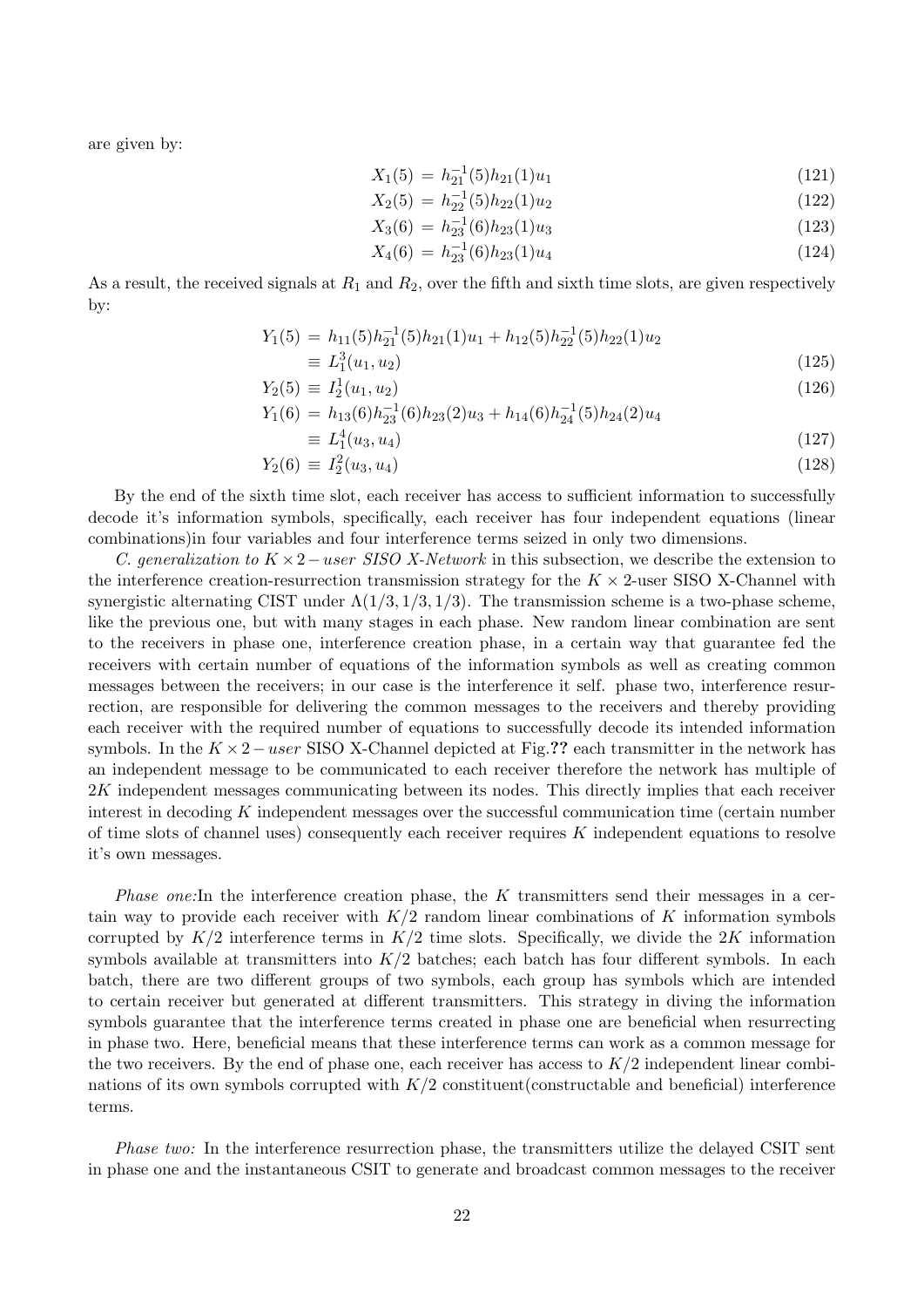

by reconstructing the constituent interference terms formerly received in phase one. In particular, the transmitters generate and send K common messages,  $K/2$  messages for each receiver over two stages. Creating one common message(constituent interference term) directly implies providing one receiver with old interference term to extract new linear combination from an interference-corrupted linear combination formerly received in phase one while providing the other receiver with new linear combination. Almost sure, all the transmitters has sufficient channel knowledge to create the common message(old constituent interference term) at certain receiver; the delayed CSIT received in phase one provide the transmitters with the old channel coefficient while the instantaneous CSIT enable them to nullify the effect of current channel coefficient and thereby the old interference term can resurrected. Sending such a common message only consume one time slot consequently the interference resurrection phase consumes K time slots. By the end of phase two each receiver receives  $K/2$  new linear combinations of its own symbols in a certain stage while receives  $K/2$  constituent interference terms in the other stage, used to extract  $K/2$  linear combinations. After delivering all these common messages, every receiver has access to K linear combinations of its intended information symbols. It is proved in  $(-)$  that these K linear combinations are linearly independent almost surely, and thus, each receiver can resolve all it's K information symbols. Hence, the DoF of the  $2 \times K$ -user SISO X channel with synergistic alternating CSIT is lower bounded as follows:

$$
DoF_{2\times K}^X(\lambda_P \ge 1/3, \lambda_D \ge 2/3 - \lambda_P) \ge \frac{2K}{K/2 + K} = \frac{4}{3}
$$
 (129)

We note that this lower bound is tight for  $K=2$ , for which the two-user X-channel achieve the upper bound on the DoF of 4/3.

# 6  $2 \times K$ -user SISO X-Network

In this section, we characterize the degrees of freedom of the  $2 \times K$ -user SISO X-Network with synergistic alternating CSIT. To this extent, first, we provide the achievability schemes to  $2 \times 3$  and  $2 \times 4$  SISO X network as illustrative examples. Then, we generalize our acheivability scheme to the  $2 \times K$ -user case.

A. Consider a 2×3-user X network with synergistic alternation under certain distribution; Λ(2/9, 2/9, 5/9). In order to achieve  $4/3$  DoF, similar to the aforementioned schemes, the transmission strategy is executed in two distinctive phases; interference creation and interference resurrection phases, nevertheless, with minor modifications. In particular, to achieve  $4/3$  DoF, specially in  $2 \times 3$ -case, we send eight independent symbols; four symbols from each transmitter over six time slots and the alternating CSIT pattern is given by  $S_{12}^6 = (NDN, DNN, NND, NDN, PPN, NPP)$ . Here, the delayed CSIT is distributive over four time slots. Consequently, the interference creation phase consumes four time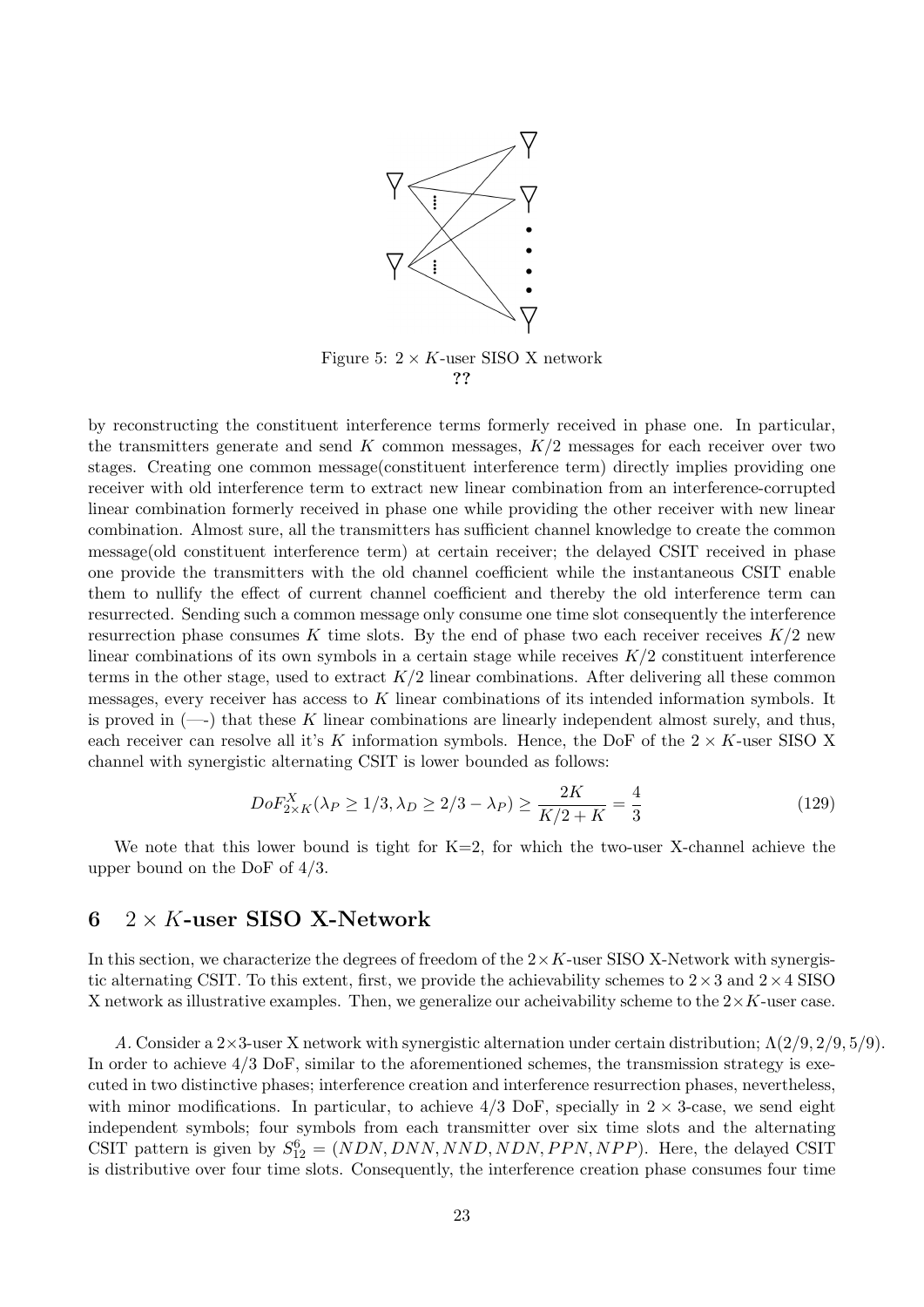slots to generate four linear combinations and four independent interference terms; one for  $R_1$ , two for  $R_2$  and one for  $R_3$ , while the interference resurrection phase is executed over the last two time slots to align the four interference terms formerly created and, as by product, generate new linear combinations to each receiver. The proposed scheme is performed in two separate phases as follows.

*Phase one:*, interference creation, unlike interference creation phases in  $K \times 2$ -user case, here, each time slot of this phase is dedicated to only one receiver where we send two different information symbols intended to certain receiver in each time slot. Since  $S_{12}^4 = (NDN, DNN, NND, NDN)$ , each time slot is designed such that interference is created for  $R_1$  or  $R_2$  or  $R_3$  depending on the transmitted signal intended to which receiver, hence, in each time slot of the interference creation phase,  $T_1$  and  $T_2$  transmit information symbols intended to certain receiver. As a result, one receiver receive a linear combination from it's desired symbols (without interference) while the others receive only interference term. Form example, in time slot one,  $T_1$  transmits  $u_1^1$  and  $T_2$  transmits  $u_1^1$ , consequently, the received signals are given respectively by :

> $Y_1(1) = h_{11}(1)u_1^1 + h_{12}(1)u_2^1 \equiv L_1^1(u_1^1, u_2^1)$ ) (130)

$$
Y_2(1) = h_{21}(1)u_1^1 + h_{22}(1)u_2^1 \equiv I_2^1(u_1^1, u_2^1)
$$
\n(131)

$$
Y_3(1) = h_{31}(1)u_1^1 + h_{32}(1)u_2^1 \equiv I_3^1(u_1^1, u_2^1)
$$
\n(132)

Therefore,  $R_1$  receives the first linear combination  $L_1^1(u_1^1, u_2^1)$  of its desired signals, while  $R_2$  and  $R_3$ receive only interference terms  $I_2^1(u_1^1, u_2^1)$  and  $I_3^1(u_1^1, u_2^1)$ , respectively. Similarly, in the next three time slots, the transmitters send two independent linear combination to  $R_2$  and one linear combination to  $R_3$ . In particular,  $T_1$  transmits  $v_1^1$  and  $T_2$  transmits  $v_2^1$  in the second time slots while, in third time slot,  $T_1$  transmits  $v_1^2$  and  $T_2$  transmits  $v_2^2$  after that, in the fourth time slot, the transmitter are dedicated to  $R_3$  i.e.  $T_1$  transmits  $p_1^1$  and  $T_2$  transmits  $p_2^1$ . As a result, the received signals at  $R_1$ ,  $R_2$ and  $R_3$  are given respectively by:

$$
Y_1(2) = h_{11}(2)v_1^1 + h_{12}(2)v_2^1 \equiv I_1^1(v_1^1, v_2^1)
$$
\n(133)

$$
Y_2(2) = h_{21}(2)v_1^1 + h_{22}(2)v_2^1 \equiv L_2^1(v_1^1, v_2^1)
$$
\n(134)

$$
Y_3(2) = h_{31}(2)v_1^1 + h_{32}(2)v_2^1 \equiv I_3^1(v_1^1, v_2^1)
$$
\n(135)

$$
Y_1(3) = h_{11}(3)v_1^2 + h_{12}(3)v_2^2 \equiv L_1^2(v_1^2, v_2^2)
$$
\n(136)

$$
Y_2(3) = h_{21}(3)v_1^2 + h_{22}(3)v_2^2 \equiv L_2^2(v_1^2, v_2^2)
$$
\n(137)

$$
Y_3(3) = h_{31}(3)v_1^2 + h_{32}(3)v_2^2 \equiv I_3^2(v_1^2, v_2^2)
$$
\n
$$
(138)
$$
\n
$$
Y_3(1) = I_3(v_1^2 + v_2^2) + I_4^2(v_1^2 + v_2^2)
$$
\n
$$
(139)
$$

$$
Y_1(4) = h_{11}(4)p_1^1 + h_{12}(4)p_2^1 \equiv I_1^1(p_1^1, p_2^1)
$$
\n
$$
Y_2(4) = h_{21}(4)p_1^1 + h_{22}(4)p_2^1 \equiv I_2^1(p_1^1, p_2^1)
$$
\n(139)

$$
Y_2(4) = h_{21}(4)p_1^1 + h_{22}(4)p_2^1 \equiv I_2^1(p_1^1, p_2^1)
$$
  
\n
$$
Y_3(4) = h_{31}(4)p_1^1 + h_{32}(4)p_2^1 \equiv L_3^1(p_1^1, p_2^1)
$$
\n(141)

By the end of the fourth time slot receiver one and three receive two linear combination terms from their intended information symbols and four interference terms; two of four are useful interference terms and the others are useless ones. On the other hand, receiver two receives two linear combination terms from it's intended information symbols in addition to two interference terms all of them are useful terms. Now, we have two interference terms available to the second receiver in addition to two interference terms available to receiver one and three. Then, the interference resurrection phase takes the four interference terms to generate two common messages between the receivers. We note that resurrecting interference terms in each time slot is beneficial to two receivers only while the other one receive only interference. Contrary to the role of common messages in  $K \times 2$ -user scheme, one receiver utilize it by eliminating the interference terms from it's received signals in phase one while the other receiver receive it as a new linear combination from its information symbols, here, common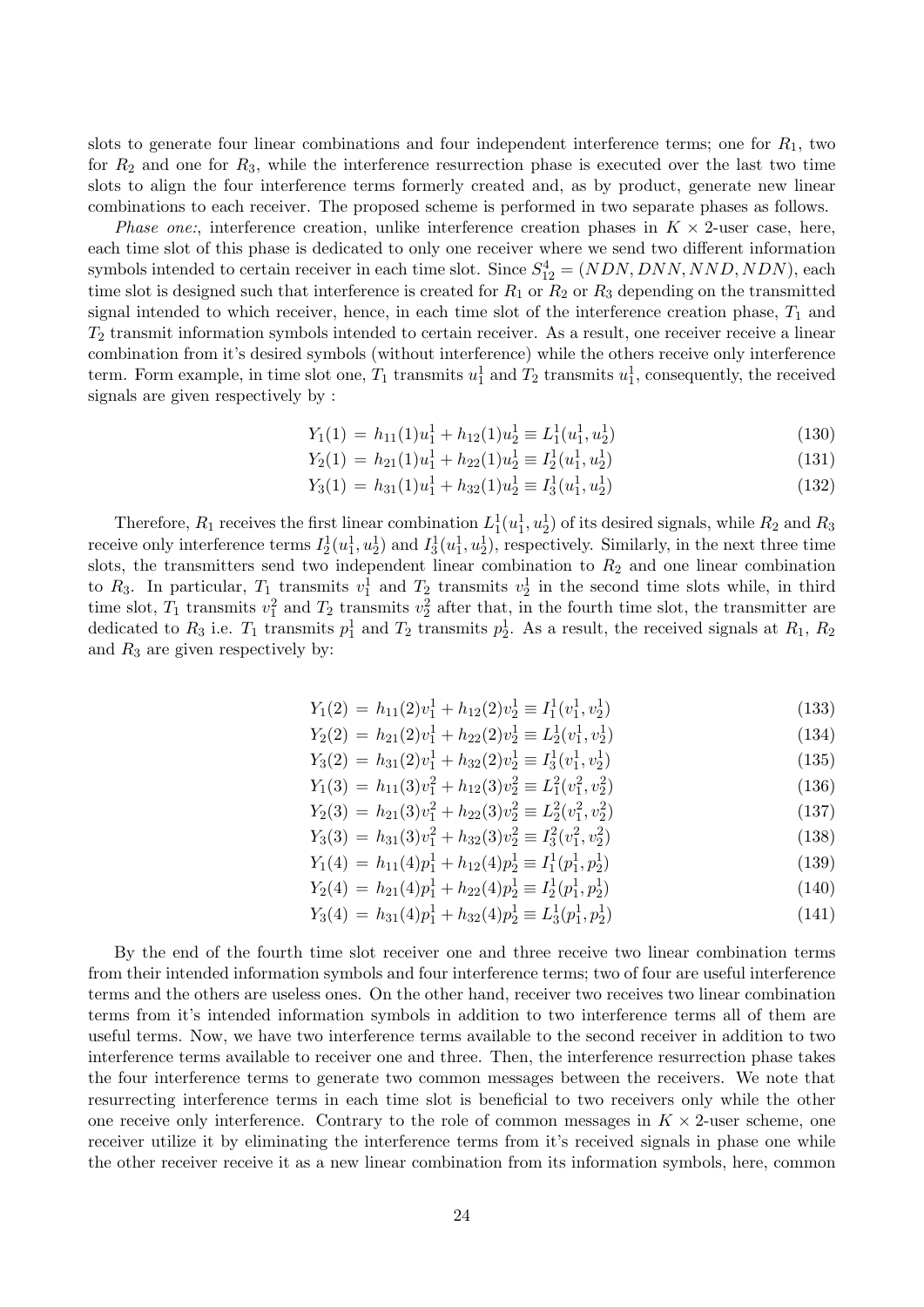messages are the sum two terms (old interference terms) where each receivers pair simultaneously receive it as new linear combination from their information symbols after eliminating the interference terms formerly received in the interference creation phase. After the interference resurrection phase, all receivers have access to sufficient information to successfully decode their messages.

Phase two: In the fifth time slot, interference resurrection phase begins, the transmitters utilizes the channel knowledge of PPN, to simultaneously reconstruct  $I_1^1(v_1^1, v_2^1)$  at  $R_1$  and  $I_2^1(u_1^1, u_2^1)$  at  $R_2$ . As a result,  $R_2$  receives the third linear combination term  $L_2^3(v_1^1, v_2^1)$  along with old interference term  $I_2^1(u_1^1, u_2^1)$  while  $R_1$  receives its second linear combination term  $L_1^2(u_1^1, u_2^1)$  in addition to old interference term  $I_1^1(v_1^1, v_2^1)$ . In particular, The transmitted signals are given by:

$$
X_1(5) = h_{21}^{-1}(5)h_{21}(1)u_1^1 + h_{11}^{-1}(5)h_{11}(2)v_1^1
$$
\n(142)

$$
X_2(5) = h_{22}^{-1}(5)h_{22}(1)u_2^1 + h_{12}^{-1}(5)h_{12}(2)v_2^2
$$
\n(143)

Therefore, the received signals at  $R_1$ ,  $R_2$  and  $R_2$  are given respectively by:

$$
Y_1(5) = L_1^2(u_1^1, u_2^1) + I_1^1(v_1^1, v_2^1) \tag{144}
$$

$$
Y_2(5) = L_2^3(v_1^1, v_2^1) + I_2^1(u_1^1, u_2^1) \tag{145}
$$

$$
Y_3(5) = I_3^3(v_1^1, v_2^1) + I_3^2(u_1^1, u_2^1)
$$
\n(146)

(147)

In the sixth time slot, we continue with interference resurrection phase for  $R_2$  and  $R_3$ , similarly the transmitters utilizes the channel knowledge in  $NPP$  to make interference resurrection simultaneously possible for  $R_2$  and  $R_3$ , in particular, reconstructing the interference term  $I_2^1(p_1^1, p_2^1)$  at  $R_2$  and  $I_3^1(v_1^2, v_2^2)$ at  $R_3$ . As a result,  $R_2$  receives the fourth linear combination term  $L_2^4(v_1^2, v_2^2)$  along with old interference term  $I_2^1(p_1^1, p_2^1)$  while  $R_3$  receives its second linear combination term  $L_3^2(p_1^2, p_2^1)$  in addition to old interference term  $I_3^2(v_1^2, v_2^2)$ . In particular, The transmitted signals are given by:

$$
X_1(6) = h_{21}^{-1}(6)h_{21}(7)p_1^1 + h_{31}^{-1}(6)h_{31}(3)v_1^2
$$
\n(148)

$$
X_2(6) = h_{22}^{-1}(6)h_{22}(7)p_2^1 + h_{32}^{-1}(6)h_{32}(3)v_2^2
$$
\n(149)

Therefore, the received signals at  $R_1$ ,  $R_2$  and  $R_3$  are given respectively by:

$$
Y_1(6) = I_1^2(p_1^1, p_2^1) + I_1^3(v_1^3, v_2^3)
$$
\n(150)

$$
Y_2(6) = L_2^4(v_1^2, v_2^2) + I_2^1(p_1^1, p_2^1) \tag{151}
$$

$$
Y_3(6) = I_3^2(v_1^2, v_2^2) + L_3^2(p_1^1, p_2^1) \tag{152}
$$

$$
(153)
$$

By the end of the sixth slot, each receiver has access to sufficient information to successfully decode it's symbols, specifically,  $R_1$  and  $R_3$  have two independent equations (linear combinations)in two variables while  $R_2$  has four independent equations in four variables and four interference terms aligned into two dimensions.

B. Achievability scheme to even number of receivers: Consider a  $2\times 4$ -user X network with synergistic alternation under certain distribution;  $\Lambda(1/6, 1/6, 4/6)$ . In order to achieve  $4/3$  DoF, similar to the previous scheme, the transmission strategy is executed in two distinctive phases; interference creation and interference resurrection phases, nevertheless, insert new variables  $q_1$  and  $q_2$  intended to  $R_4$  instead of duplicating the number of transmitted symbols of the second receiver in the  $2\times3$ -user scheme. In particular, to achieve 4/3 DoF, We send two independent symbols to each receiver over six time slots and the alternating CSIT pattern is given by  $S_{12}^6 = (NDNN, DNNN, NNDN, NNND, PPNN, NNPP)$ .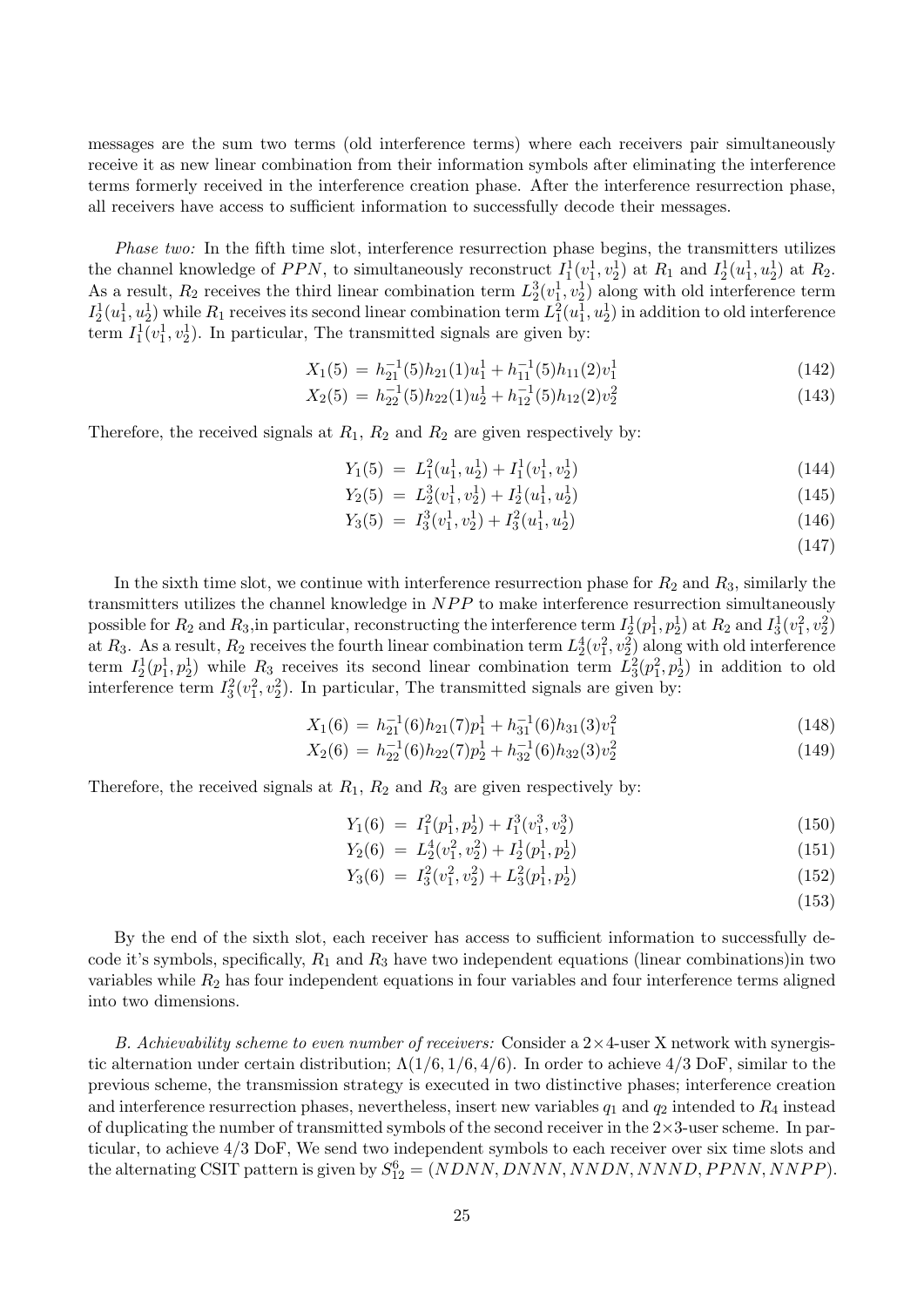Here also, the delayed CSIT is distributed over four time slots. Consequently, the interference creation phase consumes four time slots to generate four linear combinations and twelve independent interference terms while the interference resurrection phase is executed over the last two time slots to align the four interference terms formerly created and, as a by product, generate new linear combinations to each receiver. The proposed scheme is exactly the same as the previous scheme in  $2 \times 3$ -user case. We note that the required CSIT decreases with  $K$ , the number of receivers.

C. generalization to  $2 \times K$ -user SISO X-network in this subsection, we describe the extension to the interference creation-resurrection transmission strategy for the  $2 \times K$ -user SISO X-Channel with synergistic alternating CIST under  $\Lambda(2/3K, 2/3K, (3K-4)/3K)$ . The transmission scheme is a two-phase scheme, like the previous one, but with many stages in each phase. New random linear combination are sent to the receivers in phase one, interference creation phase, in a certain way that guarantee fed the receivers with certain number of equations of the information symbols as well as creating common messages between the receivers; in our case is the interference it self. Phase two, interference resurrection, are responsible for delivering the common messages to the receivers and thereby providing each receiver with the required number of equations to successfully decode it's intended information symbols. In the  $2 \times K$ -user SISO X-network depicted at Fig.?? each transmitter in the network has an independent message to be communicated to each receiver therefore the network has multiple of  $2K$  independent messages communicating between its nodes. This directly implies that each receiver interest in decoding  $K$  independent messages over the successful communication time (certain number of time slots of channel uses) consequently each receiver requires  $K$  independent equations to resolve it's own messages.

Phase one: In the interference creation phase, the K transmitters send their messages in a certain way to provide each receiver with  $K/2$  random linear combinations of K information symbols corrupted by  $K/2$  interference terms in  $K/2$  time slots. Specifically, we divide the 2K information symbols available at transmitters into  $K/2$  batches; each batch has four different symbols. In each batch, there are two different groups of two symbols, each group has symbols which are intended to certain receiver but generated at different transmitters. This strategy in diving the information symbols guarantee that the interference terms created in phase one are beneficial when resurrecting in phase two. Here, beneficial means that these interference terms can work as a common message for the two receivers. By the end of phase one, each receiver has access to only one linear combination of its own symbols as well as  $(K - 1)$  reconstructable interference terms.

Phase two: In the interference resurrection phase, the transmitters utilize the delayed CSIT sent in phase one and the instantaneous CSIT to generate and broadcast common messages to the receivers by reconstructing the constituent interference terms formerly received in phase one. In particular, the transmitters generate and send  $K$  common messages by adding  $2K$  constituent interference terms generated in phase one. Creating one common message(constituent interference term) directly implies providing two receivers with old interference terms along with new linear combination. Almost sure, all the transmitters has sufficient channel knowledge to create the common message(old constituent interference term) at certain receiver; the delayed CSIT received in phase one provide the transmitters with the old channel coefficient while the instantaneous CSIT enable them to nullify the effect of current channel coefficient and thereby the old interference term can resurrected. Sending such a common message only consume one time slot consequently the interference resurrection phase consumes  $K/2$ time slots. By the end of phase  $K$  receivers receive  $K$  new linear combinations. After delivering all these common messages, every receiver has access to 2 linear combinations of its intended information symbols. It is proved in  $(--)$  that these 2 linear combinations are linearly independent almost surely, and thus, each receiver can resolve all it's 2 information symbols. Hence, the DoF of the  $2 \times K$ -user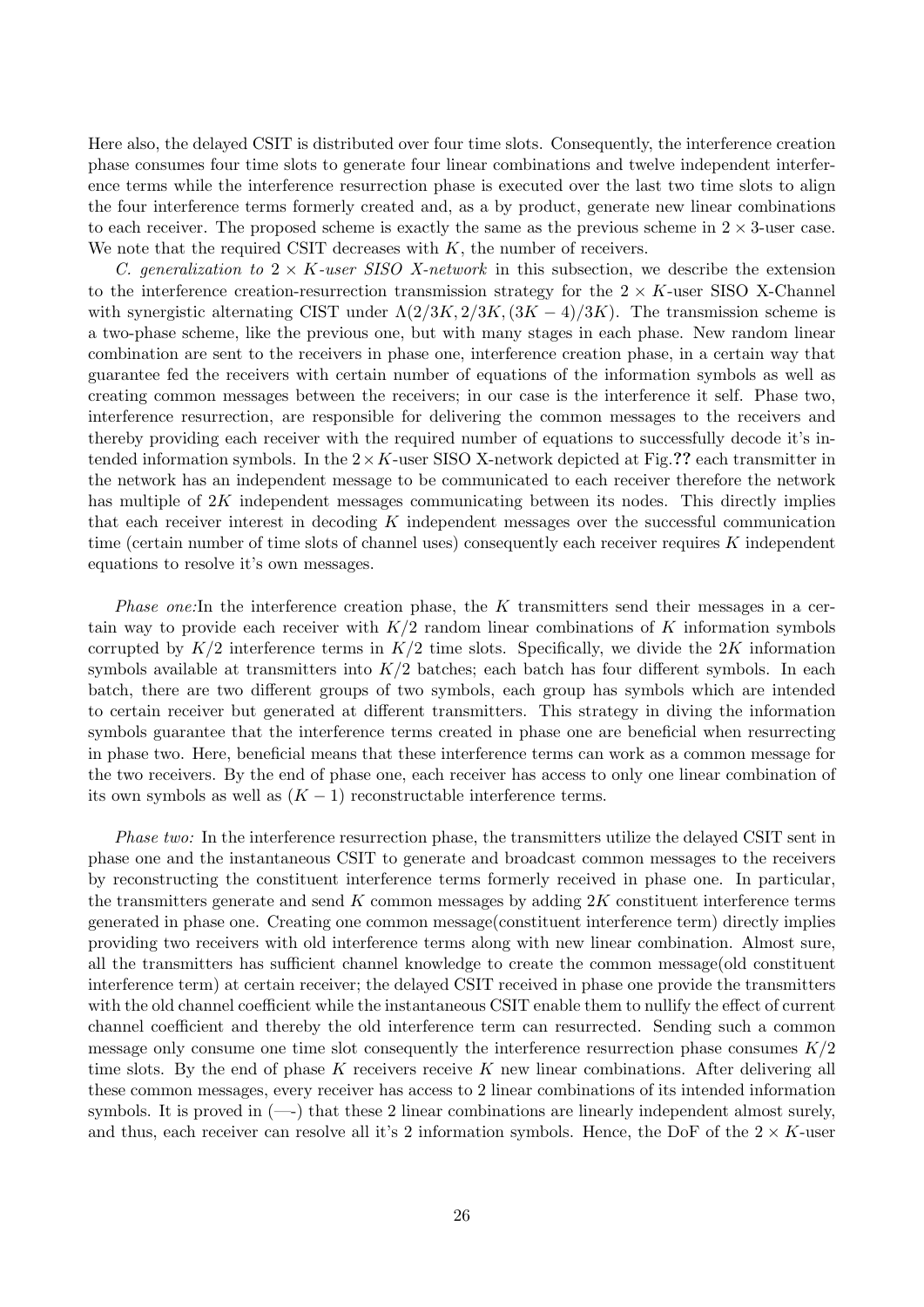SISO X channel with synergistic alternating CSIT is lower bounded as follows:

$$
DoF_{2\times K}^{X}(\lambda_P \ge 1/3, \lambda_D \ge 2/3 - \lambda_P) \ge \frac{2K}{K/2 + K} = \frac{4}{3}
$$
\n(154)

We note that this lower bound is tight for  $K=2$ , for which the two-user X-channel achieve the upper bound on the DoF of 4/3.

# 7 Prior art comparison and discussion

A. Prior Art Here, in this subsection, we recall some prior art in different contexts which our transmission strategy (Interference creation resurrection) builds upon some of them and our achievability results have much in common when compared to their results. In the context of broadcast channel, Maddah-Ali et al. in [\[19\]](#page-29-12) have recently proposed an new multi-phase transmission scheme that can efficiently utilize the delayed CSIT in fast fading environment; channel coefficients are completely independent over time instances which means that knowing the past channel reveal nothing about the current channel. In particular, they showed that the  $K$ -user MISO broadcast channel with delayed CSIT can achieve nontrivial DoF of  $\frac{K}{1+1/2+\cdots+1} \geq 1$ . In addition, they proved that this is the upper bound to the DoF for that network. This significant gain in DoF is attributed to the intelligent transmission scheme of broadcasting a single of common interest to multiple receivers. The transmission scheme consists of K constitutive phase where phase  $k, 1 \leq K \leq K$ , broadcast order-k common symbol and generate order  $K + 1$  common symbol to feed them to the next phase. The transmitters has the ability to effectively generate these common messages because of two main privileges, first, joint signals processing at the transmitters (broadcast channel with K antennas)and secondly the delayed CSIT. Exploiting both privileges, all the transmitters have the access to all information symbols intended to all users as well as all the channel coefficient of all the former time instances therefore the transmitters can easy construct the common symbols(what are called in [\[19\]](#page-29-12) overheard equations) moreover broadcast different linear combinations of them for different receivers in the same time slots.

On the other hand, in the context of networks of distributed transmitters like X channel, the delayed CSIT is not beneficial as it is in the broadcast channels (collocated transmitters) due to the loss of joint processing of signals at transmitters. In [\[16\]](#page-29-9), Ghasemi et. al. developed a new transmission strategy principally tailored for the SISO X channel to utilized the delayed CSIT in order to achieve DoF more than one. Interestingly, using that strategy, they showed that the delayed CSIT can provide DoF gain, particularly, the DoF of the K-user SISO X channel is  $\frac{4}{3} - \frac{2}{3(3K-1)}$ . However this result provide DoF gain bigger that the trivial one, it says that the DoF of the  $K$ -user SISO X-channel with delayed CSIT is lower bounded by a fixed number of  $4/3$ . There is a severe DoF loss due to the compound negative impact of the loss of joint signal processing at transmitters (Distributed transmitters) and the delayed CSIT compared to  $\frac{K^2}{2K-1}$ , the DoF of K-user SISO X channel with perfect CSIT, and  $\frac{K}{1+1/2+\cdots+1/K} \approx \frac{K}{\ln(R)}$  $\frac{K}{\ln(K)}$ , the DoF of K-user MSIO Broadcast channel with delayed CSIT. Nevertheless, this Ghasemi's scheme provide tight result of 6/5 in the two-user case, 6/5 proved to be the upper bound for the two-user X-channel with delayed CSIT in [\[20\]](#page-29-13), so far its results in the K-user case still unbounded above.

Using the same approach of creating common messages and broadcasting higher order-symbols, much research work in the literature proposed a new assumptions(works as catalyst in chemical reactions) in addition to the delayed CSIT assumption(main ingredient) in ordered to defeat the distributed nature of X channel and bridge that DoF gap. First, in [\[21\]](#page-29-14), the authors study the impact of what called Delayed Shannon feedback on the DoF of SISO X channel. The global delayed Shannon feedback is a feedback where all receivers feed the transmitters with the received signals (noisy channel outputs) in addition to the channel states (channel coefficient between each pair) after certain delay in other words each transmitter has access to all channel coefficient as well as all received signals.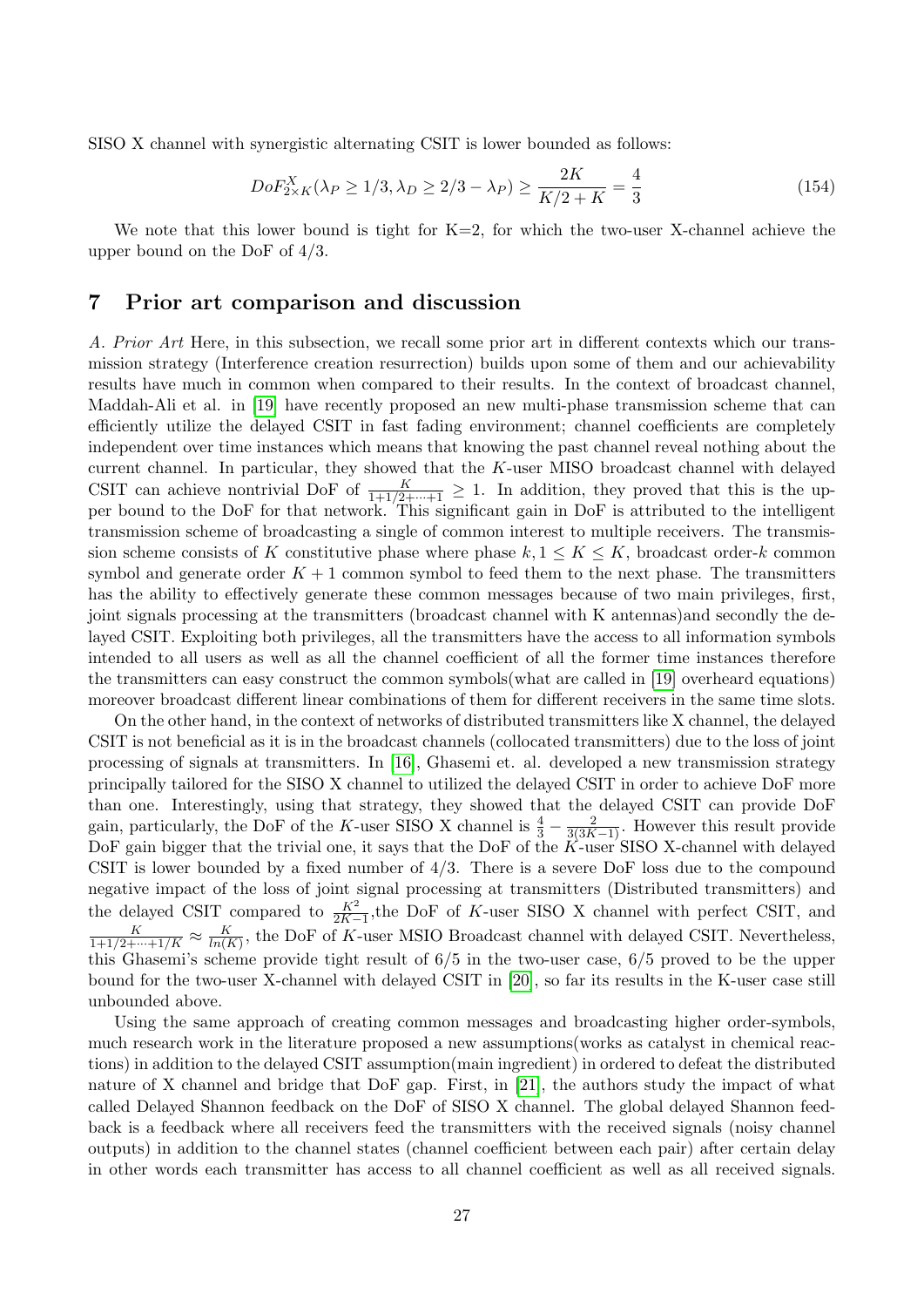Under this strong assumption(huge knowledge accessible to transmitters), it is shown that the  $K$ -user SISO X channel with global delayed Shannon feedback achieves  $\frac{K}{1+\frac{1}{2}\cdots+\frac{1}{K}}$ . On the other hand, under the partial delayed Shannon feedback(each transmitter receives delayed Shannon feedback for it own receiver pair in other words transmitter k has access to the received signal of receiver k as well as it's channel coefficient to receiver k), the sum degrees of freedom is lower bound by  $\frac{2K}{K+1}$ .

Secondly, in [\[22\]](#page-30-0), the authors proposed the use of relays to facilitate interference alignment and enhance the achievable DoF of distributed and fully-connected wireless networks, specifically, using a relay with multiple antennas in addition to the delayed CSIT thereby they managed to defeat the distributed nature of X-channel. In particular, they showed that the DoF of the K-user SISO X channel is  $\frac{K}{1+\frac{1}{2}\cdots+\frac{1}{K}}$  with K-antenna half-duplex relay, where no CSIT at transmitters while global delayed CSI to the relay (means that the channels to the K-antenna relay and the transmitters are available to the relay after certain delay). However,in this model, the transmitters have no CSIT at all, it is reasonable to compare their results to the other results in the literature of X-channel with delayed CSIT as the relay has access to global delayed CSI.

B. Numerical comparison In the lack of tight upper bounds for the K-user,  $K \times 2$ -user and  $2 \times K$ −user SISO X-network under the alternating CSIT assumption, we can not claim any optimality to our achievablility schemes. However, in the following, we present a comprehensive comparison between our achievability schemes and the main schemes in literature of X networks. First, we begin with comparing our achievability schemes and results, under the alternating CSIT assumption, to their peers but under perfect CSIT. Indeed, we recall the results of [\[2\]](#page-28-1) which present the tightest upper bounds of  $\frac{K^2}{2K-1}$  and  $\frac{2K}{K+1}$  for the K-user and  $2 \times K$ -user or  $K \times 2$ -user SISO X network with perfect CSIT, respectively. In addition to these upper bounds, the authors developed an asymptotic interference alignment scheme for the  $M \times N$ -user SISO X network (K-user when  $M = N$ ), which partially align the interference to asymptotically achieve the previous upper bound within a constant gap, i.e.  $\epsilon > 0$ , over infinite channel extension. Specifically, they constructed an achievable scheme to achieve  $(M-1)Nn^{\Gamma} + N(n+1)^{\Gamma}$  DoF over a  $(M-1)Nn^{\Gamma} + N(n+1)^{\Gamma}$  symbol extension of the channel, where  $\Gamma = (M-1)(N-1)$  so that the achievable DoF are arbitrary close to  $\frac{MN}{M+N-1}$  when  $n \longrightarrow \infty$ . For sake of comparison, the number of time slot in the channel extension to achieve certain DoF, i.e.,  $\frac{2K}{K+1}$  DoF, the maximum achievable DoF for our scheme [3,](#page-4-1) is a good metric of practical communication schemes however the partial interference alignment based scheme can more DoF. To achieve  $\frac{2K}{K+1}$  DoF for the K-user SISO X network using the achievable scheme of [\[2\]](#page-28-1), it requires sending  $K(K-1)n^{(K-1)^2} + K(n+1)^{(K-1)^2}$  over a  $(K-1)n^{(K-1)^2} + K(n+1)^{(K-1)^2}$  symbol channel extension and perfect CSIT while our scheme [3](#page-4-1) simply send  $K^2$  independent messages over  $(K + \binom{K}{2})$ . As an example, for 3-user SISO X-channel, to achieve 3/2 DoF, it requires almost sending 9365 message over 6243 time slots while our scheme requires sending 9 messages over 6 time slots. Moreover, our since the achievable scheme essentially creates  $K^2$  point-to-point links over a  $(K + \binom{K}{2})$  symbol extension of the channel, it provides an  $\mathcal{O}(1)$  capacity characterization of the K-user X network while the asymptomatic interference alignment scheme only yields a capacity characterization within  $\mathcal{O}(log(SNR))$ .

Secondly, in [\[16\]](#page-29-9), Ghasemi and et. al., showed the possibility of distributed retrospective interference alignment for the K-user SISO X network with delayed CSIT. They proposed a two-phase transmission scheme to tackle the main bottle nick of the distributed network; loss of joint signal processing of the signals at transmitters(each transmitter has access only to its own symbols). In particular, it proved that the K-user SISO X network can achieve  $\frac{4}{3} - \frac{2}{3(3K-1)}$  DoF under the delayed CSIT assumption. However it was proved in [\[20\]](#page-29-13) that this result is tight for  $K = 2$ , there is no evidence so far to confirm that for  $K > 2$ . Trivially, our achievablility result for the K-user case is strictly higher than this one, i.e., for our case, the achievable DoF $\rightarrow$  2 while for Ghassmi scheme tends to 4/3 when  $K \longrightarrow \infty$ .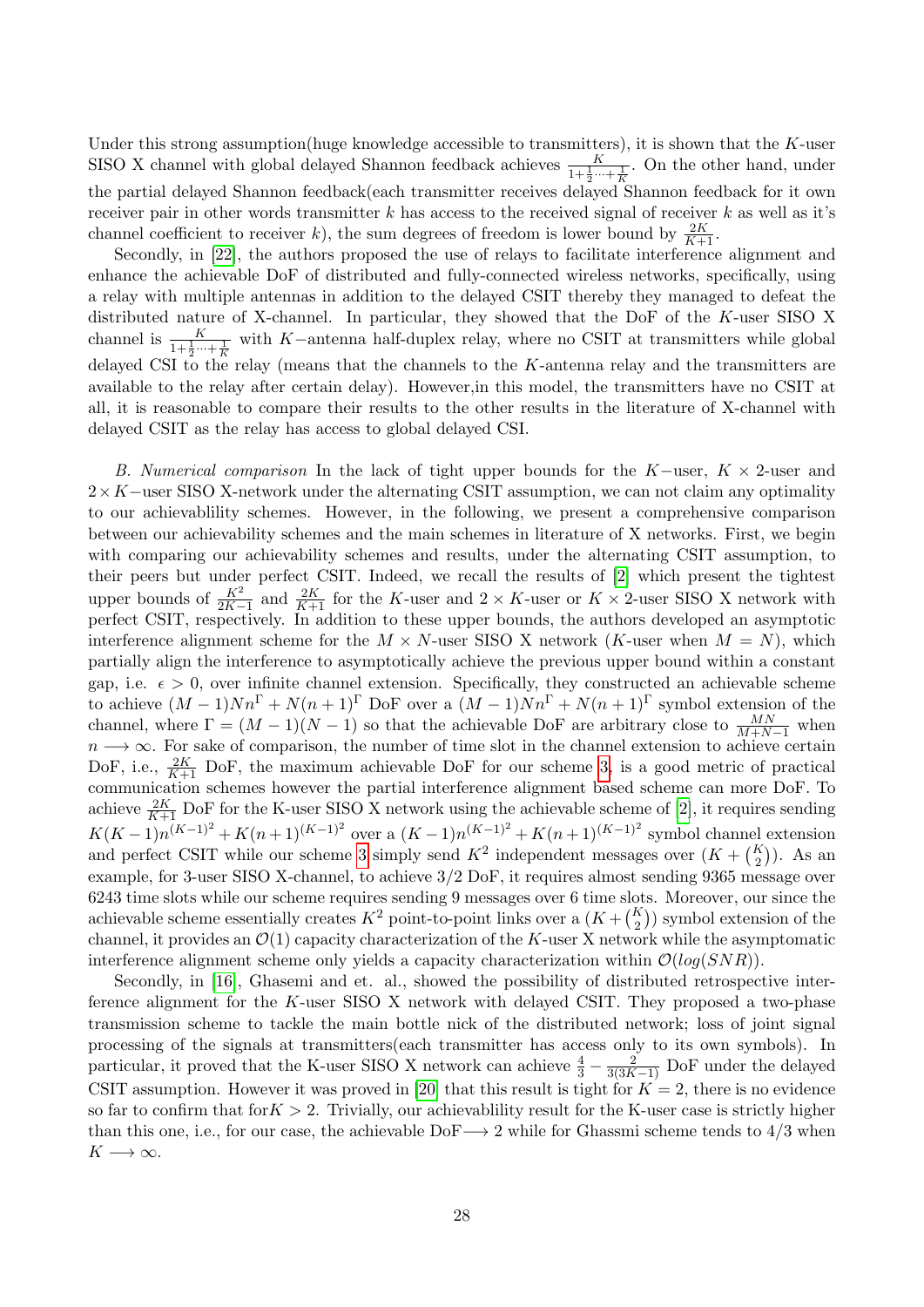C. Conjecture of DoF Scaling Our achievable degrees of freedom for the K-user,  $K \times 2$ -user and  $2 \times K$ -user SISO X-network under the alternating CSIT assumption are tight for  $K = 2$ , for which we achieve the upper bound of DoF of 4/3 for the SISO X-channel with perfect CSIT. Moreover, in light of Remark 2, the impact of synergy between instantaneous CSIT and delayed CSIT on enhancing the achievable degrees of freedom of the two user SISO X channel by defeating the distributed nature of the X channel in the transmitters side. In other words, this synergy enables virtual joint signal processing at transmitters, thereby upgrading the two-user X channel with synergistic alternating CSIT to two-user MISO broadcast channel with delayed CSIT. Therefore, these insights pose that the synergistic alternating CSIT, in terms of characterizing the DoF, could enhance the K-user SISO X network a K-user MISO broadcast channel with delayed CSIT as it is beneficial in the two-user case. Consequently, we conjecture that, under the synergistic alternating CSIT with  $\Lambda(1/3, 1/3, 1/3)$ , the K-user SISO X-channel can achieve  $\frac{K}{\sqrt{K}}$  $1 + \frac{1}{2}$ , the upper bound on the degrees of freedom of the K-user MSIO broadcast channel with delayed CSIT. However, it does not seem to be possible through our achivability schemes (two-phase schemes), we believe that the multi-phase schemes have many things to offer to the K-user SISO X Networks with synergistic alternating CSIT. Indeed, multi-phase achievebility schemes are perfect match to the multi-interferer nature of K-user X networks.

# 8 Conclusion

We investigated the synergistic benefits of alternating CSIT for the two-user X-channel and K-user networks. Specifically, We proposed two-phase IA schemes and obtained new achievable results on the DoF of the two-user SISO X channel,  $K \times 2$ -user,  $2 \times K$ -user and K-user SISO X-networks under synergistic alternating CSIT assumption. Most of our results are achievable DoF results. Even though an upper bound was shown to be tight in the two-user X-channel, it is not generally sufficient to characterize the outer bound on the DoF of the K-user case. It is worth mentioning that the only known upper bound in the literature on the DoF of channels with delayed CSIT, to our knowledge, is for the K-user MISO BC. However it is proved to be tight, it's extension to other channels seems to be not a straightforward task, specially for X-networks due to the distributed nature of their transmitter and receiver sides. An important future direction of this work is to develop new upper bounds on the DoF of K-user X-networks studied here.

### References

- <span id="page-28-0"></span>[1] S. A. Jafar, Interference alignment: A new look at signal dimensions in a communication network. Now Publishers Inc, 2011.
- <span id="page-28-1"></span>[2] V. Cadambe and S. Jafar, "Interference alignment and the degrees of freedom of wireless X networks," IEEE Transactions on Information Theory, vol. 55, no. 9, pp. 3893–3908, 2009.
- <span id="page-28-2"></span>[3] M. Maddah-Ali, A. Motahari, and A. Khandani, "Signaling over mimo multi-base systems: Combination of multi-access and broadcast schemes," in Information Theory, 2006 IEEE International Symposium on, July 2006, pp. 2104–2108.
- <span id="page-28-3"></span>[4] S. Jafar and S. Shamai, "Degrees of freedom region of the MIMO X channel," IEEE Transactions on Information Theory, vol. 54, no. 1, pp. 151–170, 2008.
- <span id="page-28-4"></span>[5] C. Shannon, "The zero error capacity of a noisy channel," *Information Theory, IRE Transactions* on, vol. 2, no. 3, pp. 8–19, September 1956.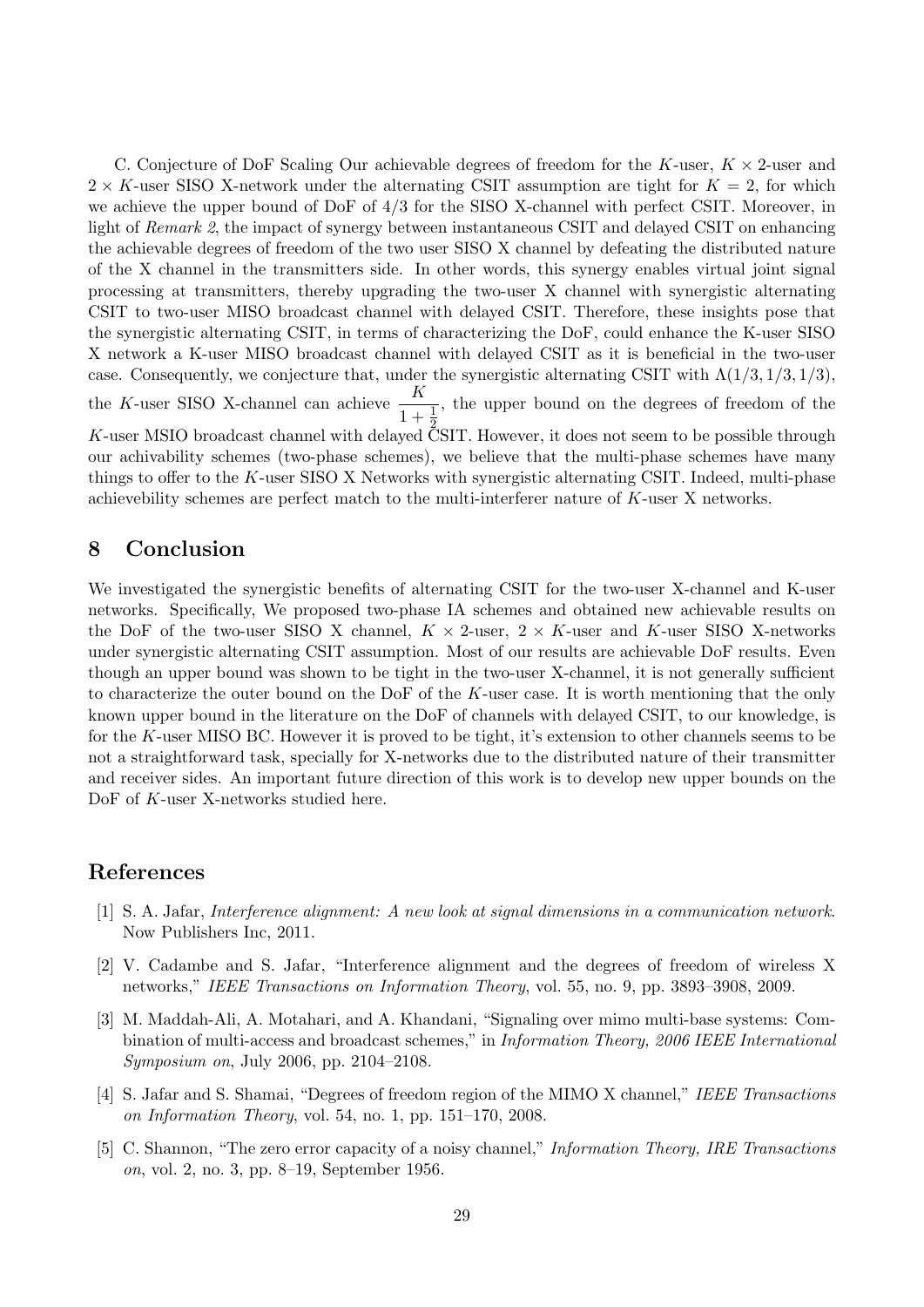- <span id="page-29-0"></span>[6] C. Huang, S. A. Jafar, S. Shamai, and S. Vishwanath, "On degrees of freedom region of MIMO networks without channel state information at transmitters," IEEE Transactions on Information Theory, vol. 58, no. 2, pp. 849–857, 2012.
- <span id="page-29-1"></span>[7] C. Vaze and M. Varanasi, "The degree-of-freedom regions of MIMO broadcast, interference, and cognitive radio channels with no CSIT," IEEE Transactions on Information Theory, vol. 58, no. 8, pp. 5354–5374, 2012.
- <span id="page-29-2"></span>[8] S. A. Jafar, "Blind interference alignment," IEEE Journal of Selected Topics in Signal Processing, vol. 6, no. 3, pp. 216–227, 2012.
- <span id="page-29-3"></span>[9] N. Jindal, "Mimo broadcast channels with finite-rate feedback," Information Theory, IEEE Transactions on, vol. 52, no. 11, pp. 5045–5060, Nov 2006.
- <span id="page-29-4"></span>[10] M. Kobayashi, G. Caire, and N. Jindal, "How much training and feedback are needed in mimo broadcast channels?" in Information Theory, 2008. ISIT 2008. IEEE International Symposium on, July 2008, pp. 2663–2667.
- <span id="page-29-5"></span>[11] H. Weingarten, S. Shamai, and G. Kramer, "On the compound MIMO broadcast channel," in Proceedings of Annual Information Theory and Applications Workshop UCSD, 2007.
- [12] T. Gou, S. A. Jafar, and C. Wang, "On the degrees of freedom of finite state compound wireless networks," IEEE Transactions on Information Theory, vol. 57, no. 6, pp. 3286–3308, 2011.
- <span id="page-29-6"></span>[13] M. A. Maddah-Ali, "On the degrees of freedom of the compound MISO broadcast channels with finite states," in proceedings IEEE International Symposium on Information Theory (ISIT) 2010.
- <span id="page-29-7"></span>[14] M. A. Maddah-Ali and D. Tse, "Completely stale transmitter channel state information is still very useful," IEEE Transactions on Information Theory, vol. 58, no. 7, pp. 4418–4431, 2012.
- <span id="page-29-8"></span>[15] H. Maleki, S. A. Jafar, and S. Shamai, "Retrospective interference alignment over interference networks," IEEE Journal of Selected Topics in Signal Processing, vol. 6, no. 3, pp. 228–240, 2012.
- <span id="page-29-9"></span>[16] A. Ghasemi, A. S. Motahari, and A. K. Khandani, "On the degrees of freedom of X channel with delayed CSIT," in proceedings IEEE International Symposium on Information Theory (ISIT) 2011.
- <span id="page-29-10"></span>[17] M. A. Maddah-Ali, A. S. Motahari, and A. K. Khandani, "Communication over MIMO X channels: Interference alignment, decomposition, and performance analysis," IEEE Transactions on Information Theory, vol. 54, no. 8, pp. 3457–3470, 2008.
- <span id="page-29-11"></span>[18] A. Wagdy, A. El-Keyi, T. Khattab, and M. Nafie, "A degrees of freedom-optimal scheme for SISO X channel with synergistic alternating CSIT," in proceedings IEEE International Symposium on Information Theory (ISIT) 2014.
- <span id="page-29-12"></span>[19]
- <span id="page-29-13"></span>[20] S. Lashgari, A. Avestimehr, and C. Suh, "Linear degrees of freedom of the X -channel with delayed CSIT," IEEE Transactions on Information Theory, vol. 60, no. 4, pp. 2180–2189, April 2014.
- <span id="page-29-14"></span>[21] R. Tandon, S. Mohajer, H. Poor, and S. Shamai, "On x-channels with feedback and delayed csi," in Information Theory Proceedings (ISIT), 2012 IEEE International Symposium on, July 2012, pp. 1877–1881.